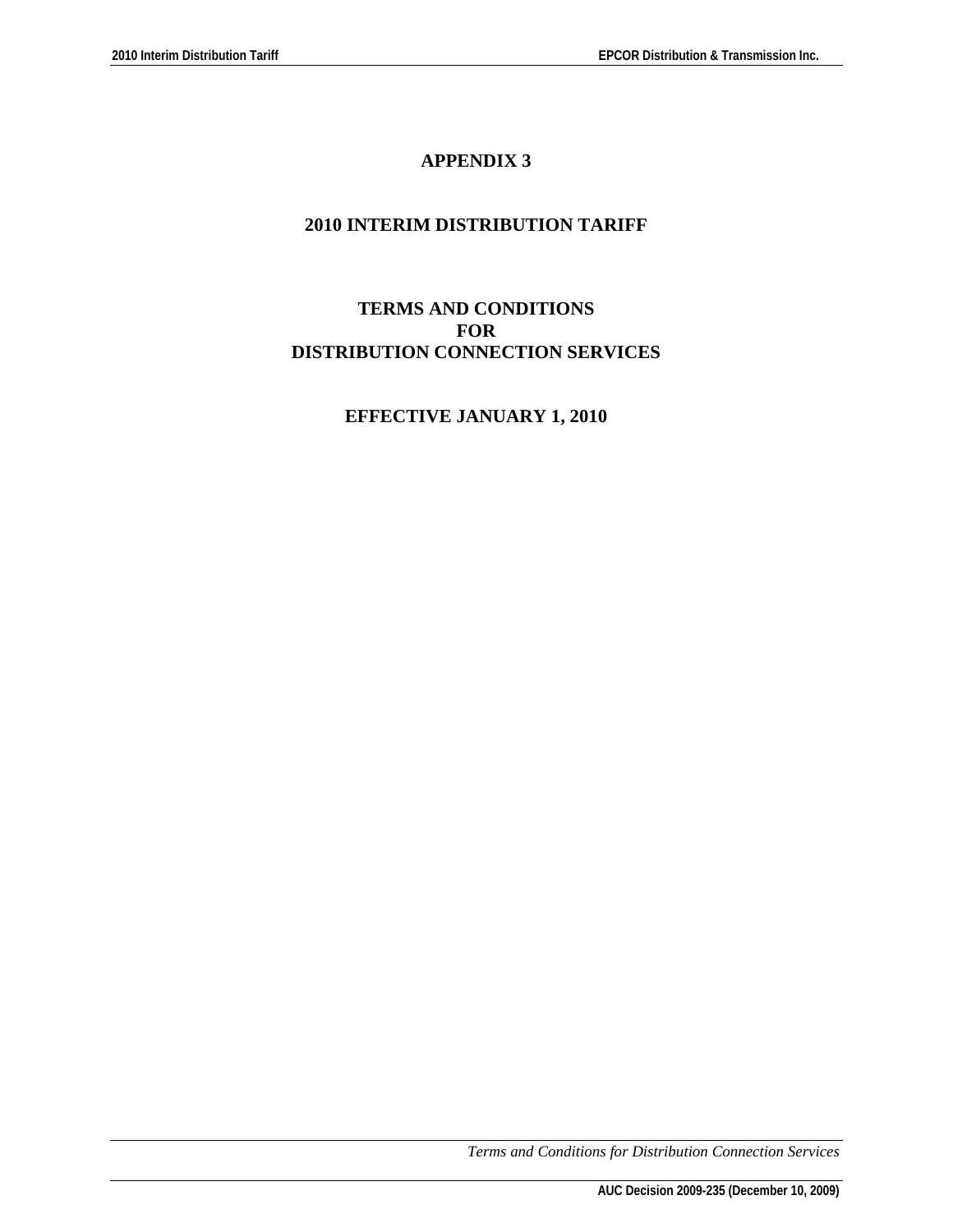| Page:       | 2 of 55    |
|-------------|------------|
| Effective:  | 2008-01-01 |
| Supercedes: | 2007-01-01 |

# **TABLE OF CONTENTS**

| 2.1<br>2.2<br>2.3<br>2.4<br>2.5<br>3.1<br>3.2<br>3.3<br>3.4<br>4.1<br>4.2<br>4.3<br>4.4<br>4.5<br>4.6<br>4.7<br>4.8<br>4.9<br>5.1<br>5.2<br>5.3<br>5.4<br>6.1<br>6.2<br>6.3<br>7.1<br>Determination of Distribution Extension Costs and Distribution Contributions  21<br>7.2<br>Determination of EDTI Transmission Costs and Transmission Contributions 22<br>7.3<br>Changes in Point of Delivery Demand<br>23<br>7.4<br>7.5<br>7.6<br>7.7<br>8.1<br>8.2<br>8.3 |  |  |
|------------------------------------------------------------------------------------------------------------------------------------------------------------------------------------------------------------------------------------------------------------------------------------------------------------------------------------------------------------------------------------------------------------------------------------------------------------------|--|--|
|                                                                                                                                                                                                                                                                                                                                                                                                                                                                  |  |  |
|                                                                                                                                                                                                                                                                                                                                                                                                                                                                  |  |  |
|                                                                                                                                                                                                                                                                                                                                                                                                                                                                  |  |  |
|                                                                                                                                                                                                                                                                                                                                                                                                                                                                  |  |  |
|                                                                                                                                                                                                                                                                                                                                                                                                                                                                  |  |  |
|                                                                                                                                                                                                                                                                                                                                                                                                                                                                  |  |  |
|                                                                                                                                                                                                                                                                                                                                                                                                                                                                  |  |  |
|                                                                                                                                                                                                                                                                                                                                                                                                                                                                  |  |  |
|                                                                                                                                                                                                                                                                                                                                                                                                                                                                  |  |  |
|                                                                                                                                                                                                                                                                                                                                                                                                                                                                  |  |  |
|                                                                                                                                                                                                                                                                                                                                                                                                                                                                  |  |  |
|                                                                                                                                                                                                                                                                                                                                                                                                                                                                  |  |  |
|                                                                                                                                                                                                                                                                                                                                                                                                                                                                  |  |  |
|                                                                                                                                                                                                                                                                                                                                                                                                                                                                  |  |  |
|                                                                                                                                                                                                                                                                                                                                                                                                                                                                  |  |  |
|                                                                                                                                                                                                                                                                                                                                                                                                                                                                  |  |  |
|                                                                                                                                                                                                                                                                                                                                                                                                                                                                  |  |  |
|                                                                                                                                                                                                                                                                                                                                                                                                                                                                  |  |  |
|                                                                                                                                                                                                                                                                                                                                                                                                                                                                  |  |  |
|                                                                                                                                                                                                                                                                                                                                                                                                                                                                  |  |  |
|                                                                                                                                                                                                                                                                                                                                                                                                                                                                  |  |  |
|                                                                                                                                                                                                                                                                                                                                                                                                                                                                  |  |  |
|                                                                                                                                                                                                                                                                                                                                                                                                                                                                  |  |  |
|                                                                                                                                                                                                                                                                                                                                                                                                                                                                  |  |  |
|                                                                                                                                                                                                                                                                                                                                                                                                                                                                  |  |  |
|                                                                                                                                                                                                                                                                                                                                                                                                                                                                  |  |  |
|                                                                                                                                                                                                                                                                                                                                                                                                                                                                  |  |  |
|                                                                                                                                                                                                                                                                                                                                                                                                                                                                  |  |  |
|                                                                                                                                                                                                                                                                                                                                                                                                                                                                  |  |  |
|                                                                                                                                                                                                                                                                                                                                                                                                                                                                  |  |  |
|                                                                                                                                                                                                                                                                                                                                                                                                                                                                  |  |  |
|                                                                                                                                                                                                                                                                                                                                                                                                                                                                  |  |  |
|                                                                                                                                                                                                                                                                                                                                                                                                                                                                  |  |  |
|                                                                                                                                                                                                                                                                                                                                                                                                                                                                  |  |  |
|                                                                                                                                                                                                                                                                                                                                                                                                                                                                  |  |  |
|                                                                                                                                                                                                                                                                                                                                                                                                                                                                  |  |  |
|                                                                                                                                                                                                                                                                                                                                                                                                                                                                  |  |  |
|                                                                                                                                                                                                                                                                                                                                                                                                                                                                  |  |  |
|                                                                                                                                                                                                                                                                                                                                                                                                                                                                  |  |  |
|                                                                                                                                                                                                                                                                                                                                                                                                                                                                  |  |  |
|                                                                                                                                                                                                                                                                                                                                                                                                                                                                  |  |  |
|                                                                                                                                                                                                                                                                                                                                                                                                                                                                  |  |  |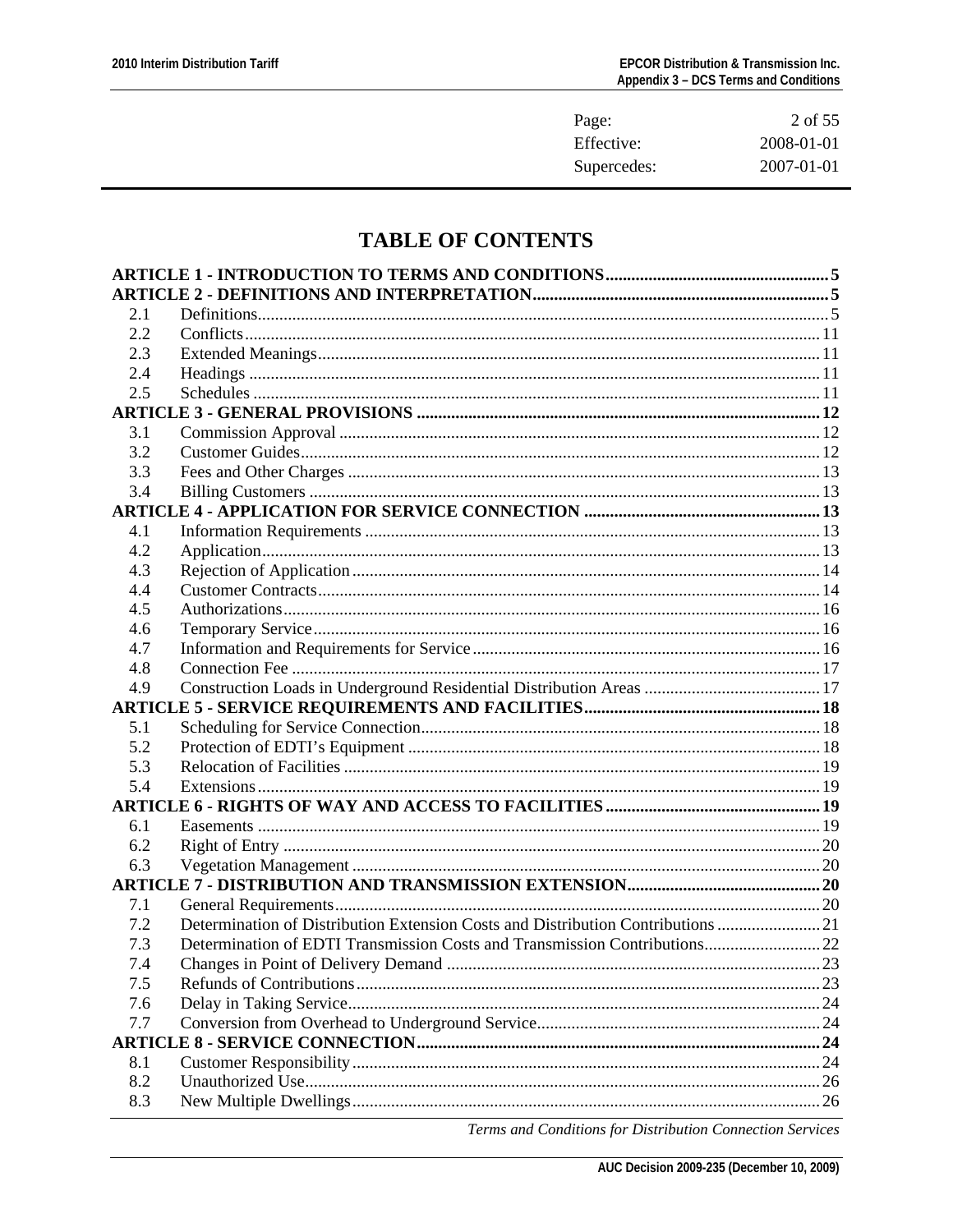|       | Page:                                                                        | 3 of 55    |
|-------|------------------------------------------------------------------------------|------------|
|       | Effective:                                                                   | 2008-01-01 |
|       | Supercedes:                                                                  | 2007-01-01 |
| 8.4   |                                                                              |            |
| 8.5   |                                                                              |            |
| 8.6   |                                                                              |            |
|       |                                                                              |            |
| 9.1   |                                                                              |            |
| 9.2   |                                                                              |            |
| 9.3   |                                                                              |            |
| 9.4   |                                                                              |            |
| 9.5   |                                                                              |            |
|       |                                                                              |            |
| 10.1  |                                                                              |            |
| 10.2  |                                                                              |            |
| 10.3  |                                                                              |            |
| 10.4  |                                                                              |            |
| 10.5  |                                                                              |            |
| 10.6  |                                                                              |            |
|       |                                                                              |            |
| 11.1  |                                                                              |            |
| 11.2  |                                                                              |            |
| 11.3  |                                                                              |            |
| 11.4  |                                                                              |            |
|       |                                                                              |            |
| 12.1  |                                                                              |            |
| 12.2  |                                                                              |            |
| 12.3  |                                                                              |            |
| 12.4  |                                                                              |            |
|       |                                                                              |            |
| 13.1  |                                                                              |            |
| 13.2  |                                                                              |            |
|       |                                                                              |            |
| 14.1  | <b>EDTI</b> Liability                                                        |            |
| 14.2  |                                                                              |            |
| 14.3  |                                                                              |            |
| 14.4  |                                                                              |            |
| 14.5  |                                                                              |            |
|       | <b>ARTICLE 15 - ADDITIONAL PROVISIONS RELATING TO SERVICES  44</b>           |            |
| 15.1  |                                                                              |            |
| 15.2  |                                                                              |            |
| 15.3  |                                                                              |            |
| 15.4  | Independent System Operation or Transmission Facility Owner Requirements  45 |            |
| 15.5  |                                                                              |            |
| 15.6  |                                                                              |            |
| 15.7  |                                                                              |            |
| 15.8  |                                                                              |            |
| 15.9  |                                                                              |            |
| 15.10 |                                                                              |            |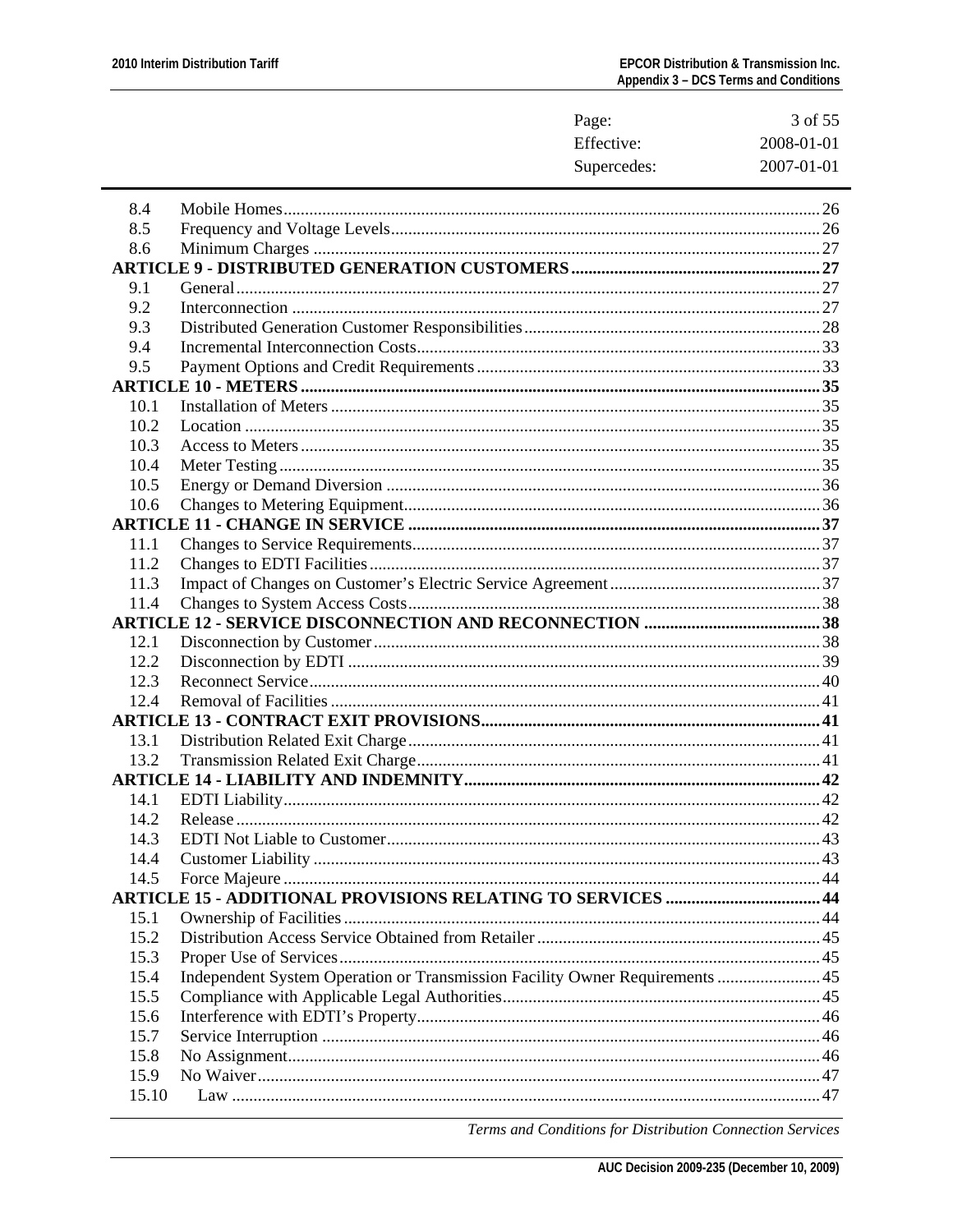|       | Page:                     | 4 of 55                  |
|-------|---------------------------|--------------------------|
|       | Effective:<br>Supercedes: | 2008-01-01<br>2007-01-01 |
| 15.11 |                           |                          |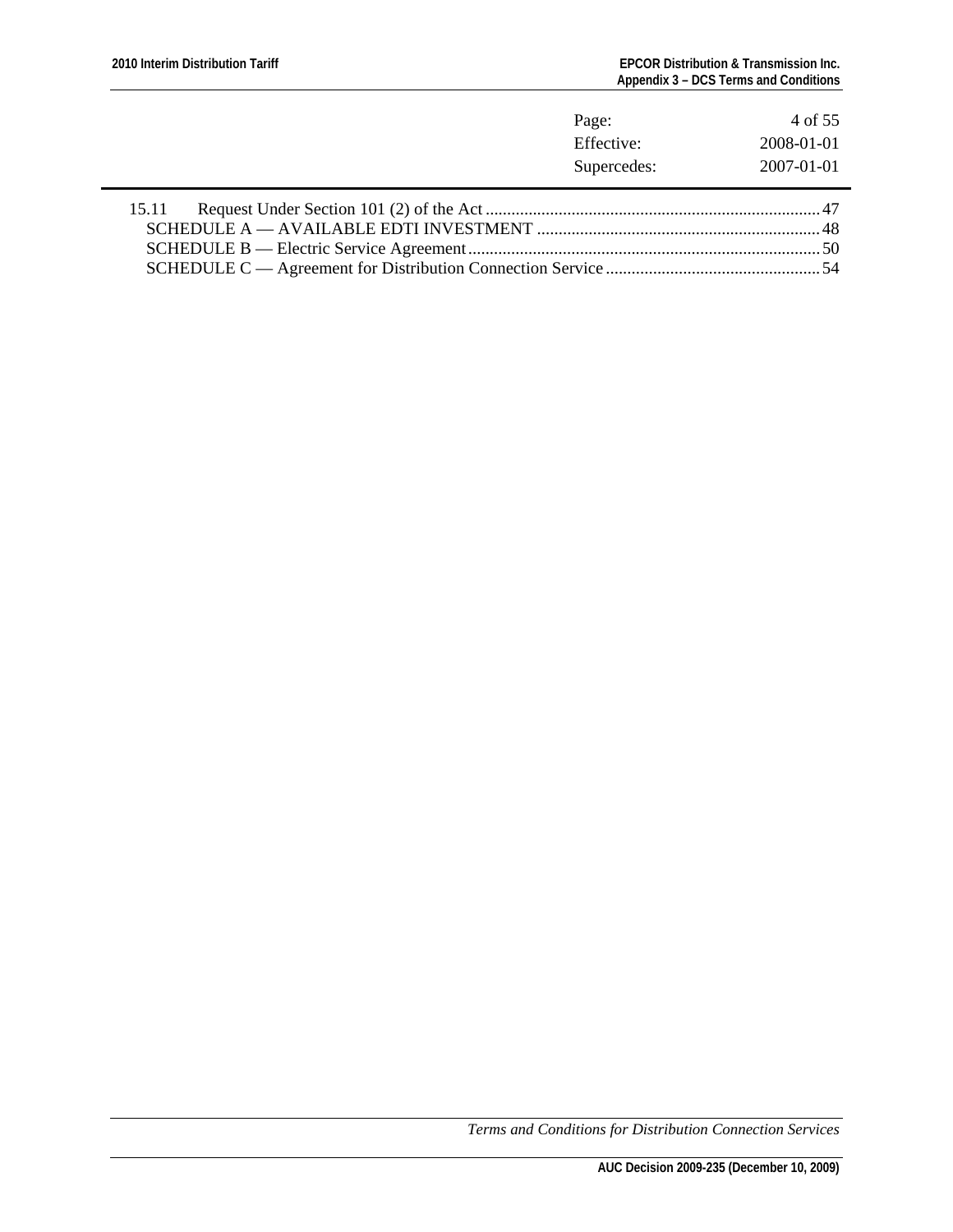| Page:       | 5 of 55          |
|-------------|------------------|
| Effective:  | 2008-01-01       |
| Supercedes: | $2007 - 01 - 01$ |

# <span id="page-4-0"></span>**ARTICLE 1 - INTRODUCTION TO TERMS AND CONDITIONS**

These Terms and Conditions, as approved by the Alberta Utilities Commission (the "Commission"), form part of the Distribution Tariff of EPCOR Distribution & Transmission Inc. ("EDTI") and are established pursuant to section 102 of the *Electric Utilities Act 2003*, c. E-5.1. The Distribution Tariff is available for public inspection during normal business hours at the business offices of EDTI and can be accessed on EDTI's web site at:

[http://www.epcor.ca/Customers/Commercial+and+Industrial/Account/DT+Access+Tariffs/](http://www.epcor.ca/Customers/Commercial+and+Industrial/Account/DT+Access+Tariffs/default.htm) [default.htm](http://www.epcor.ca/Customers/Commercial+and+Industrial/Account/DT+Access+Tariffs/default.htm)

These Terms and Conditions apply to EDTI and its relationship with Customers including Load Customers and Distributed Generating Customers. All Customers by virtue of their relationship with EDTI are deemed to have accepted these Terms and Conditions.

The service provided by EDTI hereunder is regulated by the Commission and parties having any inquiries or complaints regarding these Terms and Conditions may direct such inquiries or complaints directly to EDTI or to the Commission.

No agreement can provide for the waiver or alteration of any part of these Terms and Conditions unless such agreement is first filed with and approved by the Commission. Whenever the Commission approves an amendment to these Terms and Conditions, such amendment, including its effective date, will be posted on EDTI's website at:

[http://www.epcor.ca/Customers/Commercial+and+Industrial/Account/DT+Access+Tariffs/](http://www.epcor.ca/Customers/Commercial+and+Industrial/Account/DT+Access+Tariffs/default.htm) [default.htm](http://www.epcor.ca/Customers/Commercial+and+Industrial/Account/DT+Access+Tariffs/default.htm)

# **ARTICLE 2 - DEFINITIONS AND INTERPRETATION**

#### **2.1 Definitions**

The following words and phrases, whenever used in these Terms and Conditions or in an application, contract or agreement for service under these Terms and Conditions, shall have the meanings set forth below:

"**Act**" means the *Electric Utilities Act*, S.A. 2003, c. E-5.1, as re-enacted, amended or replaced from time to time;

 "**Available EDTI Investment**" means the maximum investment that EDTI will make to extend service to a Customer as set forth in Schedule A;

"**Board**" or "**EUB**" means the Alberta Energy and Utilities Board established under the *Alberta Energy and Utilities Board Act*, R.S.A., 2000, c. A-17, as re-enacted, amended or replaced from time to time;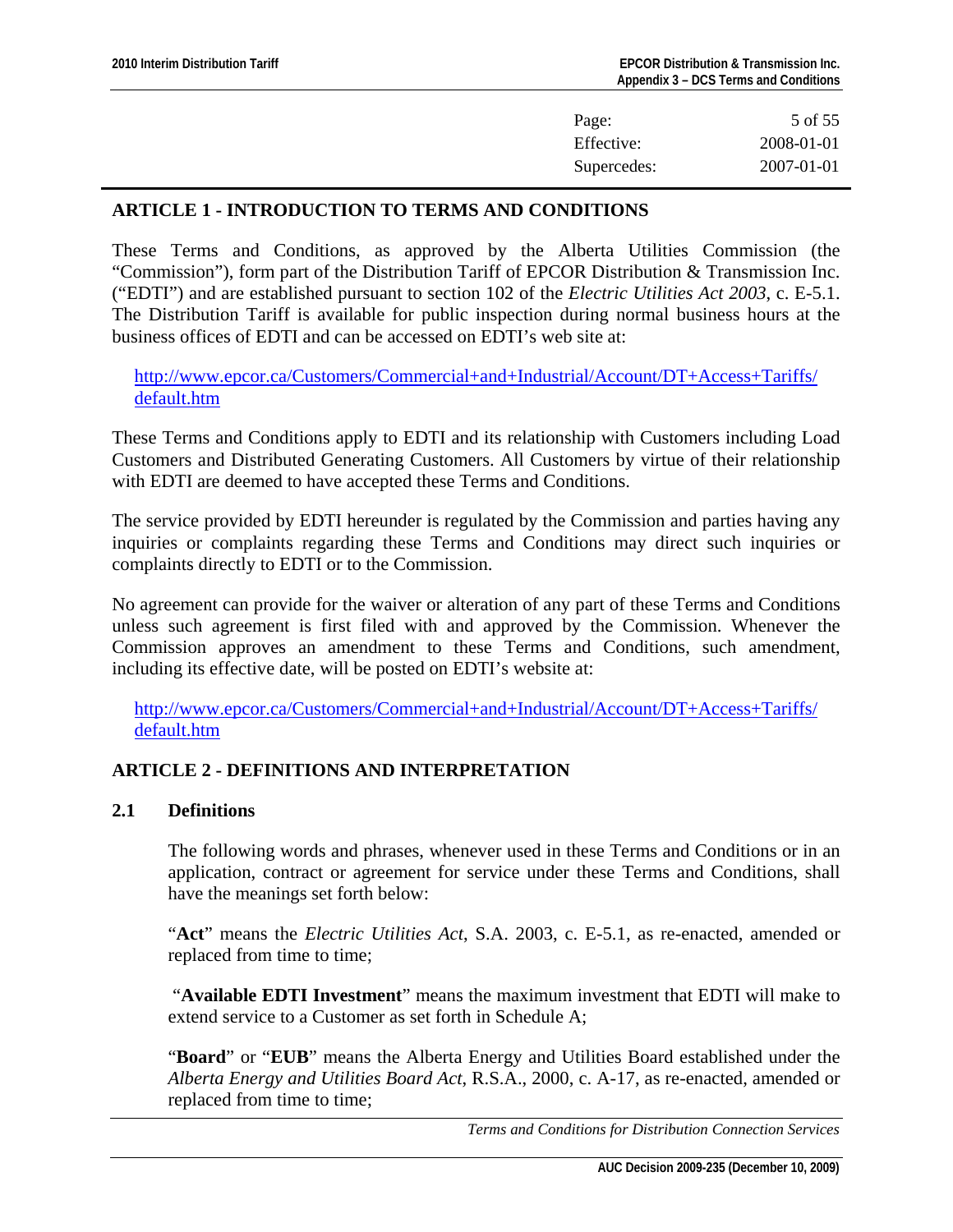| Page:       | 6 of 55          |
|-------------|------------------|
| Effective:  | 2008-01-01       |
| Supercedes: | $2007 - 01 - 01$ |

"**Business Day**" means any day other than Saturday, Sunday or a holiday as defined in the *Interpretation Act*, R.S.A. 2000, c. I-8, as re-enacted, amended or replaced from time to time;

**"Civil Work"** includes the completion, installation, repair or replacement of ductwork, trenching, ground disturbance, transformer and switching cubicle and pedestal bases, guard rails, manholes, vaults, landscaping and intermediate poles for low voltage service wire (1000 volt or less) on the Customer's property;

"**Commission**" or "**AUC**" means the Alberta Utilities Commission, formerly the Alberta Energy and Utilities Board, established under the *Alberta Utilities Commission Act*, R.S.A., 2007, c. A-37.2, as re-enacted, amended or replaced from time to time;

"**Commitment Agreement**" means the written agreement that may be required at EDTI's sole discretion between a Customer and EDTI whereby the Customer both authorizes the design and construction of new or expanded Facilities and agrees to pay all cancellation costs if the project is cancelled or if the Customer fails to sign an Electric Service Agreement prior to the energization of the new or expanded Facilities;

"**Connected Load**" means the sum of the capacities or ratings of the electric energy consuming apparatus connected or to be connected to EDTI's electric distribution system;

"**Contract Term**" means the period of time during which the Customer continues to take service under these Terms and Conditions until service is no longer required;

"**Contracted Minimum Demand**" means the minimum Demand in kW or kVA specified in the Electric Service Agreement and is calculated as 80% of the Forecast Peak Demand;

"**Customer**" includes a Load Customer and a Distributed Generation Customer;

"**Customer Contribution**" means the sum of the Distribution Contribution and the Transmission Contribution that the Customer shall pay to EDTI to install the Facilities necessary to provide a Service Connection to the Customer.

"**Customer Usage Information**" means information regarding the historical electricity consumption of a Customer;

"**Default Supplier**" means a Retailer appointed by EDTI pursuant to section 3 of the RRR Regulation;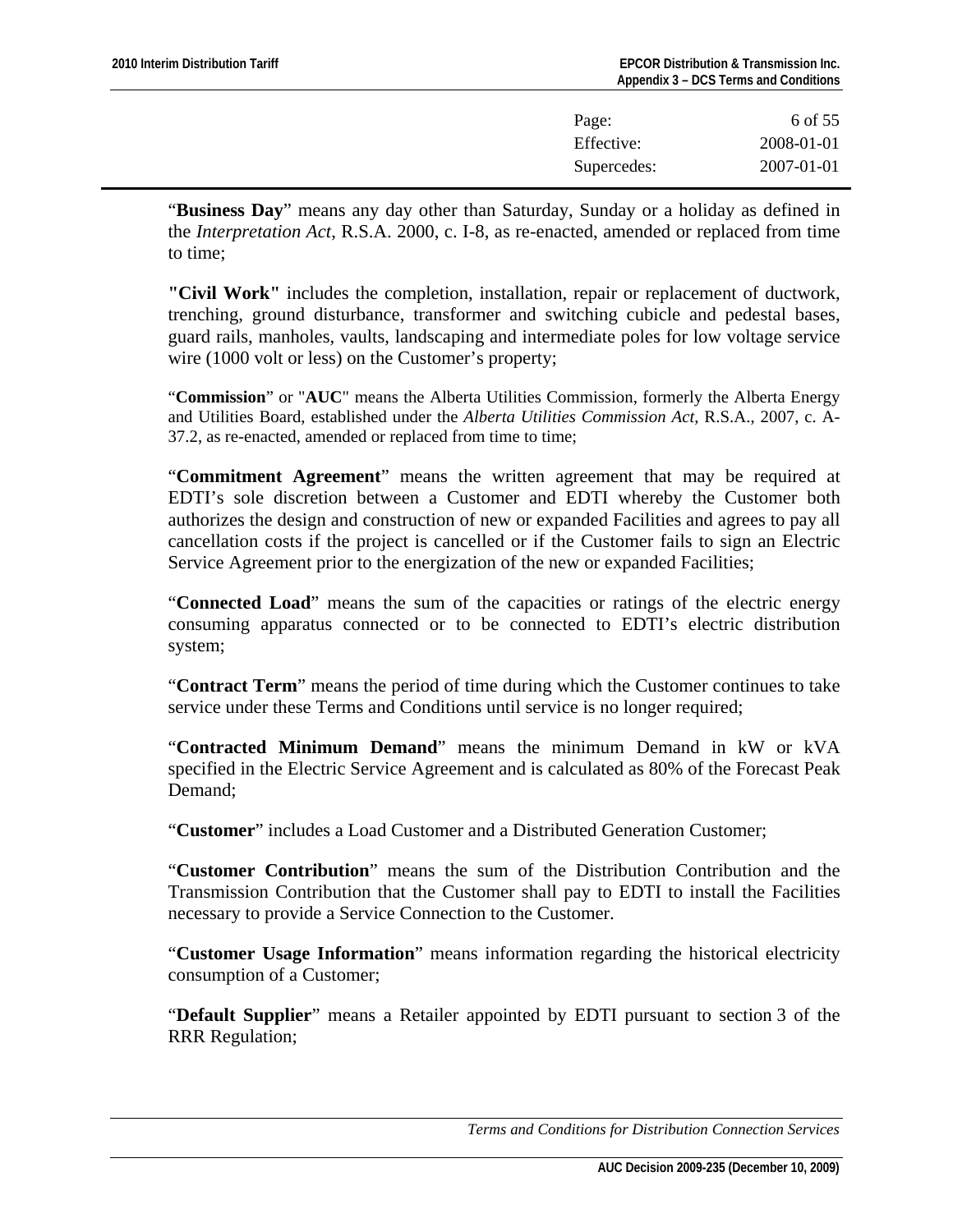| Page:       | 7 of 55          |
|-------------|------------------|
| Effective:  | 2008-01-01       |
| Supercedes: | $2007 - 01 - 01$ |

"**Demand**" means the maximum rate at which Energy is delivered (expressed in kW, kVA or other suitable unit) at a given instant or averaged over any designated period of time;

"**Distributed Generation**" means a generating unit that is interconnected with EDTI's electric distribution system.

"**Distributed Generation Customer**" means a person with on-site generating equipment that is interconnected with EDTI's electric distribution system;

"**Distribution Access Service**" has the meaning given to it in the Act;

"**Distribution Extension Costs**" means the estimated costs of materials, labour, expenses, allocated overhead, and any other costs incurred by EDTI in extending service to a particular Customer, related to distribution voltages of 25 kV and lower;

"**Distribution Contribution**" means the Distribution Capital Costs incurred in extending service to a Customer less the applicable level of any Available EDTI Investment specified in Schedule A for the service;

"**Distribution Interconnection Agreement**" means an agreement entered into between EDTI and a Distributed Generation Customer that sets out the provision and obligations of the parties with respect to the interconnection and is required when any Distributed Generation Customer interconnects to EDTI's electric distribution system;

"**Distribution Tariff**" means a distribution tariff prepared by EDTI and approved by the Commission in accordance with section 102 of the Act, which consists of the Rate Schedules, these Terms and Conditions, the Terms and Conditions for Distribution Connection Services and the Distribution Tariff Policies;

"**Distribution Tariff Policies**" means the part of EDTI's Distribution Tariff that sets out the policies applied by EDTI in implementing the Rate Schedules, these Terms and Conditions and the Terms and Conditions for Distribution Connection Services;

"**Distribution Tariff Services**" means all services provided by EDTI under the Distribution Tariff;

"**Dwelling**" means a private residence provided with sleeping and cooking facilities intended for domestic use and in which the occupants live as a single housekeeping unit that is not part of a Multiple Dwelling;

"**EDTI**" or "**EPCOR Distribution & Transmission**" means EPCOR Distribution & Transmission Inc., and for certainty includes its predecessor in interest by amalgamation EPCOR Distribution Inc.;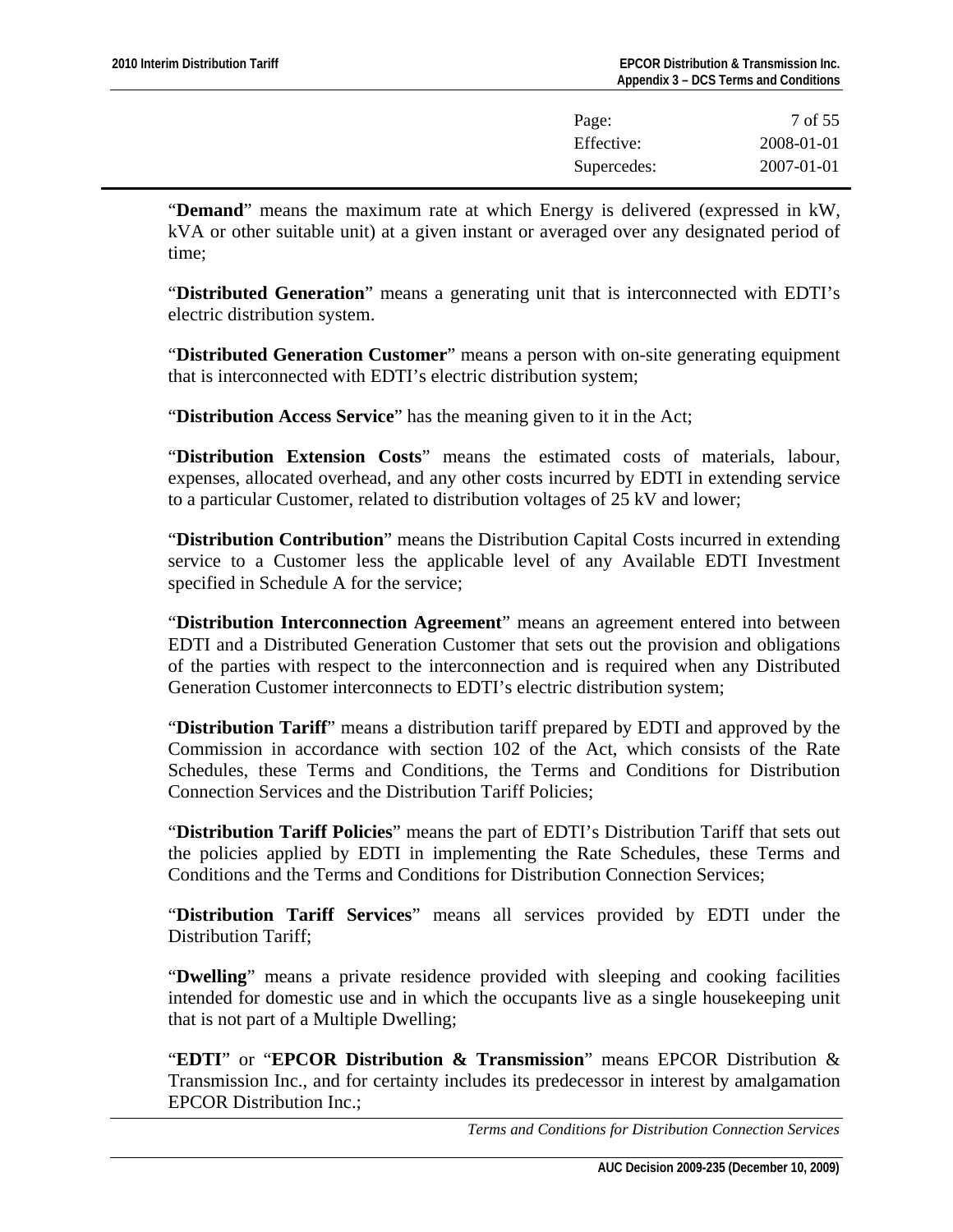| Page:       | 8 of 55    |
|-------------|------------|
| Effective:  | 2008-01-01 |
| Supercedes: | 2007-01-01 |

**"EDTI Transmission Costs"** has the meaning given to it in Section 7.3.1;

"**Electric Service Agreement**" means an agreement between EDTI and a Customer for the provision of Distribution Access Service in relation to a Service Connection;

"**Electricity Services**" means the services associated with the provision of electricity to Customers, including the exchange of Energy, making financial arrangements to manage financial risk associated with the pool price, Distribution Access Service, system access service, ancillary services, billing, metering, performing load settlement and any other services specified in regulations made under the Act;

"**Energy**" means electric energy (expressed in kilowatt hours);

"**Forecast Peak Demand**" means the expected maximum capacity requirement at a Point of Service which is used to determine the potential level of Available EDTI Investment and the Contracted Minimum Demand;

"**Facilities**" means physical plant (including, without limitation, distribution lines, transformers, meters, equipment, machinery and other electrical apparatus) on EDTI's side of the Point of Service interconnection excluding transmission facilities;

"**Fee Schedule**" means the fees and charges set forth in Table 2 of Schedule A - DAT Rate and Fee Schedule to EDTI's Distribution Tariff;

"**Force Majeure**" means circumstances not reasonably within the control of EDTI, including acts of God, strikes, lockouts or other industrial disturbances, acts of the public enemy, wars, blockades, insurrections, riots, epidemics, landslides, lightning, earthquakes, fires, storms, floods, high water, washouts, inclement weather, orders or acts of civil or military authorities, civil disturbances, explosions, breakdown or accident to equipment, mechanical breakdowns, the intervention of federal, provincial, state or local government or from any of their agencies or boards, the order or direction of any court, and any other cause, whether of the kind herein enumerated or otherwise, provided that the lack of funds shall not constitute a circumstance not reasonably within the control of EDTI;

"**Incremental Interconnection Costs**" means the costs of materials, labour, expenses and any other direct costs incurred by EDTI to allow a Distributed Generation Customer to make use of EDTI's electric distribution system.

"**Independent System Operator**" or "**ISO**" means the corporation established by section 7 of the Act;

"**In-service Date**" means the date on which the Customer specifies service is to be available or the date the service is actually available, whichever is later;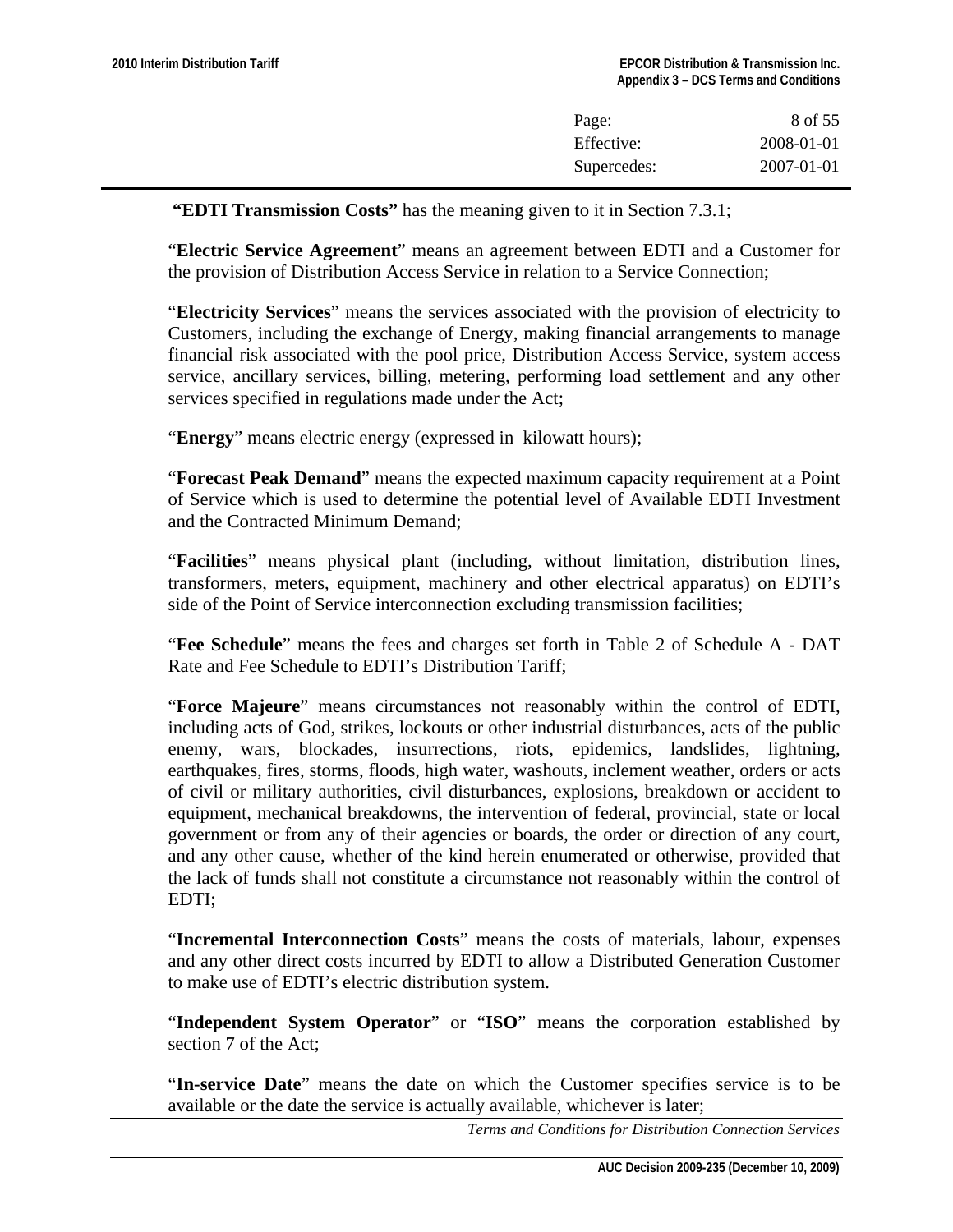| Page:       | 9 of 55          |
|-------------|------------------|
| Effective:  | 2008-01-01       |
| Supercedes: | $2007 - 01 - 01$ |

"**Interconnected Electric System**" means all transmission facilities and electric distribution systems in Alberta that are interconnected;

"**Interconnection Facilities**" for Distributed Generation Customers means all incremental distribution Facilities required to interconnect the circuits of the Distributed Generation Customer's generating facilities to EDTI's Facilities and all modifications to EDTI's distribution Facilities required for interconnection which may include, without limitation, poles, lines, substations, service leads and protective and metering equipment;

"**kVA**" means kilovolt-ampere or kilovolt-amperes;

"**kW**" means kilowatt or kilowatts;

"**kWh**" means kilowatt hour or kilowatt hours;

"**Load**" means the Demand and Energy delivered to or required at any Point of Service;

"**Load Customer**" means a person that is interconnected to EDTI's electric distribution system for the purpose of purchasing electricity for the person's own use;

"**Load Settlement**" means "load settlement" as defined in the Act.

"**Local Access Fee"** means the surcharge imposed by the City of Edmonton that is applicable to a Site and not subject to approval by the Commission;

"**Minimum Charge**" means the higher of the rate minimum and the rate applied to the Contracted Minimum Demand;

"**Multiple Dwelling**" means a building containing more than one dwelling which shares all or part of a Service Connection;

"**Point of Delivery**", or "**POD**" means the point at which electrical energy is transferred from a transmission facility owner's Transmission Facility to a distribution system and where the electric energy so transferred is measured;

"**Point of Service**" means the electrical connection point at which EDTI's service conductors are connected to the conductors or apparatus of a Customer, which point is more particularly described in EDTI's Customer Connection Guide, as amended from time to time;

"**Power Factor**" means the ratio of the highest metered Demand measured in kW in a fifteen (15) minute interval to the highest metered Demand measured in kVA in that same interval;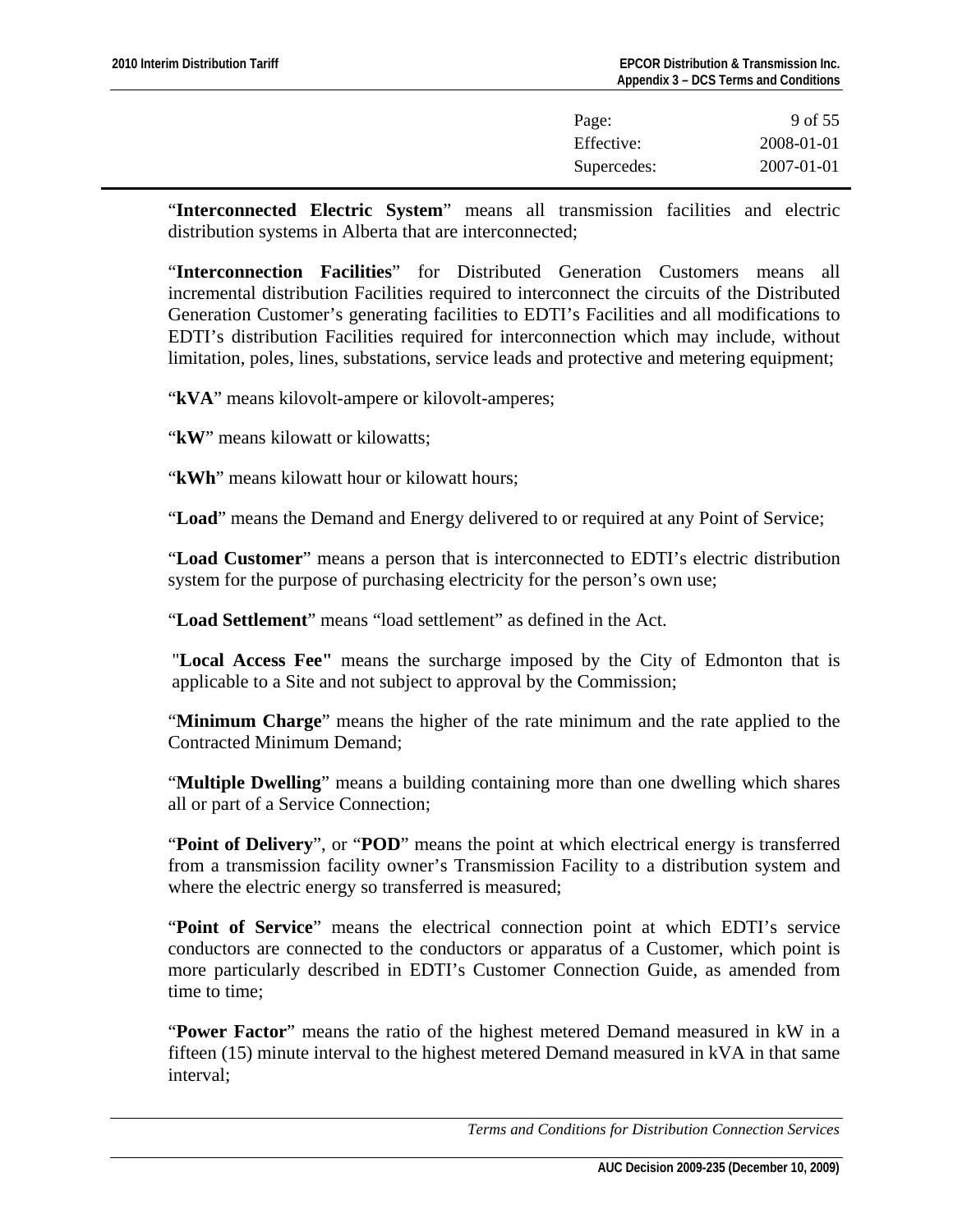| Page:       | 10 of $55$       |
|-------------|------------------|
| Effective:  | 2008-01-01       |
| Supercedes: | $2007 - 01 - 01$ |

"**Power Pool**" means the scheme operated by the ISO under the Act for the exchange of Energy and financial settlement for the exchange of Energy;

"**Rate Schedules**" means the schedules of EDTI's Distribution Tariff that set out charges;

"**RDS Regulation**" means the *Regulated Default Supply Regulation*, A.R. 168/2003, as amended from time to time;

"**RRR Regulation**" means the *Roles, Relationships and Responsibilities Regulation*, A.R. 169/2003, as amended from time to time:

"**Regulated Rate Tariff**" means a regulated rate tariff for the provision of Electricity Services to eligible customers prepared by EDTI, or a person with whom EDTI makes arrangements to do so, pursuant to section 102 of the Act;

"**Retail Electricity Services**" means Electricity Services provided directly to a Customer other than Electricity Services provided to eligible customers under a Regulated Rate Tariff;

"**Retailer**" means a person who sells or provides Retail Electricity Services directly to Customers and who is entitled to enroll Customers for Distribution Access Service under EDTI's Terms and Conditions for Distribution Access Service, and includes a Default Supplier, the person with whom EDTI has made arrangements to provide the Regulated Rate Tariff to eligible Customers, and Self-Retailers;

"**Retailer of Record**" means the Retailer who is listed in EDTI's records through the procedures outlined in its Terms and Conditions for Distribution Access Service, and thereby recognized by EDTI and the Settlement System Code, as a particular Customer's Retailer for a Point of Service at a particular time;

"**Self-Retailer**" means a person carrying out Retailer functions to obtain Electricity Services solely for its own use;

"**Service Connection**" means the Facilities required to physically connect the Customer's facilities to EDTI's electric distribution system to permit the Customer to obtain Distribution Access Service;

"**Settlement System Code**" means the rules respecting Load Settlement established by the Independent System Operator pursuant to the Act;

"**Site**" means a unique end-use Point of Service, being the finest level at which settlement recognizes retailer assignments, and receives consumption data;

"**System Access Service**" has the meaning given to it in the Act;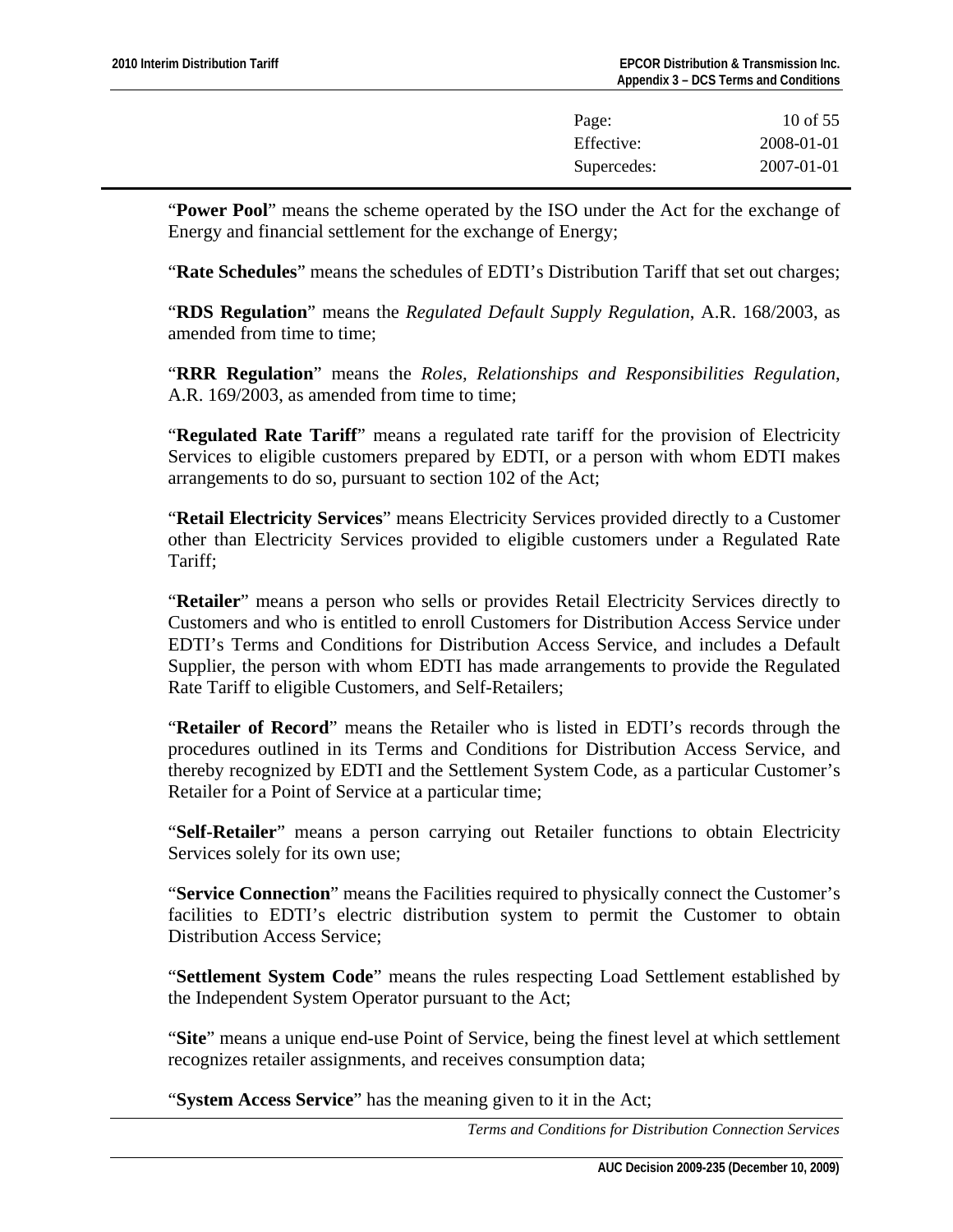| Page:       | 11 of 55   |
|-------------|------------|
| Effective:  | 2008-01-01 |
| Supercedes: | 2007-01-01 |

<span id="page-10-0"></span>"**Transmission Contribution**" means the EDTI Transmission Costs that are applicable to a particular Customer.

**"Transmission Direct-Connect Customer"** means a Customer at a Site that has an interval meter and receives electricity directly from the Transmission System;

**"Transmission System"** means all transmission facilities as defined in the Act that are part of the Interconnected Electric System;

**"Underground Residential Distribution Site" or "URD Site"** means a single family residential Site that is provided with Distribution Access Service by way of a Service Connection that lies within an area serviced by way of underground residential distribution Facilities.

## **2.2 Conflicts**

If there is any conflict between a provision expressly set out in an order of the Commission and these Terms and Conditions, the order of the Commission shall govern.

If there is any conflict between a provision in these Terms and Conditions, as may be amended from time to time, and a provision in an Electric Service Agreement or any other existing or future agreement between EDTI and a Customer relating to a Service Connection or other interconnection to EDTI's electric distribution system or Distribution Tariff Services, the provision in these Terms and Conditions shall govern.

# **2.3 Extended Meanings**

In these Terms and Conditions, words importing the singular number only shall include the plural and vice versa, words importing the masculine gender shall include the feminine and neutral genders and vice versa. Word importing a person shall include person, firm, partnership, corporation, organization or association (including, without limitation, individual members of any unincorporated entity).

## **2.4 Headings**

The division of these Terms and Conditions into sections, subsections and other subdivisions and the insertion of headings are for convenience of reference only and shall not affect the construction or interpretation of these Terms and Conditions.

#### **2.5 Schedules**

The following schedule is attached to and forms part of these Terms and Conditions: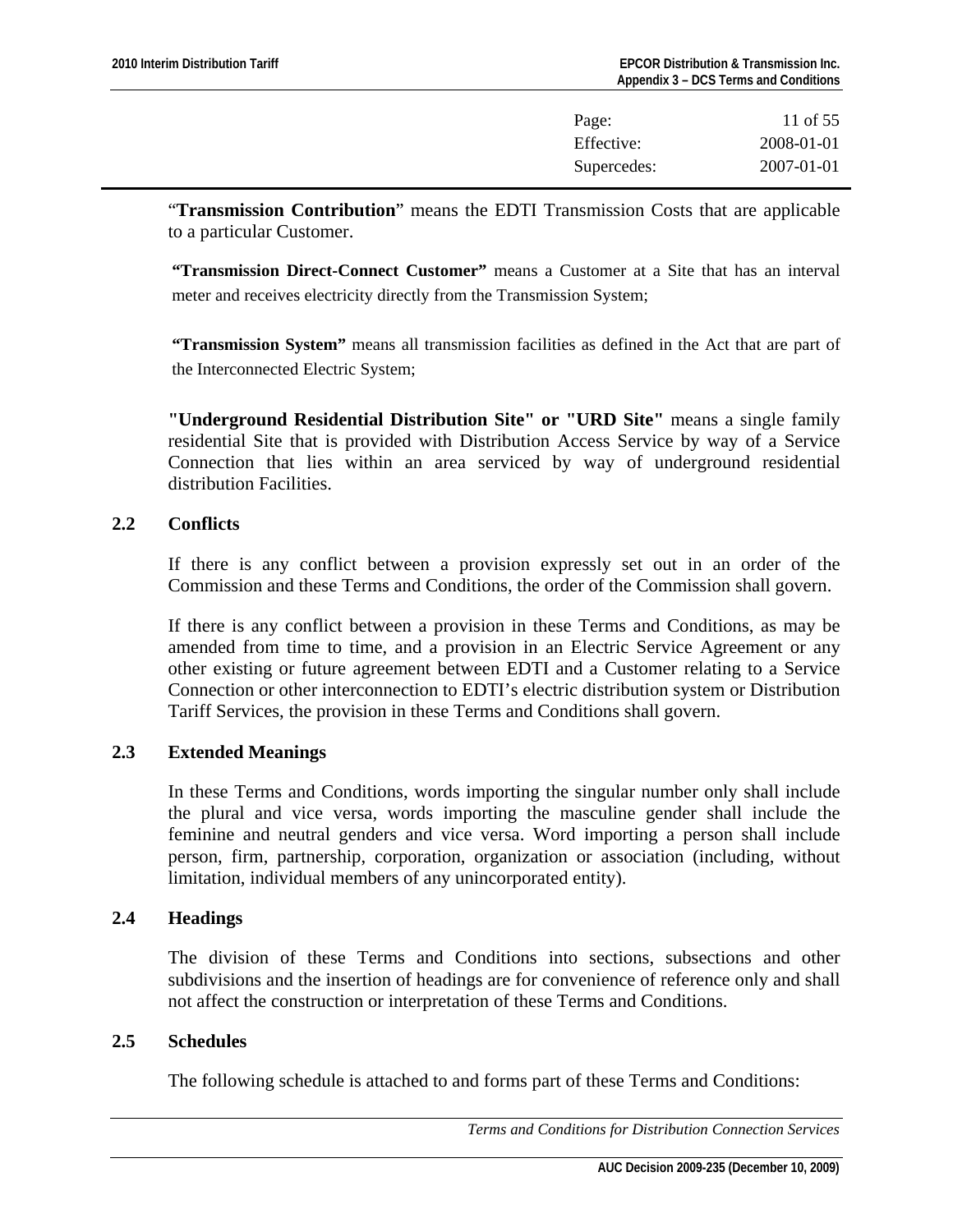| Page:       | 12 of $55$       |
|-------------|------------------|
| Effective:  | 2008-01-01       |
| Supercedes: | $2007 - 01 - 01$ |

<span id="page-11-0"></span>Schedule A - Available EDTI Investment

Schedule B – Electric Service Agreement

Schedule C – Agreement for Distribution Connection Services

# **ARTICLE 3 - GENERAL PROVISIONS**

# **3.1 Commission Approval**

These Terms and Conditions have been approved by the Commission. EDTI may amend these Terms and Conditions by filing a notice of amendment with the Commission. Included in the notice to the Commission shall be notification of which Customer groups are affected by the amendment and an explanation of how affected Customers will be notified of the amendments. Within 60 days after such notice is filed, the Commission will either acknowledge the notice of the amendment to the Terms and Conditions or direct a further process to deal with the requested change as the Commission deems appropriate. If the Commission acknowledges notice of the amendment, the amendment will take effect upon the date of such acknowledgement.

# **3.2 Customer Guides**

EDTI has developed the Customer Connection Guide, Application Guide to Power Producers and Technical Guideline For Interconnection of Generators to the Distribution System ("Guides") to set out for Customers understand the normal requirements of EDTI in relation to interconnections to EDTI's electric distribution system including requirements intended to ensure the safety of its employees and the safety and reliability of its electric distribution system. EDTI will amend the Guides, from time to time, to reflect changes to the electric utility industry, changes in EDTI's requirements or the changing needs of EDTI's Customers. A copy of the Guides, and amendments to the Guides, will be filed with the Commission for information purposes. While EDTI will endeavour to follow practices in the Guides, these practices will not appropriately cover every situation that may arise and it may be necessary to deviate from the Guides. A copy of the Guides can be accessed on EDTI's website at:

<http://www.epcor.ca/customers/developers+and+contractors/ccg.htm>

http://www.epcor.ca/customers/power+producers/technicalguidelinesforgeneratorinte rconnection.htm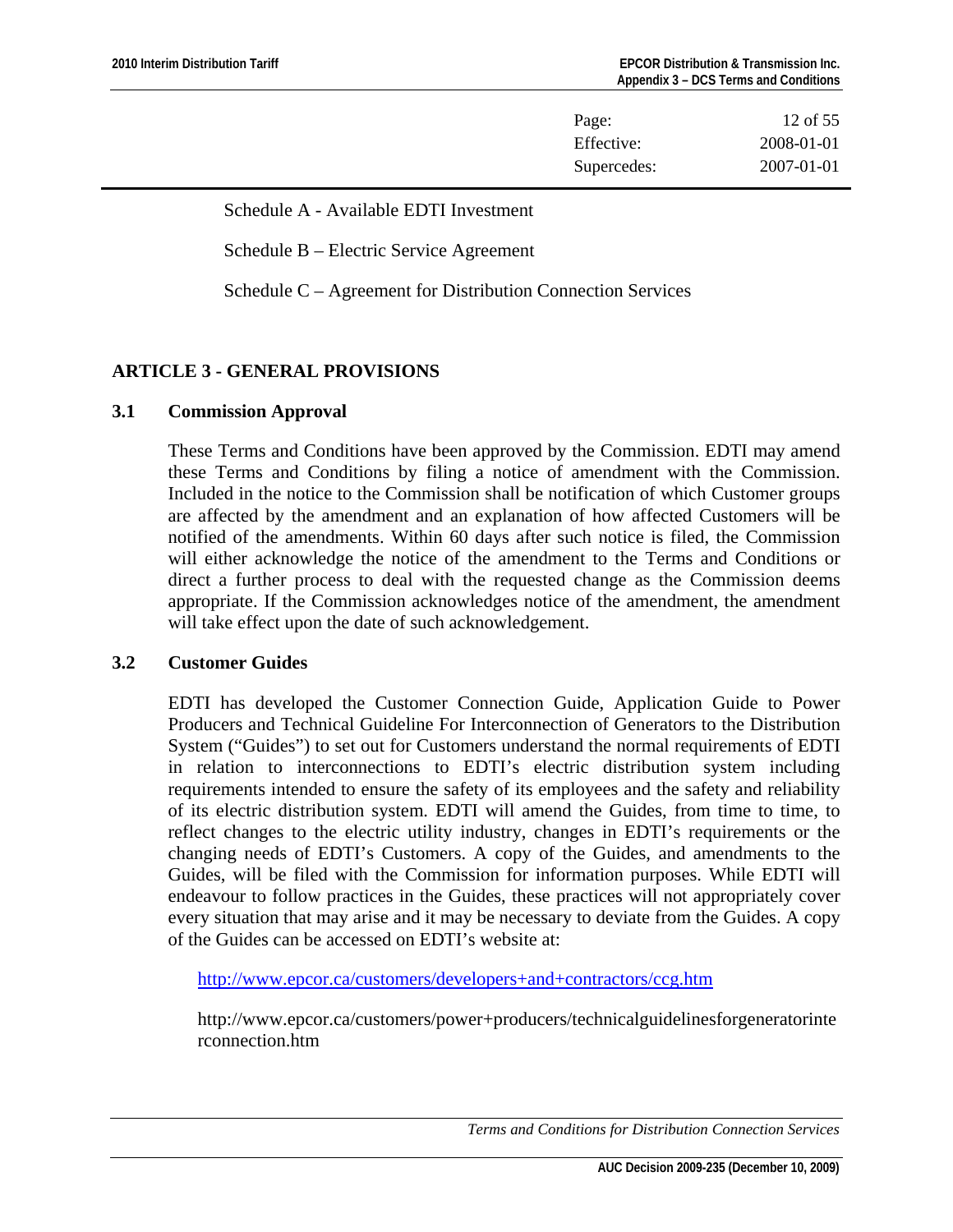| Page:       | 13 of 55   |
|-------------|------------|
| Effective:  | 2008-01-01 |
| Supercedes: | 2007-01-01 |

#### <span id="page-12-0"></span>**3.3 Fees and Other Charges**

EDTI will provide all standard services hereunder pursuant to the Distribution Tariff. All additional, supplementary or extra non-discretionary services provided by EDTI to a Customer will be charged a separate rate or fee such as those included, without limitation, in the Fee Schedule.

## **3.4 Billing Customers**

EDTI may bill the Customers directly for Customer Contributions, meter tests and other services covered in these Terms and Conditions. A late payment charge of 2.0% per month (26.82% per annum) is applied if the Customer's payment has not been received by EDTI before one month from the date the bill was issued. The Customer is charged a dishonoured cheque charge for each cheque returned for insufficient funds as set forth in the Fee Schedule.

# **ARTICLE 4 - APPLICATION FOR SERVICE CONNECTION**

## **4.1 Information Requirements**

To enable EDTI to provide the requested service, applicants for service shall supply information regarding the location of the premises to be served, the Customer's Connected Load and preferred supply conditions and the manner in which the Service Connection will be utilized, credit information or reference and any other information that may be required by EDTI. The Customer shall refer to EDTI's Customer Connection Guide for customary information requirements.

Upon receipt of the required information, EDTI will advise the applicant of the type and character of the Service Connection it will furnish to the Load Customer, and any special conditions that must be satisfied.

# **4.2 Application**

EDTI reserves the right to verify the identity of the Customer and the accuracy of the information provided and to require the Customer to sign an application in writing on forms provided by EDTI.

For commercial and industrial Customers, written acceptance specifying the Customer has agreed to these Terms and Conditions must be received by EDTI before construction of the service will proceed.

A Customer may be required to sign a Commitment Agreement before construction of the Service Connection will proceed.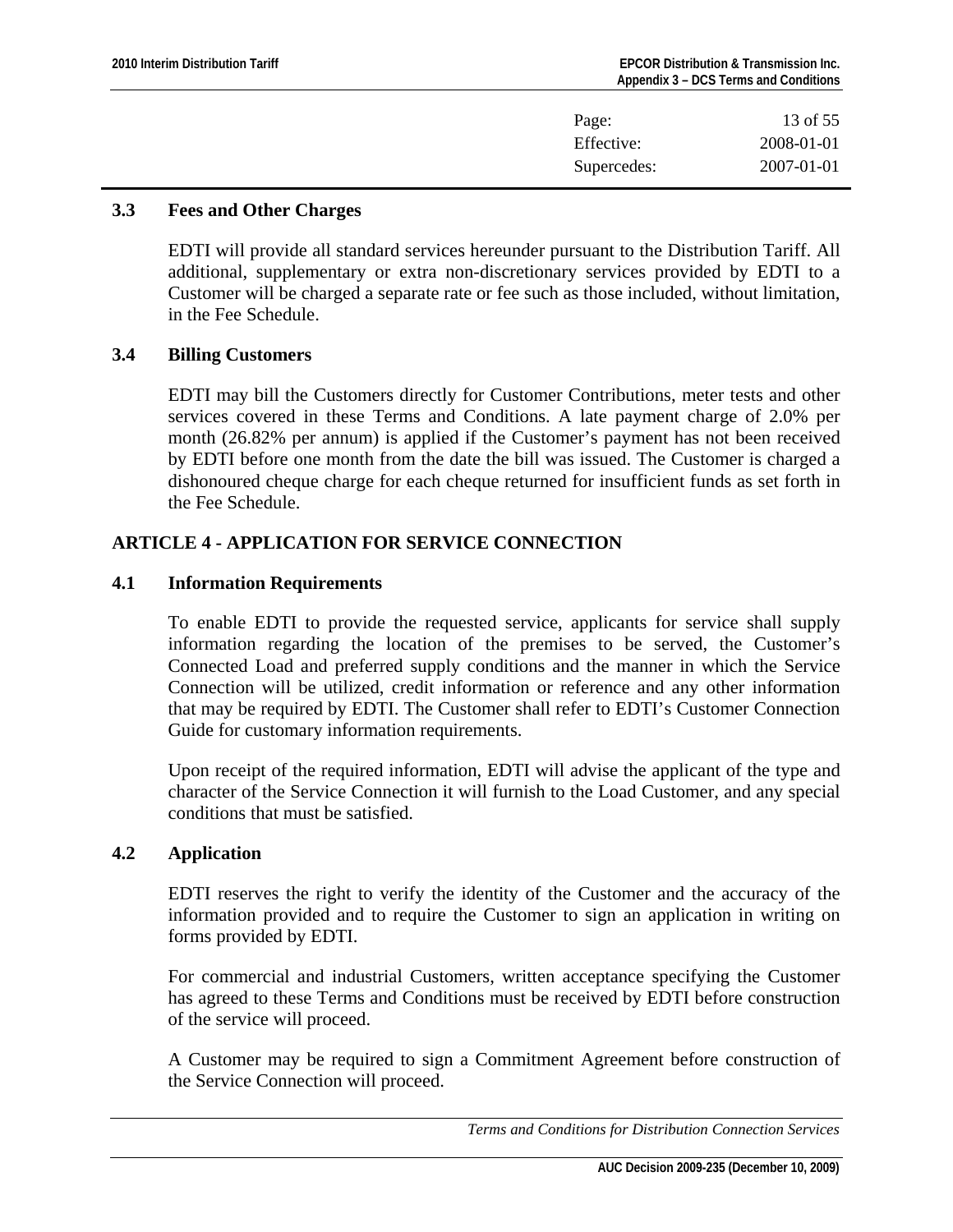| Page:       | 14 of 55         |
|-------------|------------------|
| Effective:  | 2008-01-01       |
| Supercedes: | $2007 - 01 - 01$ |

<span id="page-13-0"></span>A Retailer or any other person acting as an agent of a Customer may apply for a Service Connection on behalf of the Customer. The Retailer or agent must provide EDTI, in a form acceptable to EDTI, verifiable authorization from the Customer to make the application.

# **4.3 Rejection of Application**

EDTI may, without limitation, reject any applicant's request for a Service Connection when:

- (a) the Customer does not have currently in force all authorizations that may be required for the installation of the Service Connection in accordance with Section 4.5; or
- (b) EDTI determines that the form of the Electric Service Agreement is not appropriate for the Service Connection due to its unique nature and the Customer refuses to enter into an alternate form of agreement acceptable to EDTI; or
- (c) any representation made by the applicant or the Customer to EDTI for the purpose of obtaining a Service Connection is, in EDTI's opinion, fraudulent, untruthful or misleading; or
- (d) the Customer has not, when requested by EDTI to do so, provided a signed written application for a Service Connection, Electric Service Agreement or Commitment Agreement; or
- (e) the type of Service Connection applied for is not available or not normally provided by EDTI in the locality where the Service Connection is requested; or
- (f) the requirements of the Customer Connection Guide have not been met; or
- (g) the proposed Connected Load, in EDTI's opinion, have unusual characteristics that might adversely affect the quality of service supplied to other Customers, the public safety, or the safety of EDTI's personnel or EDTI's Facilities.

# **4.4 Customer Contracts**

# **4.4.1 Electric Service Agreement**

The following Customers must sign an Electric Service Agreement in respect of a Service Connection substantially in the form of the Electric Service Agreement attached as Schedule B: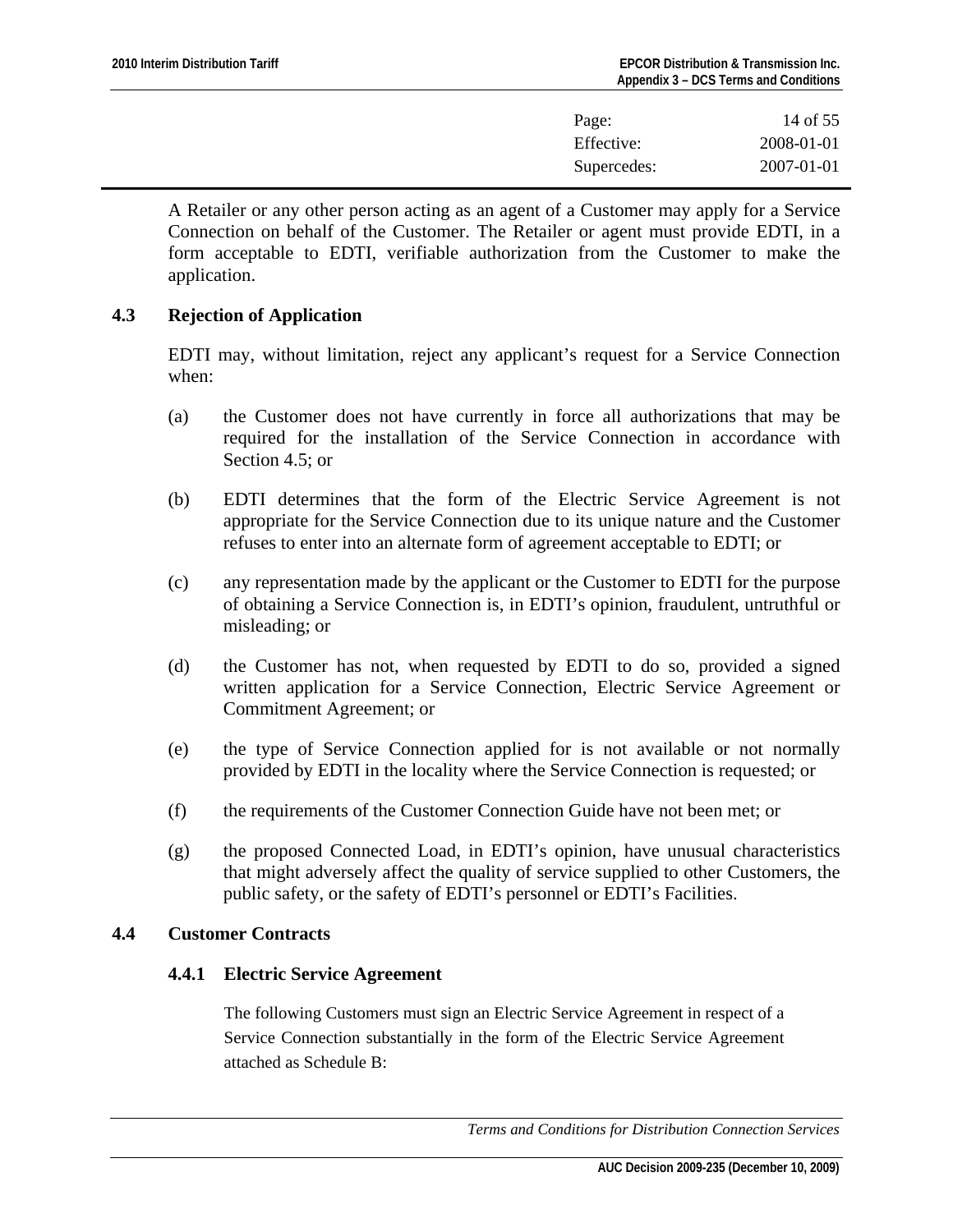| Page:       | 15 of 55         |
|-------------|------------------|
| Effective:  | 2008-01-01       |
| Supercedes: | $2007 - 01 - 01$ |

- (a) a Customer at a new site having a transformer capacity of 2,500 kVA or higher, and
- (b) a Customer that requests modifications to its Service Connection at an existing site, where the transformer at the site will have a capacity of 2,500 kVA or greater after the modifications have been completed.

The following Customers must sign an Electric Service Agreement in respect of a Service Connection substantially in the form of the Electric Service Agreement attached as Schedule C:

- (a) a Customer at a new site having a Forecast Peak Demand of 150 kVA up to 2,499 kVA, and
- (b) a Customer that requests modifications to its Service Connection at an existing site, where the Forecast Peak Demand at the site will have a capacity of 150 kVA up to 2,499 kVA after the modifications have been completed.

Other Customers connected or connecting to EDTI's electric distribution system may be required by EDTI to sign an Electric Service Agreement in respect of a Service Connection. Customers with a Forecast Peak Demand of less than 150 kVA generally are not required to sign an Electric Service Agreement. The Electric Service Agreement shall be signed by the Customer and not by a Retailer or any other person acting as an agent of the Customer.

The initial term of the Customer's Electric Service Agreement shall be effective on the date service is first made available to the Point of Service.

If the Customer continues to take service beyond the initial term, the Electric Service Agreement remains in effect until terminated by either party in accordance with Article 13.

# **4.4.2 Commitment Agreement**

EDTI, in its sole discretion, may require a Customer to sign a Commitment Agreement, to be in effect until an Electric Service Agreement is executed or the request for a Service Connection has been cancelled.

*Terms and Conditions for Distribution Connection Services*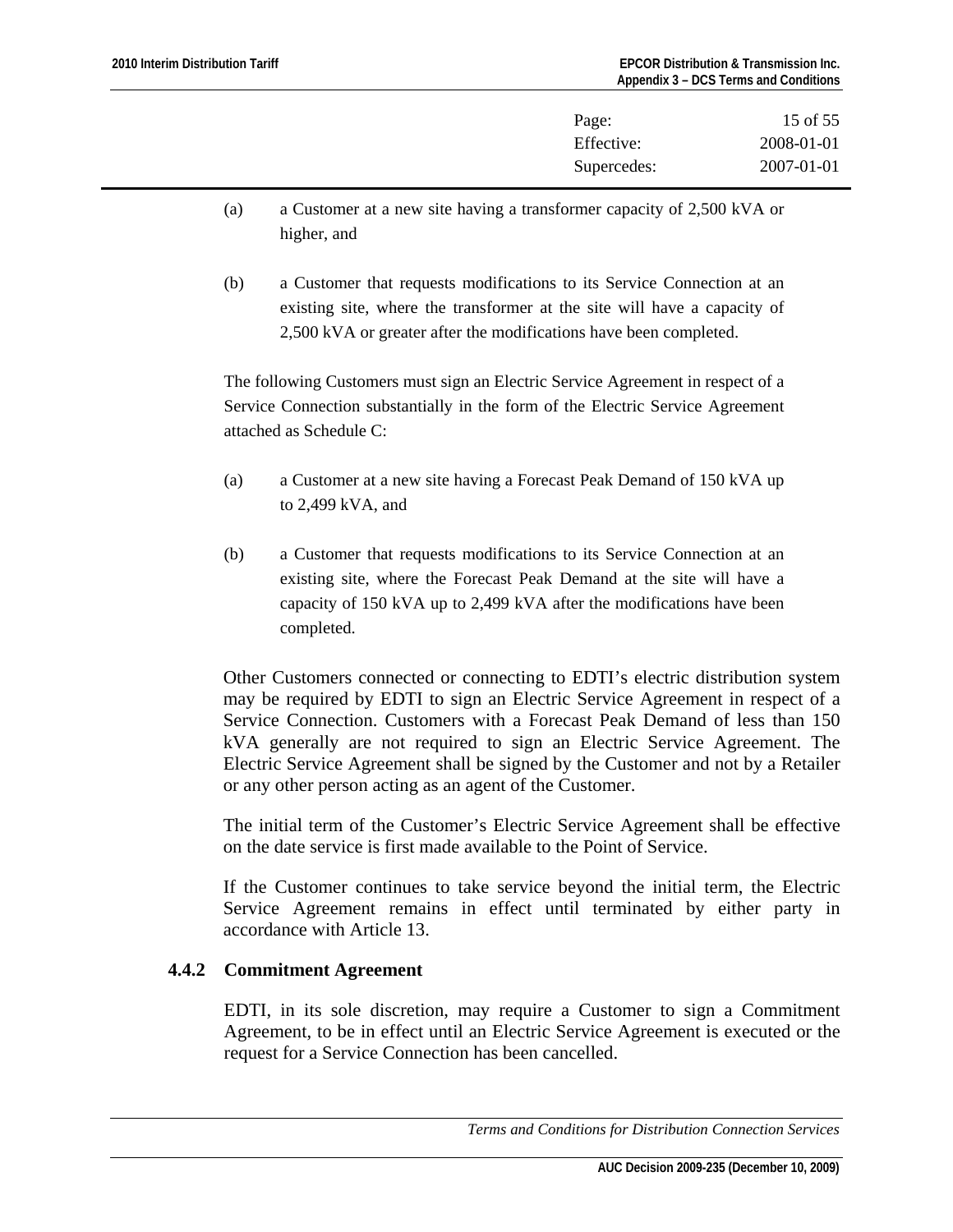| Page:       | 16 of 55   |
|-------------|------------|
| Effective:  | 2008-01-01 |
| Supercedes: | 2007-01-01 |
|             |            |

# <span id="page-15-0"></span>**4.4.3 Transfer of Contractual Obligations**

All services, whether or not they require EDTI assignment consent, that are properly transferred to an affiliate or successor taking over the operation of an existing facility shall be subject to the terms of the previous Customer's Electric Service Agreements and billing and Demand history. Any change in service requirements as a result of such transfer shall be made in accordance with these Terms and Conditions. The existing contractual arrangements will remain in place until any new agreements have been approved and accepted by both parties.

## **4.5 Authorizations**

The Customer for a Service Connection shall be responsible for obtaining all permits, certificates, licenses, inspections, reports, and other authorizations necessary for the installation and operation of the Service Connection. EDTI shall not be required to commence or continue installation or operation of a Service Connection unless and until the Customer has complied with the requirements of all governmental authorities, permits, certificates, licenses, inspections, reports and other authorizations, all right-ofway agreements, and all of EDTI's requirements applicable to the installation and operation of the Service Connection. EDTI reserves the right, but is not obligated, to verify that all necessary authorizations have been obtained by applicants and Customers.

# **4.6 Temporary Service**

Where EDTI reasonably believes that a requested service will be temporary, it may require the Customer requesting the service to pay EDTI in advance of a Service Connection, the estimated cost of Facilities plus the estimated cost of installation and removal of Facilities necessary for the desired service, less the value of the salvaged material.

# **4.7 Information and Requirements for Service**

# **4.7.1 Service Connection Information**

Upon request, EDTI shall provide to the Customer information on the method and manner of making Service Connections. Such information may include a copy of EDTI's Customer Connection Guide, a description of the Service Connection available, location of entrance Facilities, Point of Service and metering equipment, and Customer and EDTI responsibilities for installation of facilities.

# **4.7.2 Customer Usage Information**

EDTI shall provide standard Customer Usage Information to an agent or consultant, acting on behalf of a Customer, upon request and only after receiving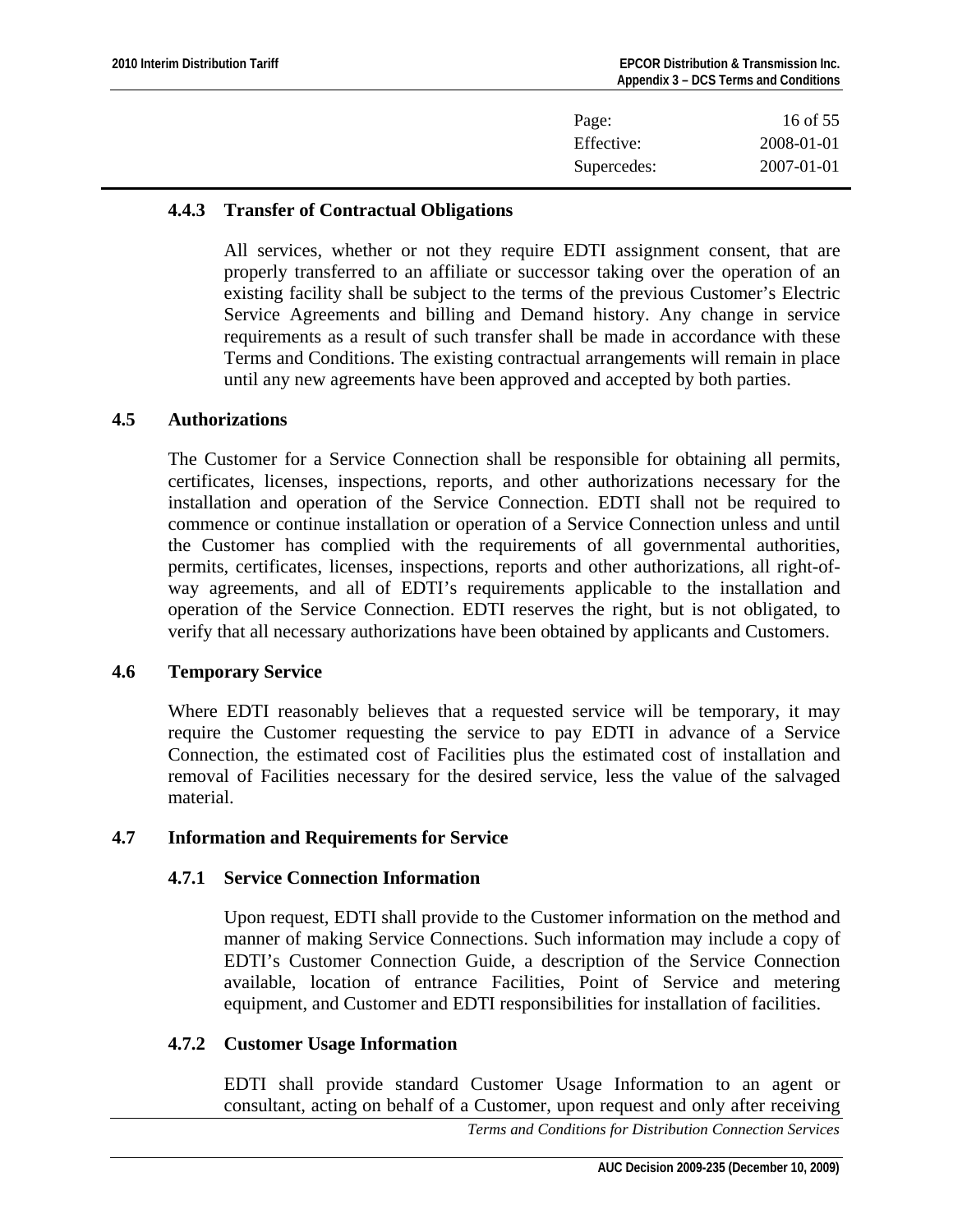| Page:       | 17 of 55         |
|-------------|------------------|
| Effective:  | 2008-01-01       |
| Supercedes: | $2007 - 01 - 01$ |

<span id="page-16-0"></span>written consent to such disclosure from the Customer, for the 12-month period preceding the date of the request or for such shorter period for which EDTI has collected that information.

Prior to requesting EDTI to release Customer Usage Information, the agent or consultant shall be responsible for obtaining and providing to EDTI the written authorization from the Customer referred to above in a form satisfactory to EDTI.

Customer Usage Information will be provided by EDTI at no cost.

## **4.8 Connection Fee**

The Standard Connection Fee set out in the Fee Schedule will be charged to the Customer at the time of construction.

# **4.9 Construction Loads in Underground Residential Distribution Areas**

This section applies to URD Sites.

Where the electricity provided to a URD Site is to be used for construction purposes, the Customer will limit electricity consumption at the Site to a maximum continuous load of not greater than 30 Amps.

Where continuous electricity consumption (such as electric heater loads used during construction) of greater than 30 Amps will be required at the URD Site, the Customer must notify EDTI and apply for the installation of a temporary Service Connection that is capable of handling the higher load. The Customer requesting the temporary Service Connection will pay EDTI the cost of any required Facilities plus the cost of installation and removal of such Facilities necessary for the temporary Service Connection, less the value of the salvaged material. EDTI, at its sole discretion, may require the Customer to pay these costs in advance of the installation of the temporary Service Connection, in which case the costs will be based on estimates prepared by EDTI.

Should an outage occur on a Service Connection for a URD Site where electricity is being used for construction purposes and EDTI determines at its sole discretion that the outage was caused by a maximum continuous load of greater than 30 Amps at the URD Site, then the Customer responsible for the Site will be required to pay the URD Site Construction Overload Outage Response Fee set out in the Fee Schedule. EDTI will only fully re-energize the Service Connection if the Customer at the URD Site confirms to EDTI's satisfaction that the consumption at the Site will be reduced to a maximum continuous consumption of no greater than 30 Amps. If the Customer fails to do so, or if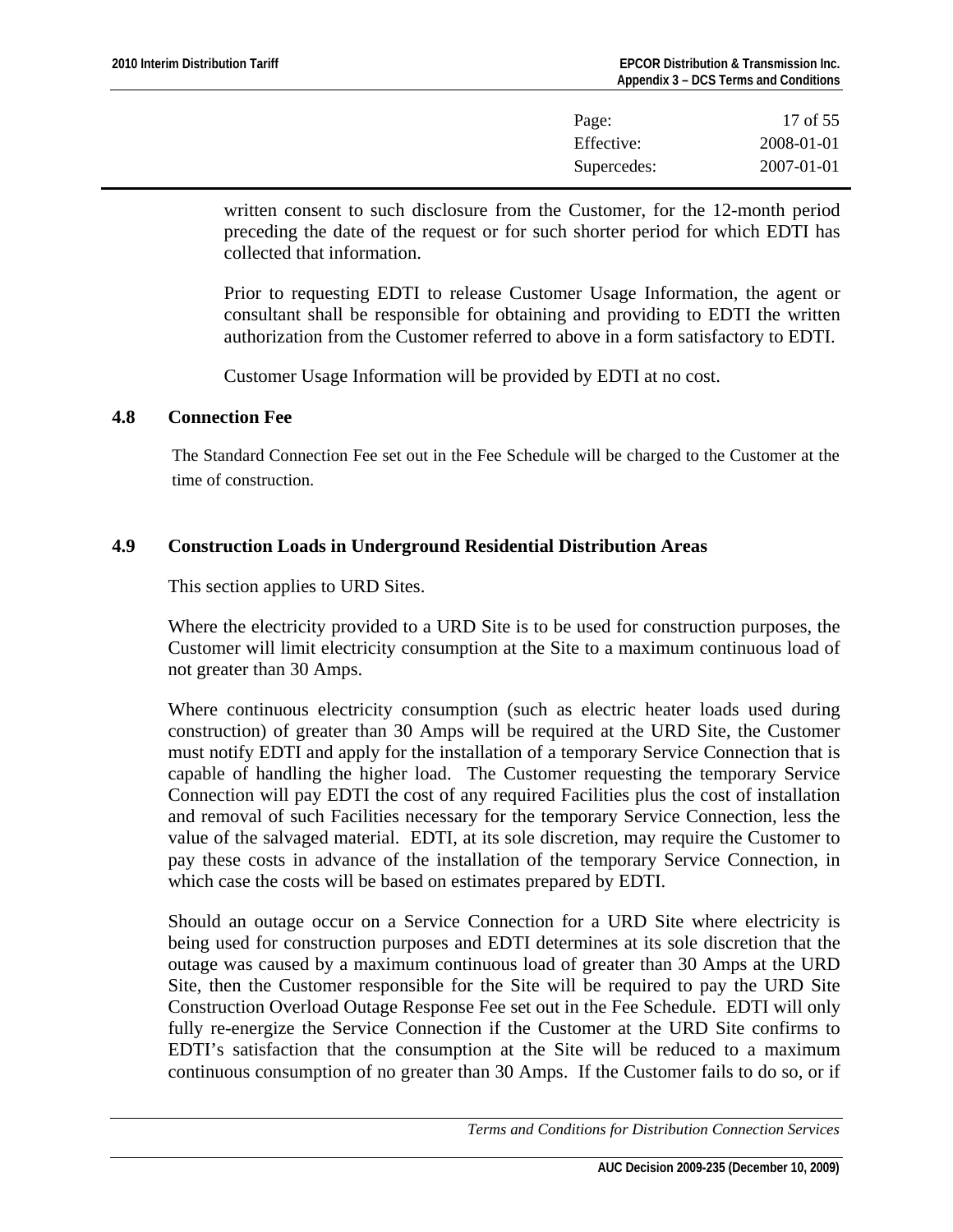| Page:       | 18 of 55   |
|-------------|------------|
| Effective:  | 2008-01-01 |
| Supercedes: | 2007-01-01 |

<span id="page-17-0"></span>EDTI is unable through reasonable efforts to contact the Customer, then EDTI will only re-connect and re-energize the Service Connection at 120 V.

If two or more outages occur at a URD Site where electricity is being used for construction purposes and EDTI determines at its sole discretion that the outages were caused by a maximum continuous load of greater than 30 Amps at the URD Site, then in addition to the other steps that EDTI may take under this Section, EDTI may, at its sole discretion, take any one or more of the actions described in Section 12.2.

# **ARTICLE 5 - SERVICE REQUIREMENTS AND FACILITIES**

# **5.1 Scheduling for Service Connection**

After the Customer has complied with EDTI's application requirements and has been accepted for service by EDTI and complied with the requirements of Section 4.5 and all other local construction, safety standards or regulations, EDTI shall schedule that Customer for Service Connection.

## **5.2 Protection of EDTI's Equipment**

# **5.2.1 Interference with EDTI Facilities**

The Customer shall not install or allow to be installed on property owned or controlled by the Customer any temporary or permanent structures that could interfere with the proper and safe operation of EDTI's Facilities or result in noncompliance with applicable statutes, regulations, standards or codes.

#### **5.2.2 Protection of Installed Facilities**

The Customer shall furnish and maintain, at no cost to EDTI, the necessary space, housing, fencing, barriers, and foundations for the protection of the Facilities to be installed upon the Customer's premises. If the Customer refuses, EDTI may, at its option, furnish and maintain, and charge the Customer for furnishing and maintaining, the necessary protection. Such space, housing, fencing, barriers and foundations shall be in conformity with applicable laws and regulations and subject to EDTI's specifications and approval.

## **5.2.3 Power Factor**

A Customer shall design, install and operate its facilities in such a manner as to maintain a Power Factor of not less than 90%. EDTI may require any Customer not satisfying this Power Factor requirement to furnish, install, and maintain, or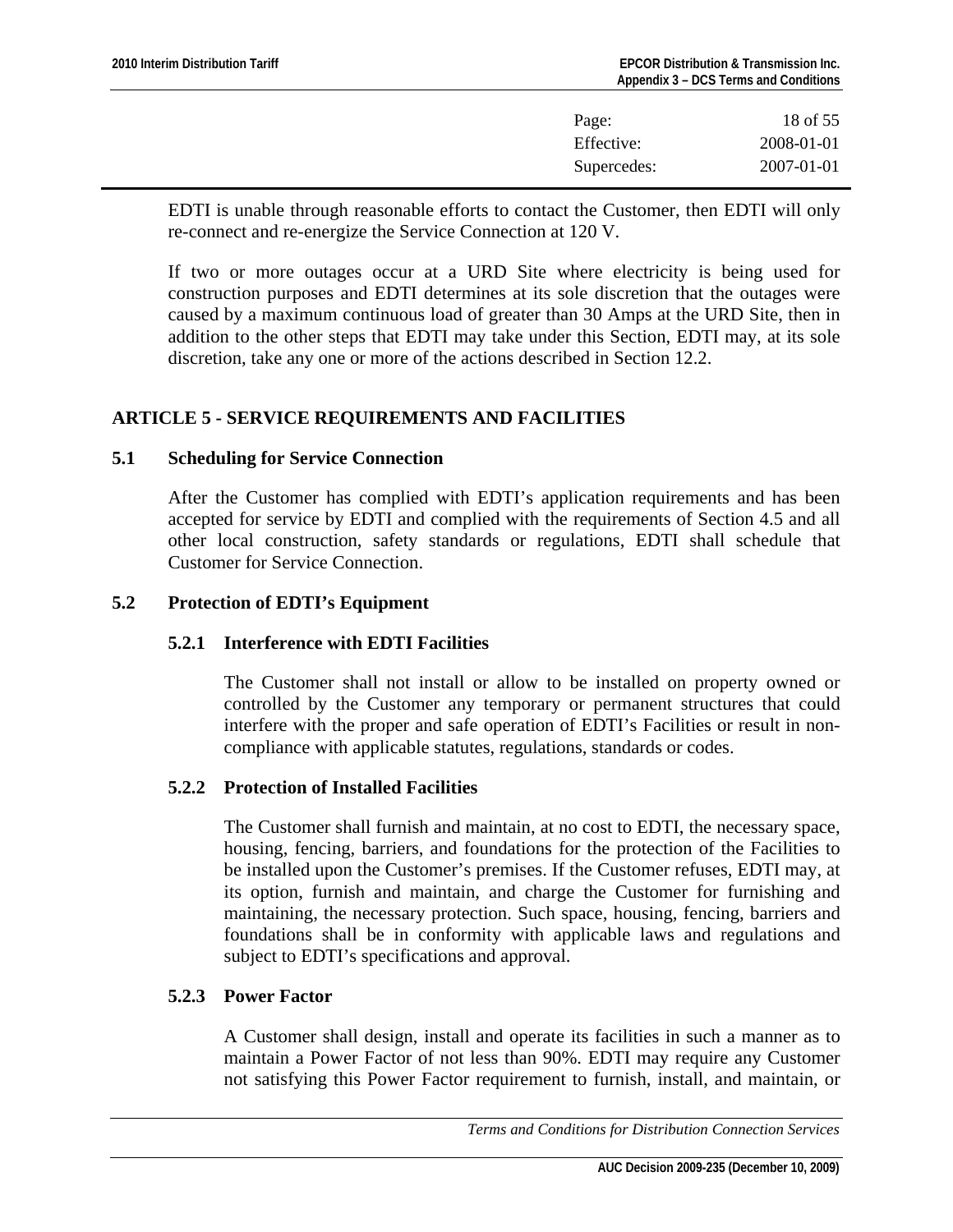| Page:       | 19 of 55         |
|-------------|------------------|
| Effective:  | 2008-01-01       |
| Supercedes: | $2007 - 01 - 01$ |

<span id="page-18-0"></span>EDTI may install at the Customer's cost, such remedial or corrective equipment as EDTI may deem necessary under the circumstances.

#### **5.2.4 Compliance with Requirements and Use of Service Connection**

The Customer shall ensure that its facilities comply with the applicable requirements of the *Canadian Electrical Code* and with any other technical guidelines that may be issued from time to time by EDTI. The Customer shall not use its Service Connection or Distribution Tariff Services in a manner so as to cause interference with any other Customer's use of a Service Connection or Distribution Tariff Services such as abnormal voltage levels, frequency levels and harmonic levels. At EDTI's request, the Customer shall take whatever action is required to correct the interference or disturbance at the Customer's expense.

#### **5.2.5 Operation of Generator Facilities**

Notwithstanding the provisions in Article 9, the Customer shall not, without the written consent of EDTI, use its own generator facilities in parallel operation with EDTI's electric distribution system.

## **5.3 Relocation of Facilities**

The Customer shall pay all costs of relocating EDTI's Facilities at the Customer's request, for the Customer's convenience, or if necessary to remedy any violation of law or regulation caused by the Customer. If requested by EDTI, the Customer shall pay the estimated cost of the relocation in advance.

## **5.4 Extensions**

A Customer shall not extend or permit the extension of facilities connected to EDTI's distribution system beyond property owned or occupied by that Customer for any Point of Service.

# **ARTICLE 6 - RIGHTS OF WAY AND ACCESS TO FACILITIES**

## **6.1 Easements**

At the request of EDTI, the Customer shall grant, or cause to be granted, to EDTI, without cost to EDTI, such easements or rights-of-way over, upon or under the property owned or controlled by the Customer as EDTI reasonably requires for the construction, installation, maintenance, repair, and operation of the Facilities required for a Service Connection to the Customer and the performance of all other obligations required to be performed by EDTI hereunder.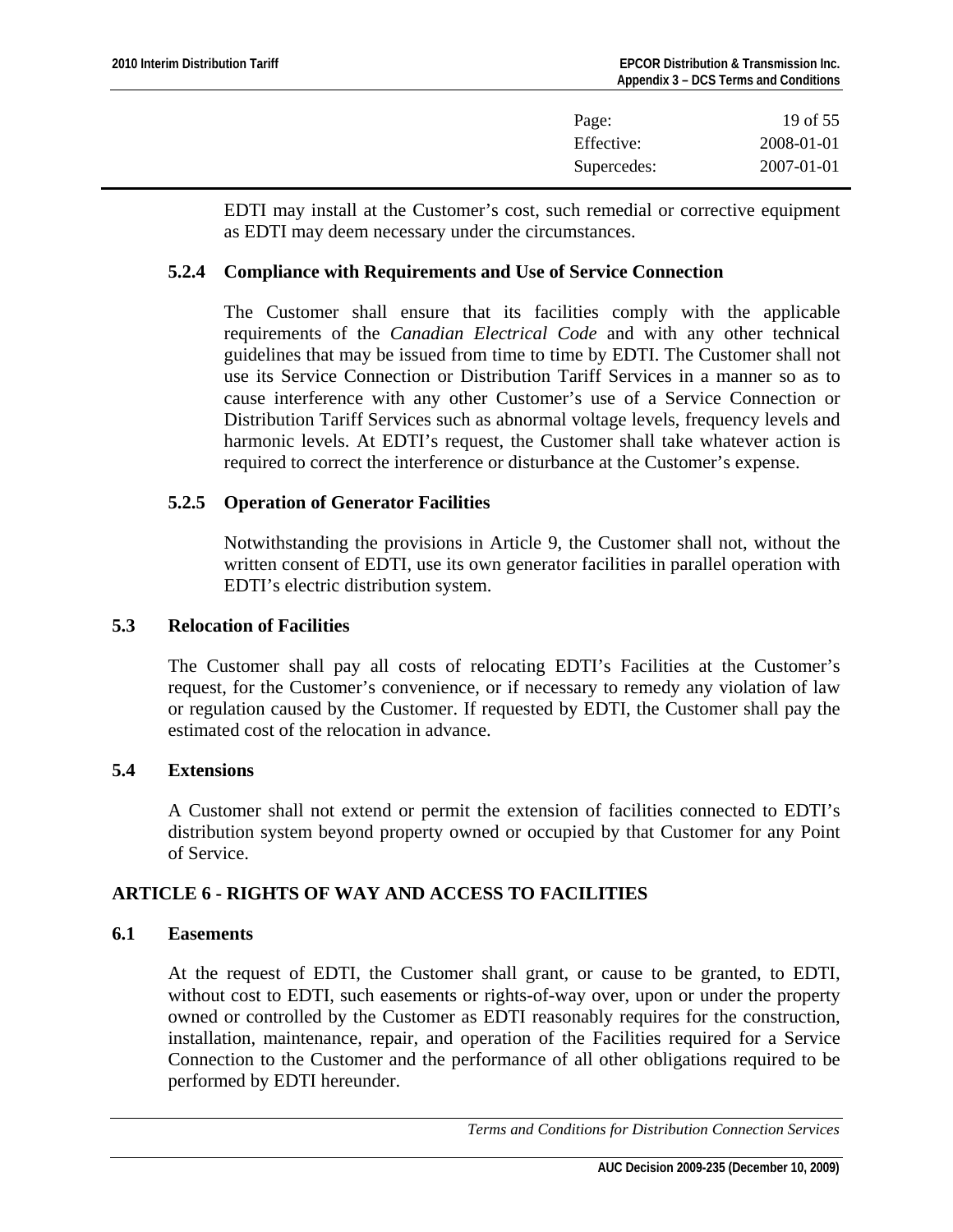<span id="page-19-0"></span>

| Page:       | 20 of 55   |
|-------------|------------|
| Effective:  | 2008-01-01 |
| Supercedes: | 2007-01-01 |
|             |            |

# **6.2 Right of Entry**

EDTI's employees, agents and other representatives shall have the right to enter a Customer's property at all reasonable times for the purpose of installing, maintaining, replacing, testing, monitoring, reading or removing EDTI's Facilities and for any other purpose incidental to the provision of a Service Connection and the Customer shall not prevent or hinder EDTI's entry. EDTI will endeavour to provide reasonable notice to the Customer when it requires entry to the Customer's property. EDTI may charge a no access fee as set forth in the Fee Schedule any time EDTI's entry is prevented or hindered. EDTI's applicable Distribution Tariff Policies will apply where EDTI's access to the meter is prevented or hindered.

## **6.3 Vegetation Management**

In all agreements between the Customer and EDTI regarding the management of vegetation where EDTI owns the Facilities, the Customer is required to give EDTI permission to manage and remove vegetation on the property owned or controlled by the Customer and the right to maintain proper clearances in accordance with the Alberta Electrical and Communications Utility Code. EDTI will make reasonable effort to notify the Customer before such work is performed.

In all agreements between the Customer and EDTI regarding the management of vegetation where the Customer owns the electrical distribution, the Customer shall be responsible for managing vegetation on the property owned or controlled by the Customer to maintain proper clearances and reduce the risk of contact with EDTI's Facilities. At the request of the Customer and if necessary, EDTI will make reasonable efforts to de-energize the Customer's Service Connection at no cost to the Customer to allow Customer to manage vegetation as required by this section. EDTI may, at the Customer's expense, perform the work that EDTI determines is reasonably required to maintain the integrity of EDTI's electric distribution system. EDTI shall make reasonable efforts to notify the Customer before such work is performed

# **ARTICLE 7 - DISTRIBUTION AND TRANSMISSION EXTENSION**

# **7.1 General Requirements**

# **7.1.1 EDTI Investment**

The investment available from EDTI in relation to the extension of service to a Customer is set out in Schedule A and will apply to the types of services specified in Schedule A. The Forecast Peak Demand will be used for establishing the investment available and the Contracted Minimum Demand.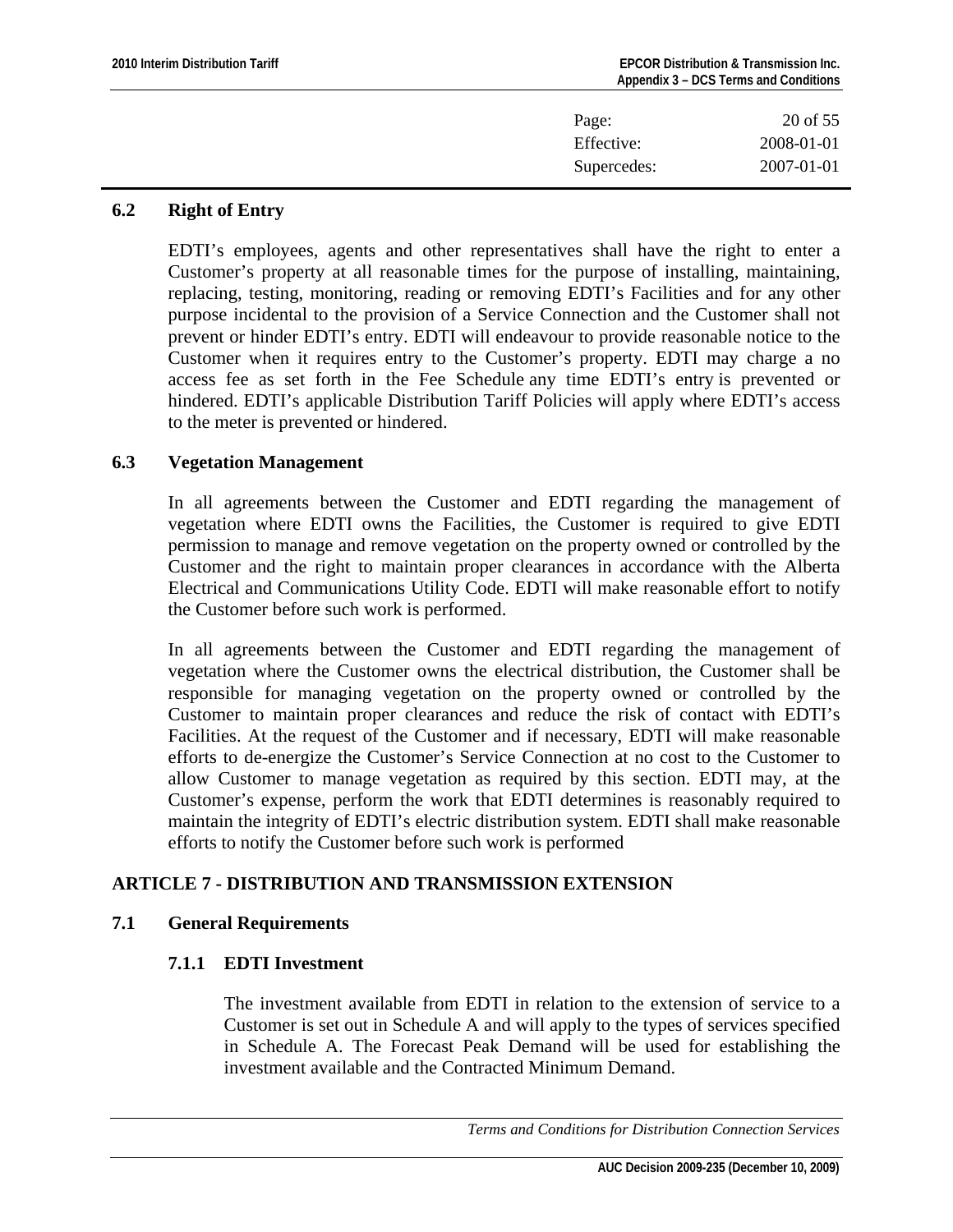| Page:       | 21 of 55         |
|-------------|------------------|
| Effective:  | 2008-01-01       |
| Supercedes: | $2007 - 01 - 01$ |

#### <span id="page-20-0"></span>**7.1.2 Estimated Cost**

Upon an applicant's request for a Service Connection, EDTI shall prepare a proposal outlining the estimated cost of the Service Connection and Customer Contribution to be paid by the applicant.

## **7.1.3 Agreement in Writing**

All agreements requiring payment by the Customer or investment by EDTI shall be in writing and signed by each party.

## **7.1.4 Application**

The provisions of this Article 7 apply to those Customers who, in EDTI's judgement, will have a permanent Service Connection with EDTI. Customers for temporary service shall be governed by Section 4.6 concerning temporary service applications.

## **7.1.5 Changes**

The payment, if any, required by Section 7.1.2 is based on EDTI's assumptions respecting the method of construction and the routing of the Facilities required to serve the Customer in accordance with the Customer's request for a Service Connection. If the assumed method of construction or routing of Facilities is changed for reasons beyond EDTI's reasonable control as a result of which EDTI would incur costs in excess of those estimated on the basis of such assumptions, then the Customer shall pay to EDTI the amount by which the cost of such changed method of construction and/or routing of Facilities is estimated by EDTI to exceed such costs as originally estimated. EDTI will outline the estimated costs and the Customer shall make payment to EDTI as set out in the Customer's proposal as so revised, provided that in such case the Customer shall have the right to cancel its Electric Service Agreement by paying to EDTI all costs then incurred by EDTI in respect of the Service Connection requested.

# **7.2 Determination of Distribution Extension Costs and Distribution Contributions**

# **7.2.1 Distribution Extension Costs**

The Distribution Extension Costs incurred by EDTI in extending service to a Customer may consist of the following:

 *Terms and Conditions for Distribution Connection Services*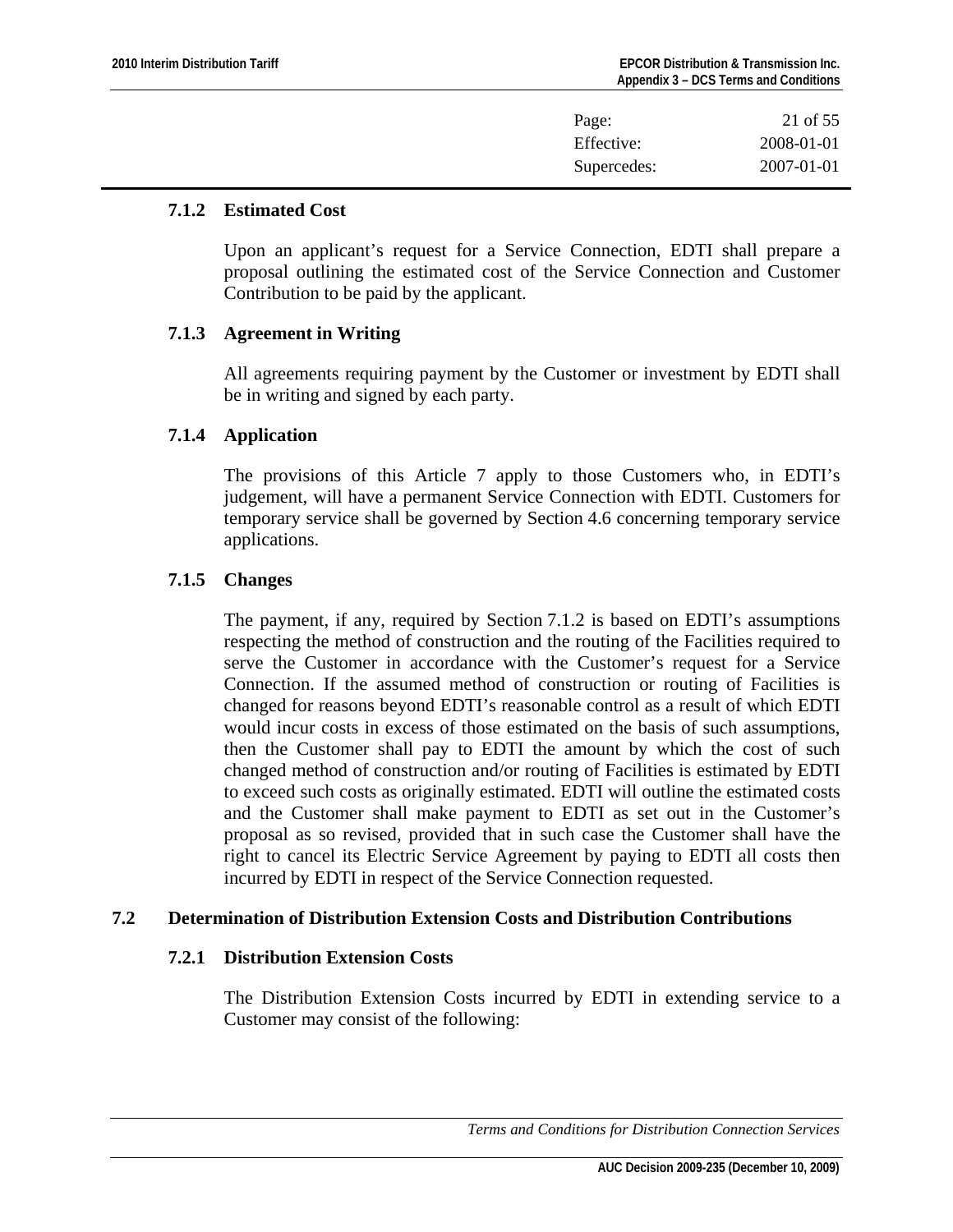| Page:       | 22 of 55   |
|-------------|------------|
| Effective:  | 2008-01-01 |
| Supercedes: | 2007-01-01 |

- <span id="page-21-0"></span>(a) the local Facilities required to extend service for the sole purpose of an individual Customer;
- (b) where a new extension will serve a number of new Customers, an amount that represents a share of the total capital cost of the shared extension as follows:

(Customer's Forecast Peak Demand) X (Distribution Extension Costs) (Total expected demand served by extension)

- (c) if the Customer extension requires an upgrade to EDTI's Facilities, the upgrade costs incurred by EDTI may form part of the Customer's extension cost; and
- (d) if a Customer or a well defined group of Customers request EDTI to advance the upgrade of existing Facilities, the costs of the upgrade including but not limited to, incremental higher costs associated with construction in a season other than what would be normally be done, carrying costs, and higher construction costs associated with additional mobilization and demobilization from advancing the construction of Facilities, may be classified as customer-related.

# **7.2.2 Customer Distribution Contribution**

If the total Distribution Extension Costs are less than the investment available from EDTI as specified in the Fee Schedule for the service, the Customer will not be required to make any contribution. In all other cases, the Customer will be required to pay a Distribution Contribution and an agreement for payment of the Distribution Contribution must be made between the Customer and EDTI before any work on the extension is commenced.

Under no circumstances will the level of Available EDTI Investment exceed the Distribution Extension Costs.

# **7.3 Determination of EDTI Transmission Costs and Transmission Contributions**

#### **7.3.1 EDTI Transmission Costs**

EDTI may incur transmission costs ("EDTI Transmission Costs") as a result of entering into contracts for provision of System Access Service in support of Customers' electricity supply requirements. EDTI Transmission Costs include but are not limited to contributions and application fees made by EDTI in respect of a Point of Delivery providing System Access Service to a Customer. The EDTI Transmission Costs incurred by EDTI in extending service to a single Customer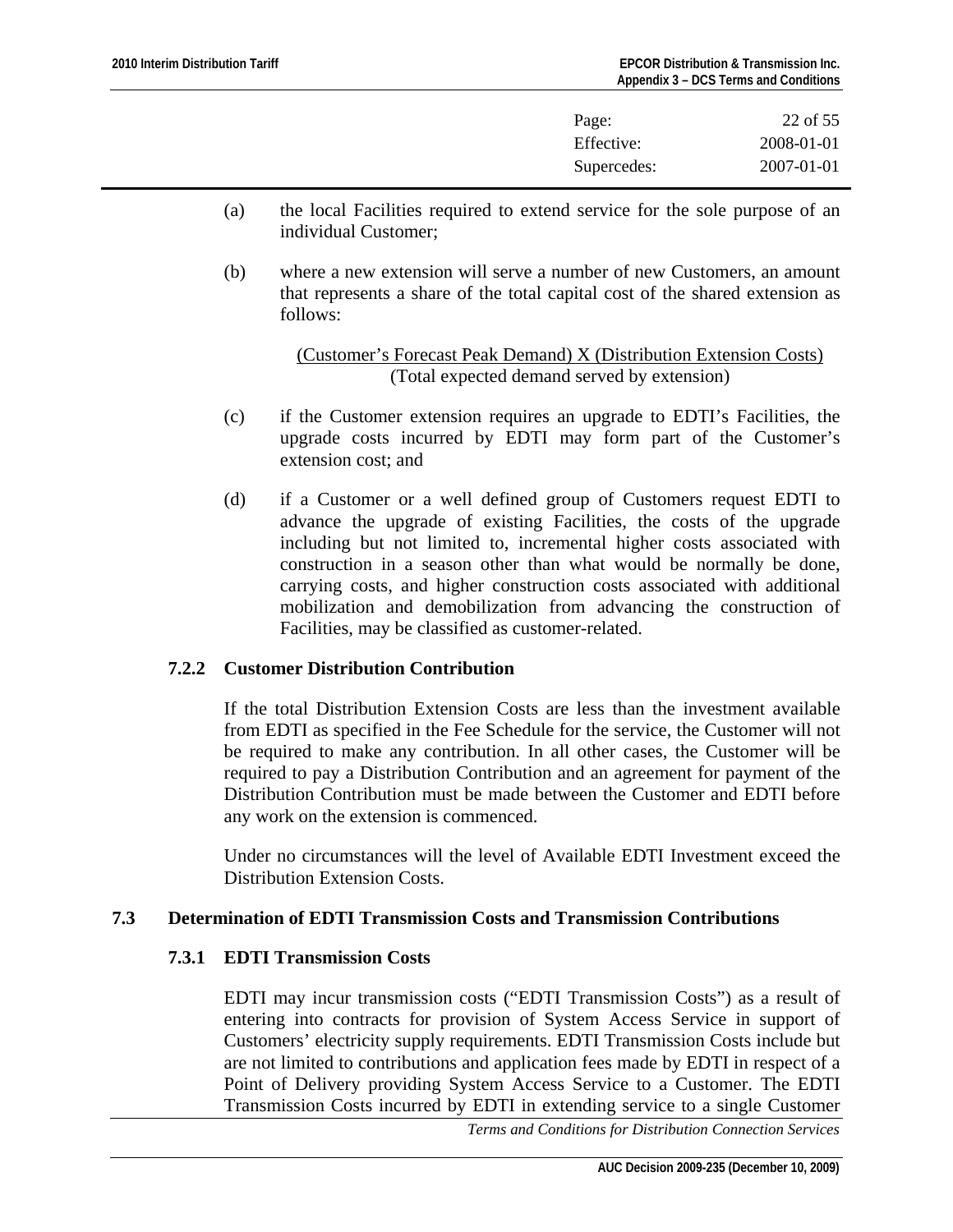| Page:       | 23 of 55         |
|-------------|------------------|
| Effective:  | 2008-01-01       |
| Supercedes: | $2007 - 01 - 01$ |

<span id="page-22-0"></span>served from one Point of Delivery, the Customer's Transmission Contribution will be equal to the total EDTI Transmission Costs incurred by EDTI.

#### **7.3.2 Customer Transmission Contribution**

If a Transmission Contribution is applicable to a Customer, then an agreement for payment of the Transmission Contribution must be made between the Customer and EDTI before any work on the extension is commenced.

## **7.4 Changes in Point of Delivery Demand**

EDTI reserves the right to pass through to the Customer any costs from the ISO incurred by it as a direct result of:

- (a) EDTI being required to establish a new POD contract, or increase to the contract demand in an existing POD contract, or
- (b) a change in the Customer's service requirements resulting in costs that EDTI would not otherwise recover, or
- (c) the Customer terminating service as provided Section 13.2.

# **7.5 Refunds of Contributions**

When a Customer provides a Distribution Contribution under section 7.2 to obtain service at Point of Service, EDTI may refund a portion of the contribution if the events referred to in this Section occur during the initial term of the Customer's Electric Service Agreement.

# **7.5.1 Change in Contracted Minimum Demand**

A Customer at an existing Point of Service may receive a refund where an Electric Service Agreement with an increased Contracted Minimum Demand is executed as described in the section "Changes to Service Requirements".

# **7.5.2 Cost Sharing**

If a new Customer shares the costs of an existing extension, a Customer may receive a refund based on the proportion of the costs of the shared extension that are used by the new loads relative to the total load supplied by the shared extension. Refunds, in whole or in part, are made without interest to the current Customer at the Point of Service.

*Terms and Conditions for Distribution Connection Services*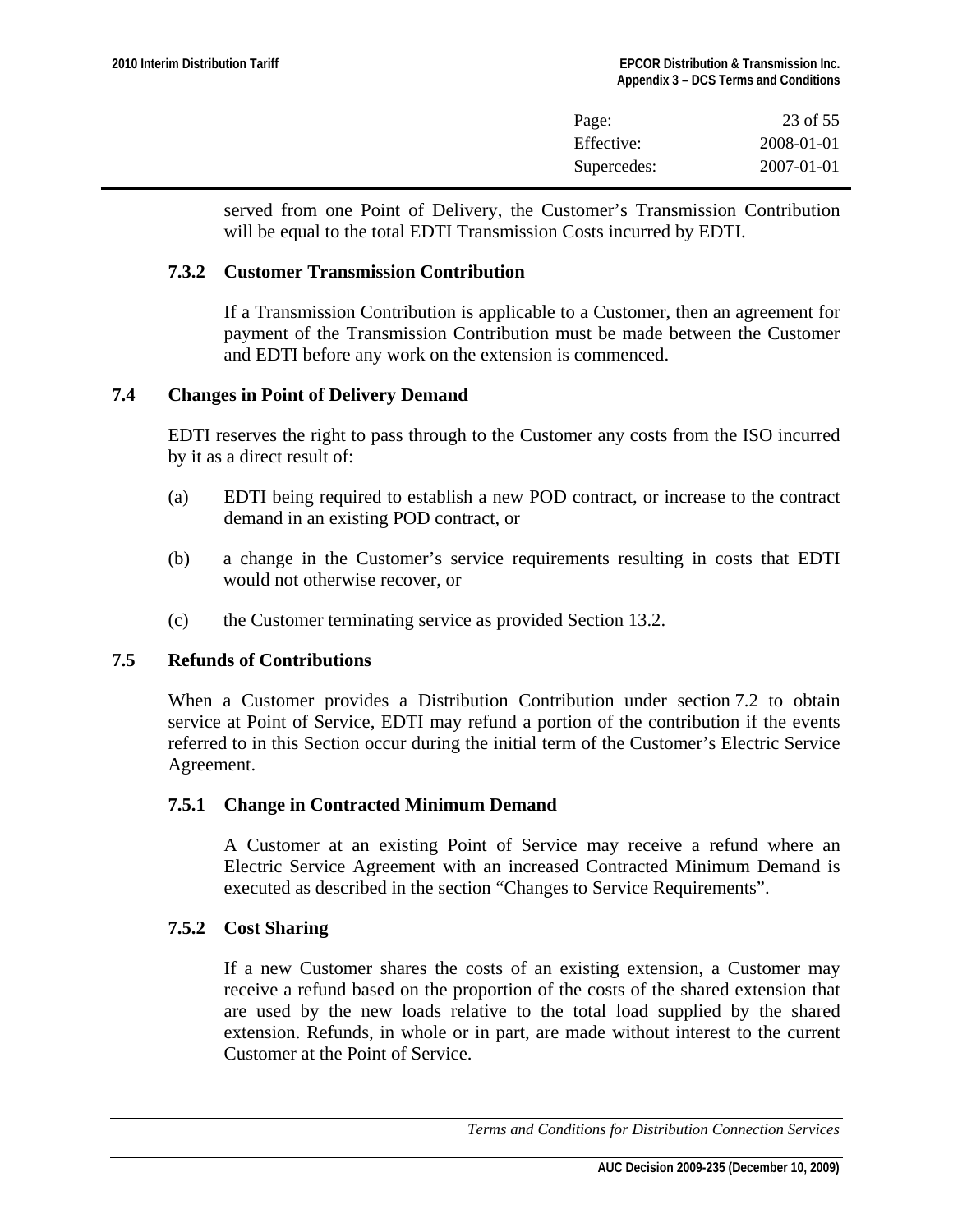| Page:       | 24 of 55         |
|-------------|------------------|
| Effective:  | 2008-01-01       |
| Supercedes: | $2007 - 01 - 01$ |

<span id="page-23-0"></span>No refund in relation to a Distribution Contribution shall be payable unless an event referred to in this Section occurs during the initial term of the Electric Service Agreement.

Customer Transmission Contributions may be refunded to a Customer in whole or in part, if EDTI receives a refund of EDTI Transmission Costs which can be attributed to the Customer.

## **7.6 Delay in Taking Service**

In circumstances where EDTI will install Facilities to serve a subdivision or a multiple dwelling residence, and it is determined that service will not be taken within twelve (12) months of the In-service Date, the Customer shall pay for the entire cost of the new extension. For each Point of Service in the subdivision or multiple dwelling residence that is energized within five (5) years of the In-service Date, EDTI will refund the payment for each Point of Service based on any applicable Available EDTI Investment level specified in Schedule A. Otherwise, EDTI shall be entitled to retain such payment as compensation for its costs incurred.

# **7.7 Conversion from Overhead to Underground Service**

A Customer may request that existing EDTI Facilities be converted from overhead to underground service. The Customer, or any other person who is acting on behalf of a Customer and who provides EDTI with verifiable authorization from the Customer, will be charged for all costs incurred by EDTI in connection with the conversion, including, without limitation, the following:

- (a) the present value of future revenue streams associated with the existing Facilities which are being removed, plus
- (b) the estimated cost of removing the existing Facilities, less the estimated salvage value, plus
- (c) the estimated cost for the installation of the new underground Facilities, less any investment that may be available from EDTI as specified in Schedule A**.**

# **ARTICLE 8 - SERVICE CONNECTION**

#### **8.1 Customer Responsibility**

#### **8.1.1 Facilities and Service Connection**

The Customer shall be responsible for the installation and condition of all facilities on the Customer's side of the Point of Service including all Civil Work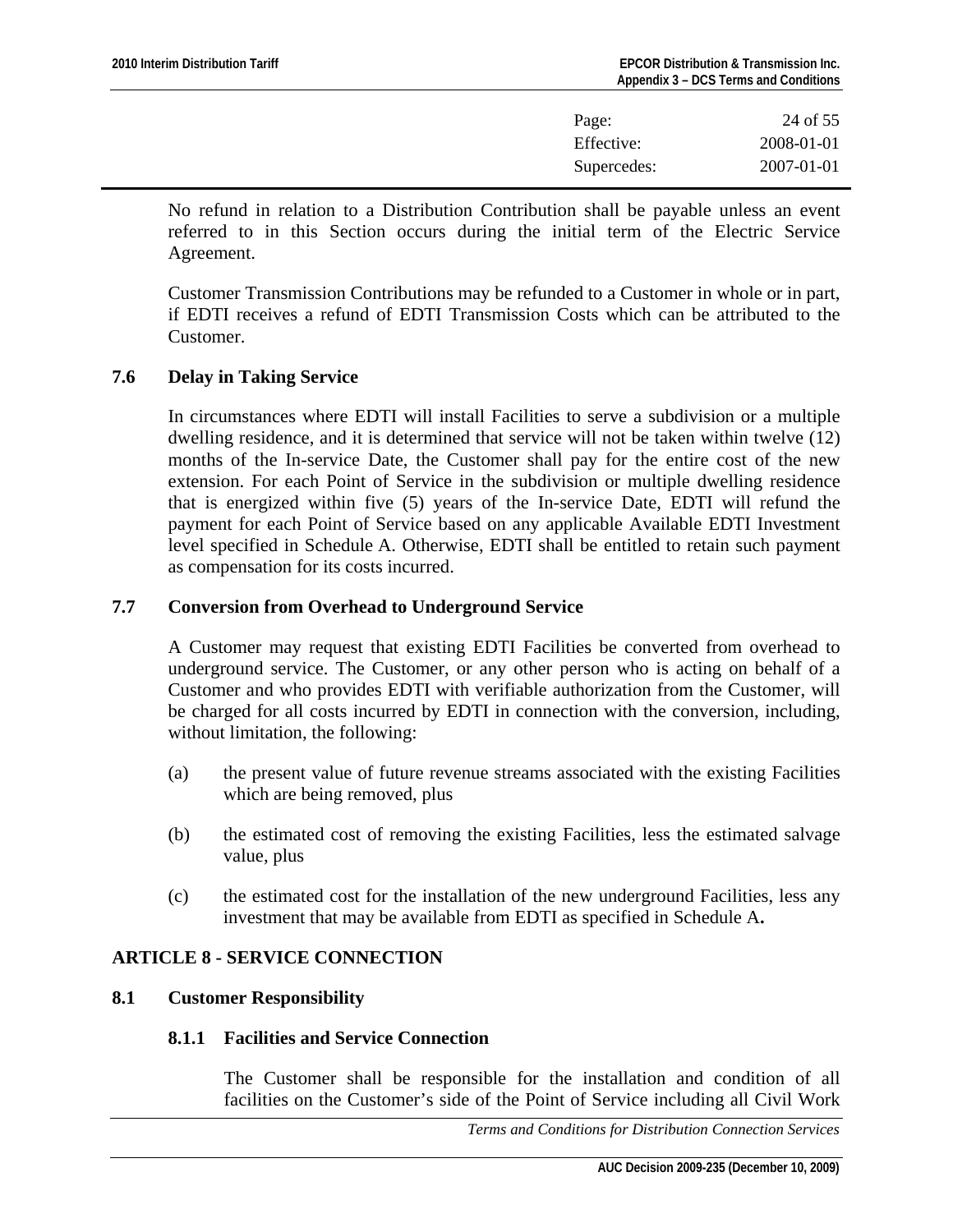| Page:       | 25 of 55   |
|-------------|------------|
| Effective:  | 2008-01-01 |
| Supercedes: | 2007-01-01 |

in relation to the Service Connection. The Customer shall be responsible for any destruction of or damage to EDTI's Facilities where the destruction or damage is caused by a negligent act or omission or wilful misconduct of the Customer, its directors, officers, agents, employees and representatives or anyone permitted by the Customer to be on the premises.

The Customer shall comply with all applicable requirements of EDTI in relation to its Service Connection and interconnection with EDTI's electric distribution system, including EDTI's Customer Connection Guide, as amended from time to time.

The Customer assumes full responsibility for the proper use of the Service Connection or the service provided by EDTI and for the condition, suitability and safety of any and all wires, cables, devices or equipment energized on the Customer's premises or on premises owned or controlled by the Customer that are not the Customer's property.

# **8.1.2 Protective Devices**

The Customer shall be responsible for determining whether the Customer needs any devices to protect the Customer's facilities from damage that may result from the use of a Service Connection or Distribution Tariff Services. The Customer shall provide and install any such devices.

# **8.1.3 Service Calls**

EDTI may require a Customer to pay the actual costs of a requested service call if the source of the problem is the Customer's facilities.

#### **8.1.4 Standards for Connection**

The Customer's installation shall conform to the requirements of EDTI's Customer Connection Guide, as amended from time to time and/or such further requirements as EDTI may establish from time to time. Copies of such guidelines are available on request and from EDTI's website.

# **8.1.5 Interference with EDTI's Property**

No one other than an employee or authorized agent of EDTI shall be permitted to remove, operate, or maintain meters, electric equipment and other EDTI Facilities. The Customer shall not interfere with or alter the meter, seals or other Facilities or permit the same to be done by any person other than the authorized agents or employees of EDTI. The Customer shall be responsible for all damage to or loss of such property unless occasioned by circumstances as determined in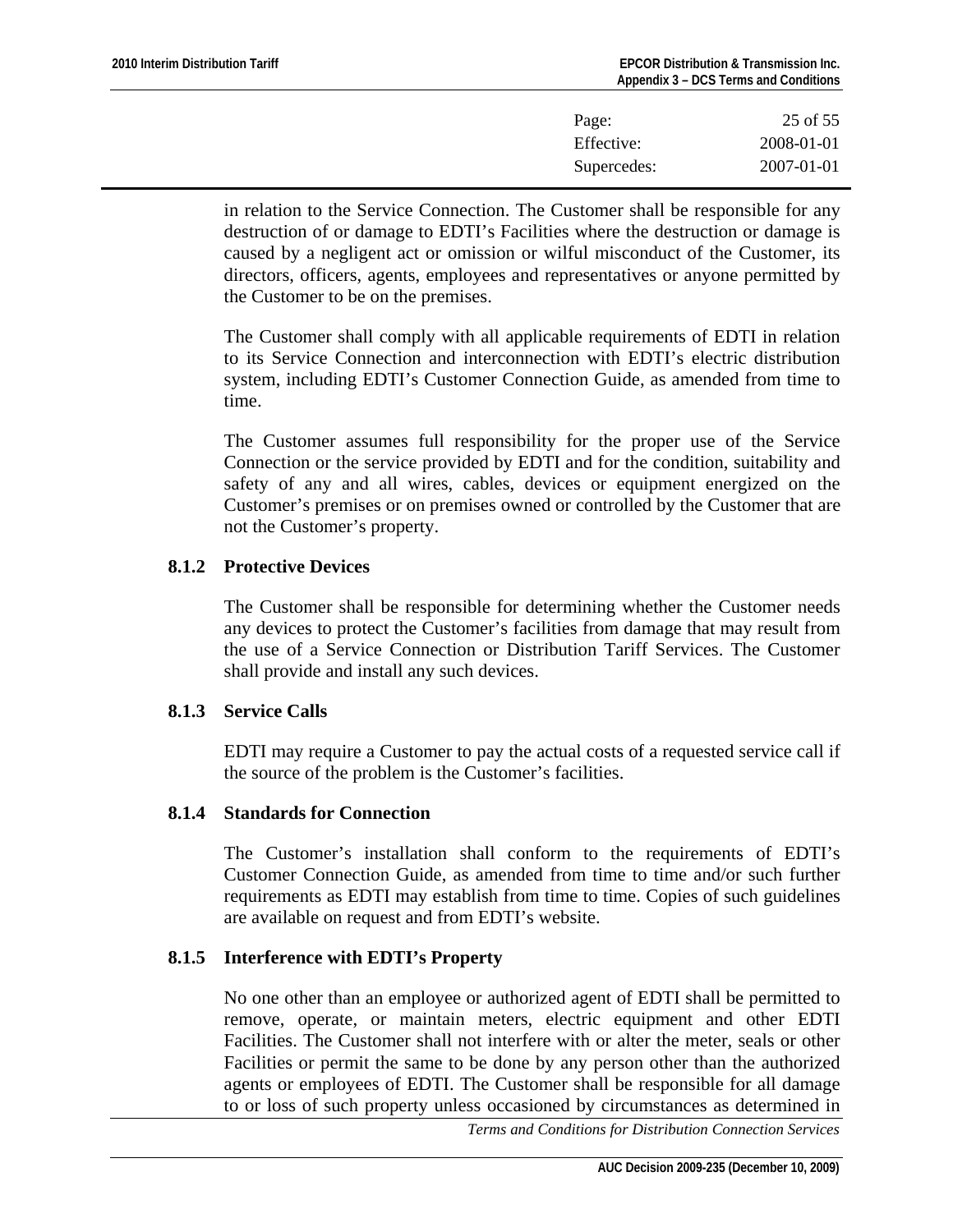| Page:       | 26 of 55         |
|-------------|------------------|
| Effective:  | 2008-01-01       |
| Supercedes: | $2007 - 01 - 01$ |

<span id="page-25-0"></span>EDTI's sole discretion to have been beyond the Customer's control, such as "Acts of God" and other similar circumstances. Such Facilities shall be installed at points most convenient for EDTI's access and service and in conformance with applicable laws and regulations in force from time to time.

## **8.2 Unauthorized Use**

Where EDTI determines that there has been unauthorized use of the Service Connection or Distribution Tariff Services including, but not limited to, meter tampering, unauthorized connection or reconnection, theft, fraud, intentional or unintentional use of energy whereby EDTI is denied full compensation for services provided, EDTI will bill the Customer or its Retailer for EDTI's estimate of such unauthorized use. Nothing in this section shall limit any other rights or remedies that EDTI may have in connection with such unauthorized use.

## **8.3 New Multiple Dwellings**

Each individual unit within a new multiple dwelling will be served as a separate Point of Service, unless EDTI agrees otherwise**.**

Where EDTI and a Customer have agreed that service to a new multiple dwelling shall be delivered through a single Point of Service, the applicable general service (nonresidential) price schedule will apply to the service.

#### **8.4 Mobile Homes**

Service shall normally be provided to mobile homes through separate Points of Service, based on the applicable residential price schedule.

Service provided to common use areas (e.g. laundry facilities) in a mobile home park shall be separately metered and billed at the applicable general service price schedule.

In mobile home parks or trailer courts where EDTI reasonably believes homes are temporary, EDTI may elect to provide service only through the Point of Service billed to the mobile home park or trailer court.

## **8.5 Frequency and Voltage Levels**

EDTI will make every reasonable effort to supply energy at 60-Hertz alternating current. The voltage levels and variations will comply with the Canadian Standards Association standards and as specified in the Customer Connection Guide. Some voltage levels set out in the Customer Connection Guide may not be available at all locations served by EDTI.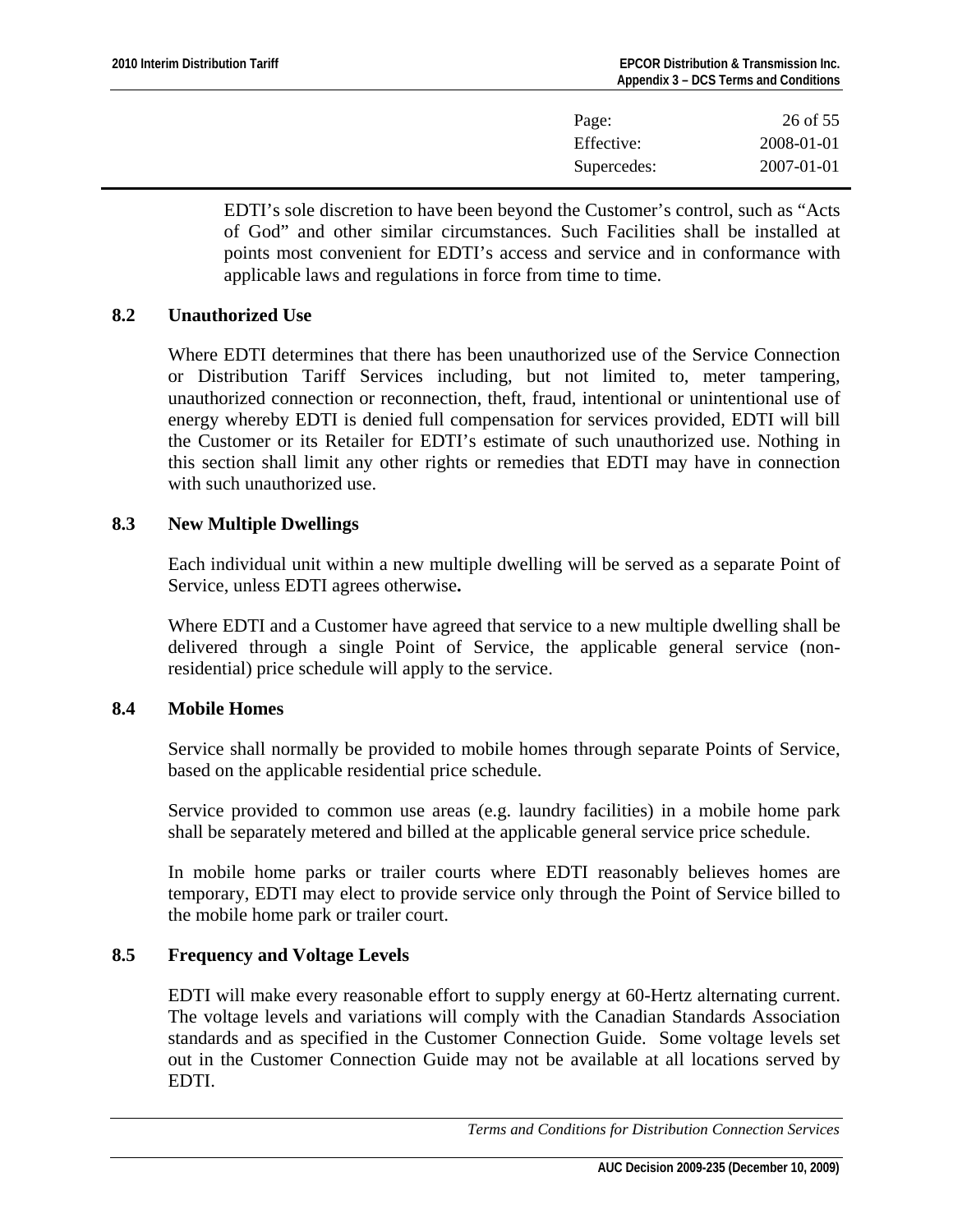| Page:       | 27 of 55   |
|-------------|------------|
| Effective:  | 2008-01-01 |
| Supercedes: | 2007-01-01 |

#### <span id="page-26-0"></span>**8.6 Minimum Charges**

The Minimum Charge calculated in accordance with the Rate Schedules will be applicable.

## **ARTICLE 9 - DISTRIBUTED GENERATION CUSTOMERS**

## **9.1 General**

This Article sets out specific terms and conditions related to Distributed Generation Customers that are in addition to any applicable terms and conditions set out in other Articles of these Terms and Conditions.

Distributed Generation Customers have generating facilities that are interconnected to EDTI's electric distribution system and may or may not be exporting Energy to the Interconnected Electric System. Distributed Generation Customers may also have on site load requirements or generator stand-by/supplemental load requirements to which the applicable terms and conditions of these Terms and Conditions will apply.

All Distributed Generation Customers are required to enter into a Distribution Interconnection Agreement with EDTI to establish detailed terms, conditions and provisions with respect to safe and effective operation of the specific interconnection.

#### **9.2 Interconnection**

A Distributed Generation Customer or other person acting on behalf of the Distributed Generation Customer must apply in writing for interconnection to EDTI's electric distribution system. The application must include all relevant information concerning site location, facility requirements and requested export levels. Any requested changes to these requirements must be provided in writing to EDTI.

The interconnection of a generator to EDTI's electric distribution system must not create a safety hazard to Customers, the public or operating personnel, nor compromise the reliability, power quality or effective operation of the Interconnected Electric System or any part thereof and shall comply with all applicable legislation, policies, standards, rules or codes of federal, provincial or local regulatory entities, the Power Pool, the ISO or electric distribution or transmission facility owners, as they may change from time to time.

Prior to interconnecting generating facilities to EDTI's electric distribution system, the Distributed Generation Customer shall:

(a) satisfy all participant and application requirements of the Power Pool (if the generator is producing electricity beyond on-site requirements thereby exporting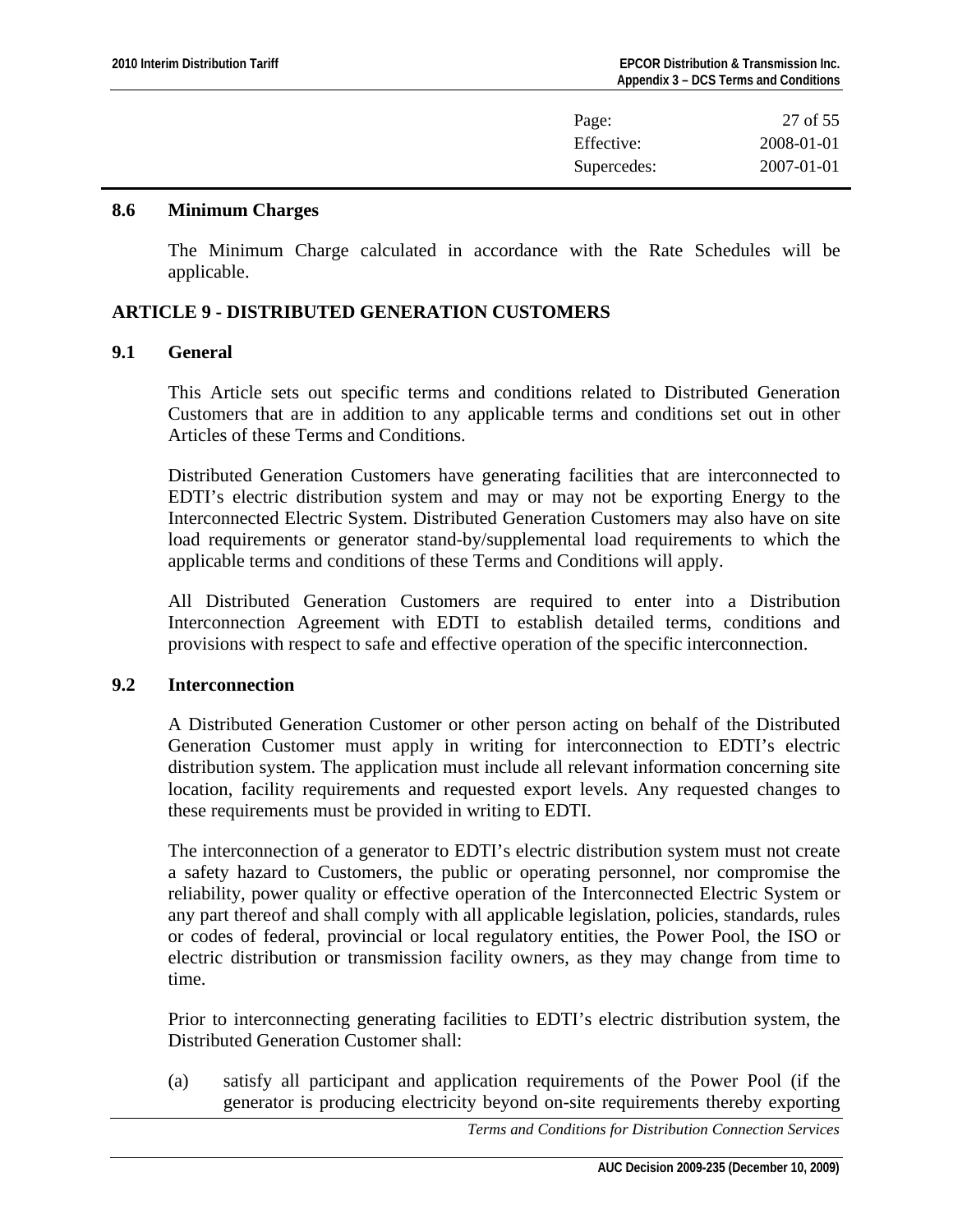| Page:       | 28 of 55         |
|-------------|------------------|
| Effective:  | 2008-01-01       |
| Supercedes: | $2007 - 01 - 01$ |

<span id="page-27-0"></span>into the Interconnected Electric System and exchanging Energy through the Power Pool);

- (b) comply with all applicable requirements of EDTI including its Technical Guideline for Interconnection of Generators to the Distribution System, as amended from time to time;
- (c) obtain and provide copies of required permits, licences and authorization to EDTI including the Commission's approval and order to connect and acceptance from the local inspection and code enforcement authorities;
- (d) satisfy all requirements of EDTI in relation to the generating facility metering set out in Section 9.3.5 below;
- (e) execute a Distribution Interconnection Agreement with EDTI; and
- (f) execute an agreement with EDTI which will specify technical and operating requirements if it wishes to operate in parallel operation with or as supplementary, auxiliary or stand-by-service to any other source of Energy.

## **9.3 Distributed Generation Customer Responsibilities**

#### **9.3.1 Responsibility for Facilities and use of Service**

The Distributed Generation Customer will be responsible for the design, installation, maintenance and condition of all facilities on the Distributed Generation Customer's side of the Point of Service, except metering or other equipment owned by EDTI.

The Distributed Generation Customer shall comply with all applicable requirements of EDTI including its Technical Guideline for Interconnection of Generators to the Distribution System, as amended from time to time.

The Distributed Generation Customer shall be responsible for any destruction of or damage to EDTI's Facilities where the destruction or damage is caused by a negligent act or omission or wilful misconduct of the Distributed Generation Customer, its directors, officers, agents, employees and representatives or anyone permitted by the Customer to be on the premises.

The Distributed Generation Customer assumes full responsibility for the proper use of the service provided by EDTI and for the condition, suitability and safety of any and all wires, cables, devices or equipment energized on the Distributed Generation Customer's premises or on premised owned or controlled by the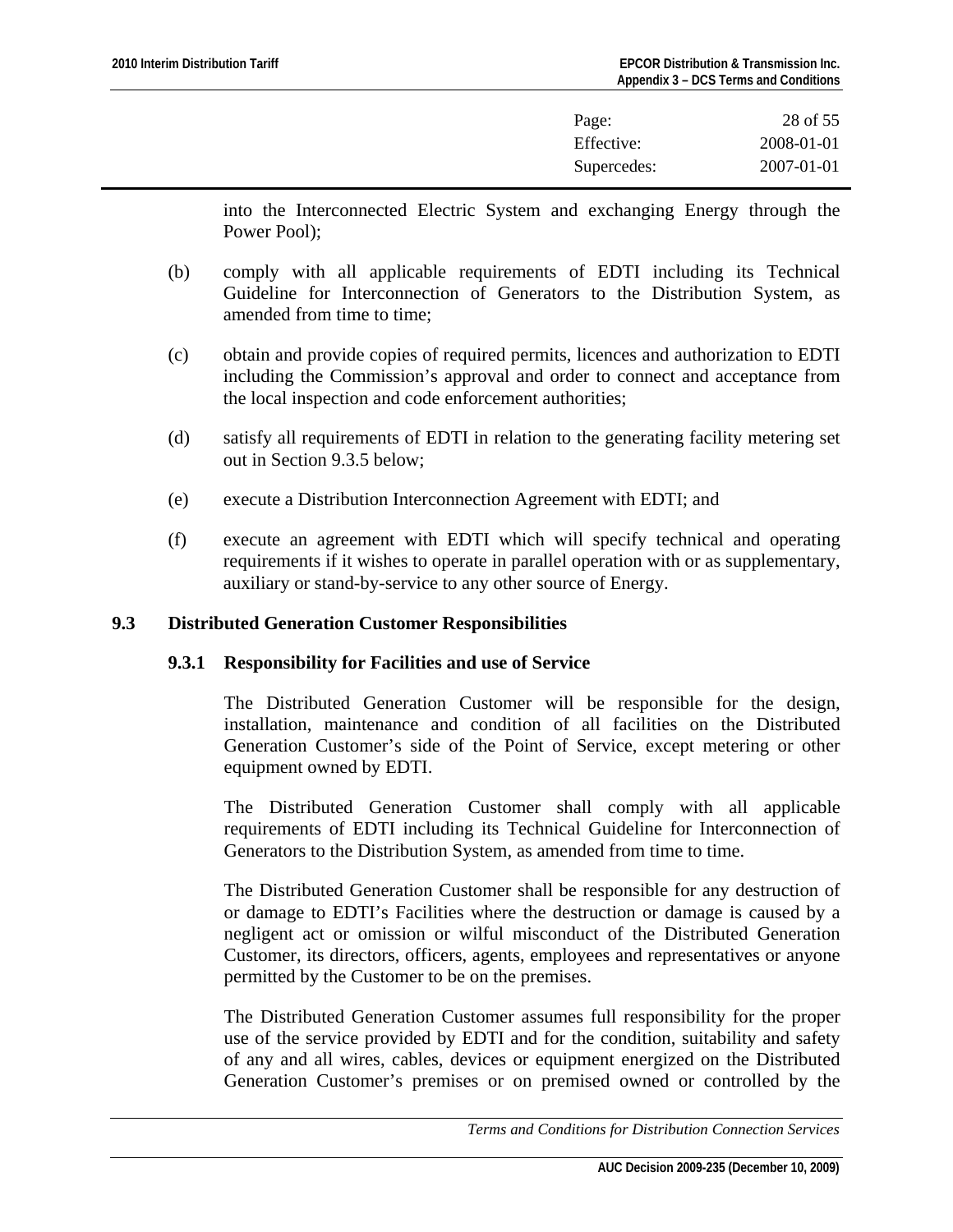| Page:       | 29 of 55         |
|-------------|------------------|
| Effective:  | 2008-01-01       |
| Supercedes: | $2007 - 01 - 01$ |

Distributed Generation Customer that are not the Distributed Generation Customer's property.

#### **9.3.2 Protective Devices**

The Distributed Generation Customer shall be responsible for determining whether it needs any devices to protect its equipment from damage that may result from the interconnection to EDTI Facilities. The Distributed Generation Customer shall provide and install any such devices. The Distributed Generation Customer will provide EDTI with the required documentation and settings for such devices. Where EDTI has determined that there are adverse impacts on other Customers or operating processes, EDTI can order modifications to such devices. The Distributed Generation Customer must obtain written approval from EDTI for any modifications to such devices.

The Distributed Generation Customer must use tele-protection signals or other such reliable means to separate the generator from the Interconnected Electric System during islanding conditions. The Distributed Generation Customer shall be responsible for any damages that are caused as a result of failure to safely separate during an islanding situation.

# **9.3.3 Disconnection for Safety Reasons**

In addition to the provisions of Section 15.7, the Interconnection Facilities will include an acceptable visible disconnect switch as a means of isolating the Distributed Generation Customer's generating facilities from EDTI's electric distribution system. EDTI may disconnect a DG Customer's generating facilities from EDTI's electric distribution system without prior notice where in EDTI's opinion:

- (a) the Distributed Generation Customer has violated the terms of the Distribution Interconnection Agreement with EDTI; or
- (b) the Distributed Generation Customer has permitted its facilities to deteriorate and become hazardous; or
- (c) the Distributed Generation Customer facilities fails to comply with applicable standards and requirements of EDTI including those as set out in EDTI's Application Guide to Power Producers or its Technical Guideline for Interconnection of Generators to the Distribution System, as amended from time to time; or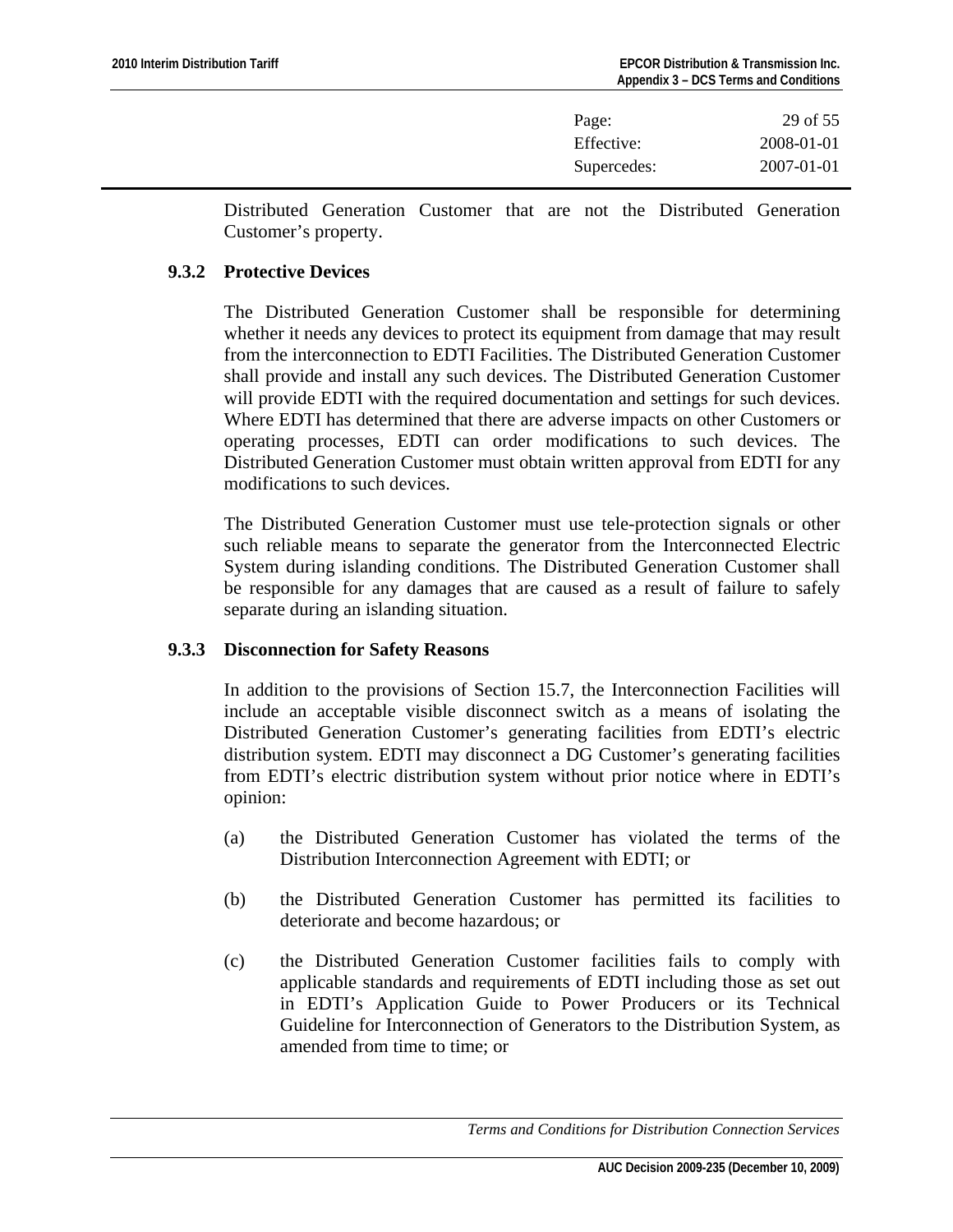| Page:       | 30 of 55         |
|-------------|------------------|
| Effective:  | 2008-01-01       |
| Supercedes: | $2007 - 01 - 01$ |

(d) the use of the service may cause damage to EDTI's Facilities or interfere with or disturb service to any other Customer.

EDTI will reconnect the service when the safety problem is resolved and when the Distributed Generation Customer has provided, or paid EDTI's costs of providing, such devices or equipment as may be necessary to resolve such safety problems and to prevent damage, interference or disturbance.

## **9.3.4 Service Calls**

EDTI may require a Distributed Generation Customer to pay the actual costs of a requested service call if the source of the problem is the Distributed Generation Customer's facilities.

## **9.3.5 Metering and Settlement**

The Distributed Generation Customer will be responsible for installing bidirectional, four-quadrant metering facilities to measure active energy and reactive energy produced by the generator, and consumption of power, active energy and reactive energy, flowing from the electric distribution system to the Distributed Generation Customer's facilities. The metering facilities shall be in compliance with the standards set by EDTI.

Where export of power to the Interconnected Electric System is not required, the Distributed Generation Customer will be responsible for installing uni-directional, two quadrant metering to separately record active and reactive power.

At the request of EDTI, the Distributed Generation Customer shall install additional metering facilities if EDTI determines that the existing metering facilities are inadequate or not properly configured to measure the full consumption flowing from EDTI's distribution system to the Distributed Generation Customer's facilities. EDTI reserves the right to install additional metering, at the Distributed Generation Customer's cost, as it deems necessary to ensure accurate measurement of consumption from EDTI's distribution system.

The power production information must be provided to EDTI, the ISO and the Power Pool in a format and frequency which is acceptable to these entities. EDTI may use the power production information for internal use.

The Distributed Generation Customer must provide EDTI with consumption information in a form acceptable to EDTI whether or not the Distributed Generation Customer consumes power from EDTI's distribution system.

*Terms and Conditions for Distribution Connection Services*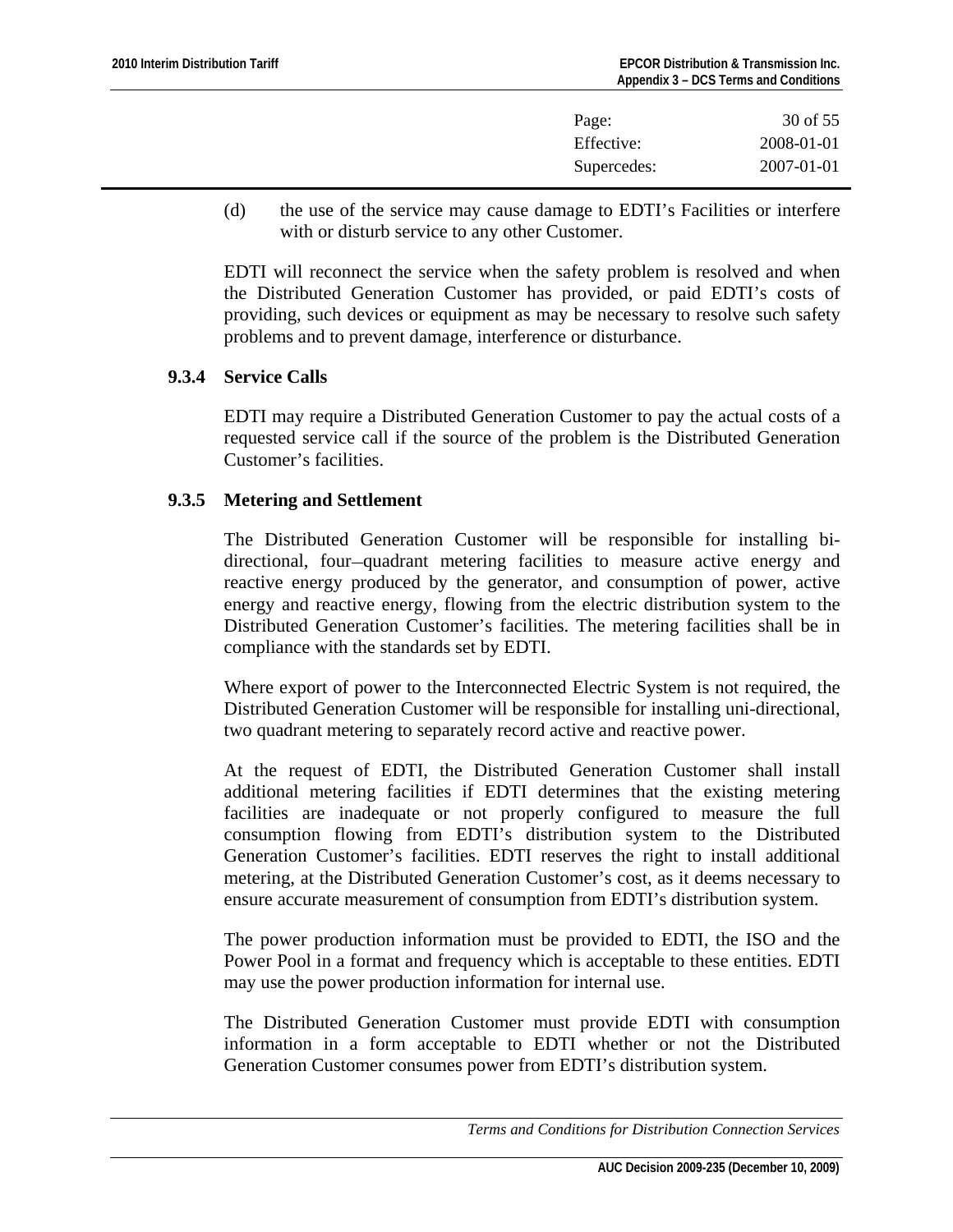| Page:       | 31 of 55         |
|-------------|------------------|
| Effective:  | 2008-01-01       |
| Supercedes: | $2007 - 01 - 01$ |

Upon receipt of a request by the Distributed Generation Customer, EDTI will install bi-directional, four quadrant metering facilities to measure active and reactive energy as identified in Section 9.3.5(a). EDTI will be responsible to interrogate the meter and perform all settlement transactions with the ISO and the Power Pool. The Distributed Generation Customer will be provided with consumption and power production information for its internal use. The Distributed Generation Customer will be responsible for the costs of providing and installing the metering equipment and ongoing operating costs

Telemetry is required for all generating units in excess of 5MW in capacity, or where EDTI has determined that telemetry is required in order to maintain reliable operation of the distribution system.

## **9.3.6 Meter Test**

EDTI reserves the right to request meter test information from the Distributed Generation Customer.

If metering facilities have been removed for reasons such as, but not limited to, testing or inspection, EDTI may estimate the demand and amount of energy supplied, but not registered, at the Point of Service.

EDTI may, at any reasonable time, read, inspect, remove and test a meter owned or controlled by the Distributed Generation Customer. EDTI shall have the right to enter a Distributed Generation Customer's property for the purpose of reading, inspecting, testing or removing the meter, and the Distributed Generation Customer shall not prevent or hinder EDTI's entry.

#### **9.3.7 Energy or Demand Diversion**

If under any circumstance a Distributed Generation Customer prevents a meter from accurately recording the total Demand or Energy supplied from EDTI's distribution system, or the consumption information has been found corrupted, EDTI may disconnect the service, or take other appropriate actions to ensure access to accurate meter data.

EDTI may then estimate the Demand and amount of Energy supplied but not registered at the Point of Service. The Distributed Generation Customer shall pay the cost of the estimated Demand and Energy consumption, plus all costs related to the investigation and resolution of the diversion.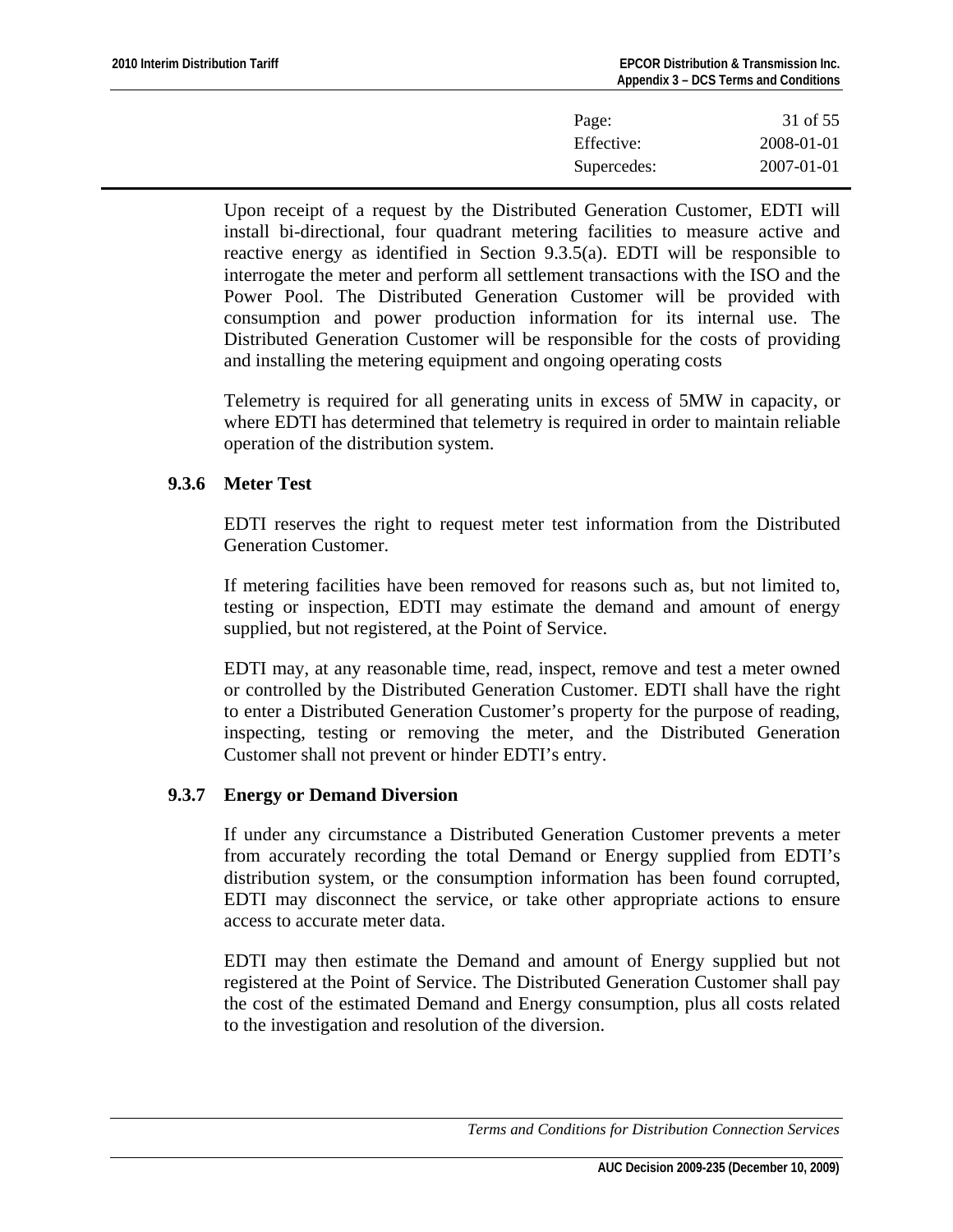| Page:       | 32 of 55         |
|-------------|------------------|
| Effective:  | 2008-01-01       |
| Supercedes: | $2007 - 01 - 01$ |

#### **9.3.8 Permits, Licences and Authorizations**

The Distributed Generation Customer shall obtain and provide to EDTI copies of all required permits, licenses and other authorizations prior to any change in service requirements at any point of interconnection, which include:

- (a) any required approval of the Commission; and
- (b) acceptance from the local inspection and code enforcement authorities.

## **9.3.9 Approvals**

The Distributed Generation Customer must obtain written approval from EDTI before any modification is made to the Distributed Generation Customer's system.

The Distributed Generation Customer will be responsible for becoming and maintaining its status as a Power Pool participant and complying with any Power Pool requirements for any Energy delivered to the Power Pool (if the generator is producing electricity beyond on-site requirements thereby exporting into the Interconnected Electric System and exchanging Energy through the Power Pool).

The Distributed Generation Customer will be responsible for securing all required technical, commercial, or operational arrangements with ISO and the Power Pool.

The Distributed Generation Customer will be responsible for providing technical information to EDTI as required. EDTI will treat this information as confidential and will not release such information to any other parties without the express and written consent of the Distributed Generation Customer.

The Distributed Generation Customer will be responsible for operating in compliance with accepted industry operating and maintenance standards as established, from time to time, by the ISO and EDTI, and as specified in the Interconnection Agreement between the Distributed Generation Customer and EDTI. EDTI shall have the right to inspect the Distributed Generation Customer's facilities for compliance.

EDTI will be responsible for providing technical information to the Distributed Generation Customer as required. The Distributed Generation Customer will treat this information as confidential and will not release such information to any other parties without the express and written consent of EDTI.

*Terms and Conditions for Distribution Connection Services*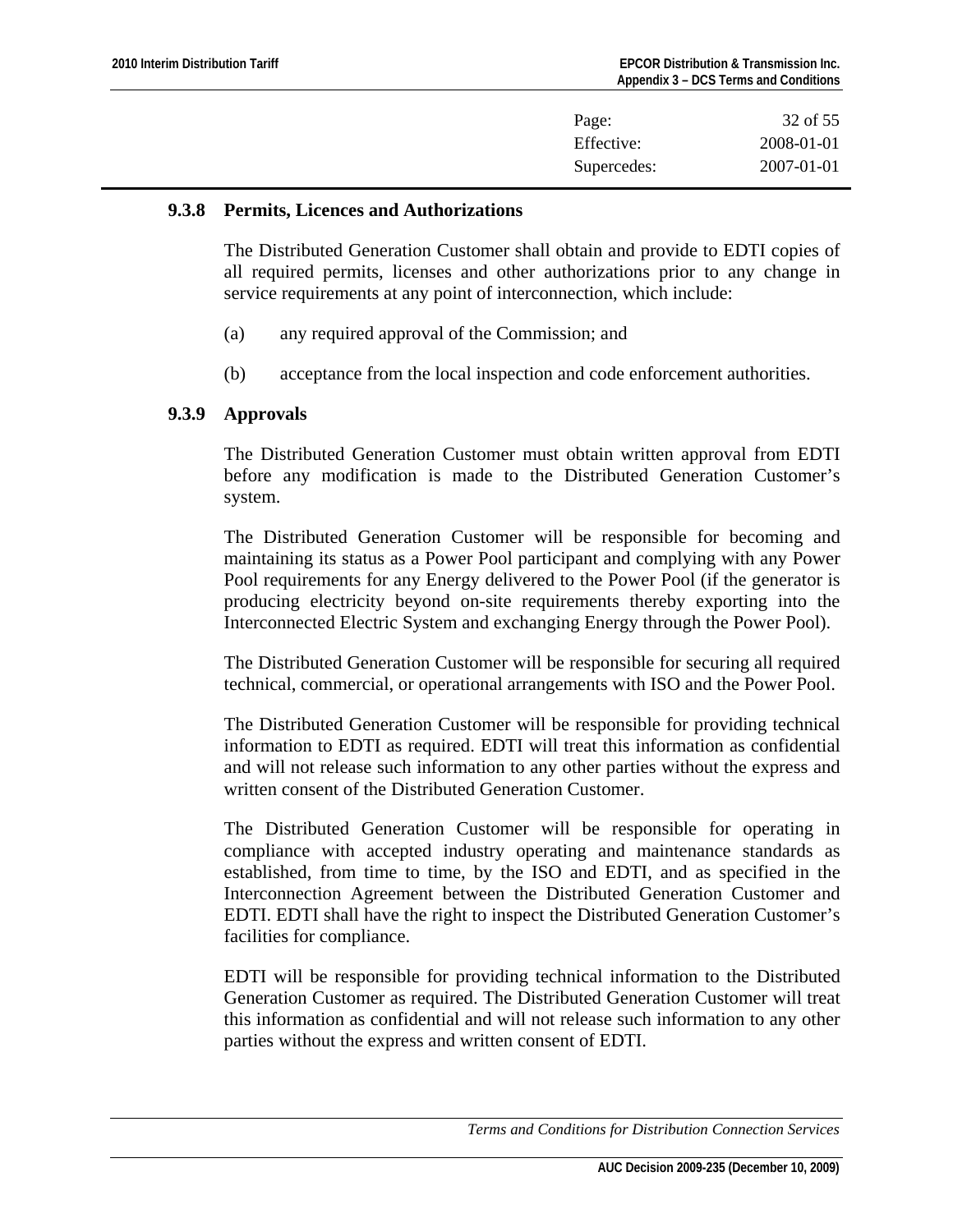| Page:       | 33 of 55         |
|-------------|------------------|
| Effective:  | 2008-01-01       |
| Supercedes: | $2007 - 01 - 01$ |

#### <span id="page-32-0"></span>**9.4 Incremental Interconnection Costs**

The Distributed Generation Customer will be required to pay all incremental interconnection costs as determined by EDTI, to allow the Distributed Generation Customer to make use of EDTI's electric distribution system, including:

- (a) any costs of connection to EDTI's electric distribution system, including any cost sharing to Load Customers;
- (b) any costs to upgrade existing distribution facilities;
- (c) an application fee associated with performing engineering estimates, planning, operating or protection studies or any additional or routine modelling and testing required by the ISO;
- (d) any costs of protection, anti-islanding circuitry, communication facilities, telemetry or modification to distribution or transmission facilities required to reliably separate the generator from the electric system.

An agreement for payment of the incremental costs must be made between the Distributed Generation Customer and EDTI before any work on the interconnection is commenced;

The Distributed Generation Customer shall be required to pay all replacement costs for all incremental interconnection facilities including the replacement of assets at the end of useful life or replacement due to failure, including but not limited to, elements such as transformers, poles, regulators, capacitors, line conductor, and teleprotection systems. EDTI may provide the Distributed Generation Customer with an option to pay for the replacement costs over time as provided in section 9.5.

If a new Customer or Distributed Generation Customer shares a portion or all of an existing extension, to which the interconnection costs relates, EDTI will refund a portion of the Distributed Generation Customer's contribution based on the amount of extension shared and the ratio of the Distributed Generation Customer's operating Load to the total operating Load.

# **9.5 Payment Options and Credit Requirements**

# **9.5.1 Payment Option**

EDTI may provide the Distributed Generation Customer with an option to pay for the incremental interconnection costs determined under section 9.4 over time, providing the Distributed Generation Customer satisfies the credit requirements listed herein. The payment period will not exceed five years.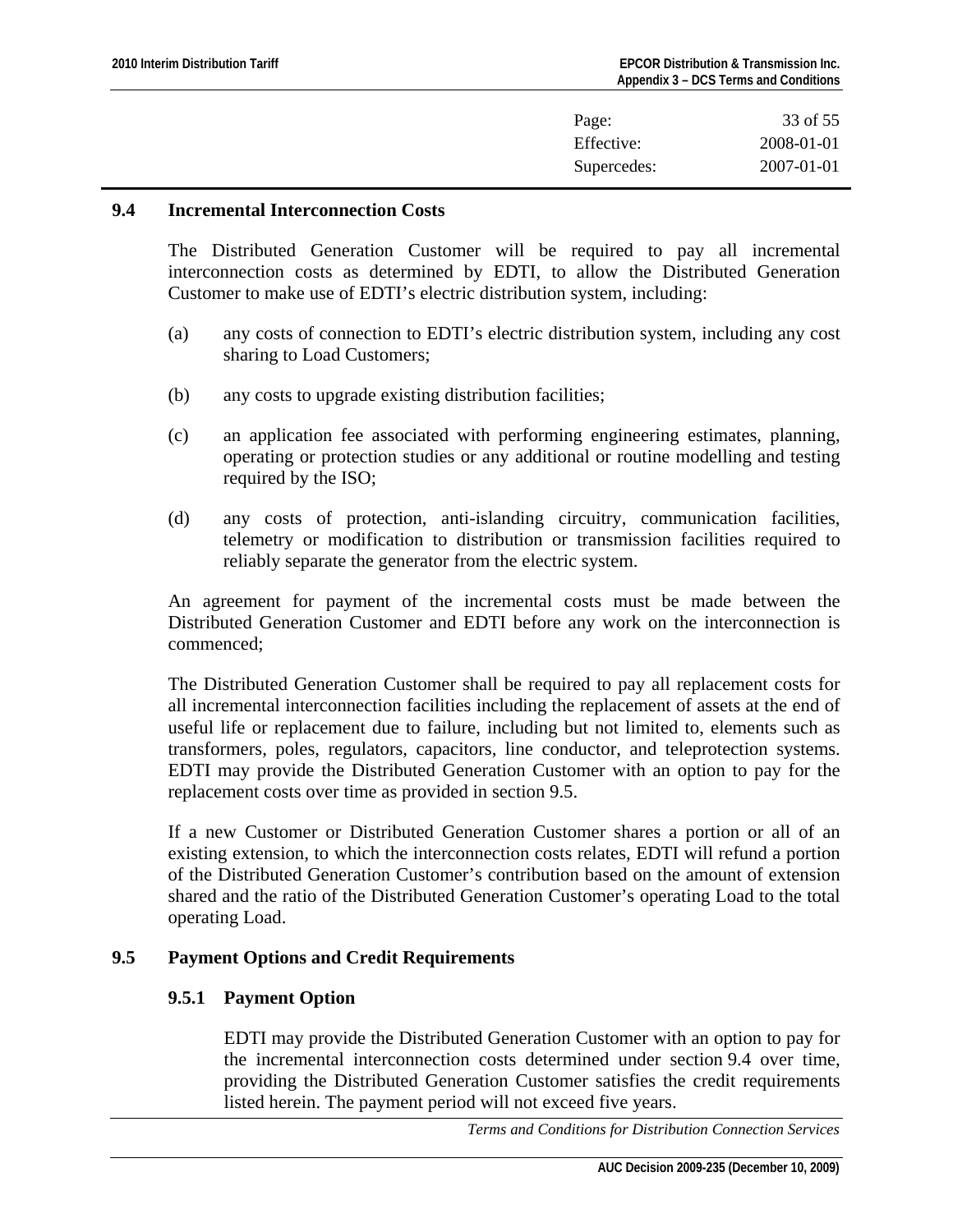| Page:       | 34 of 55         |
|-------------|------------------|
| Effective:  | 2008-01-01       |
| Supercedes: | $2007 - 01 - 01$ |

# **9.5.2 Minimum Financial Criteria**

Subject to review and reassessment of the creditworthiness of a Distributed Generation Customer by EDTI from time to time, EDTI has established the following minimum financial criteria for Distributed Generation Customers requesting to pay for the incremental costs over time. The Distributed Generation Customer will be deemed to have met the credit requirements if:

- (a) the Distributed Generation Customer or an affiliate or person which guarantees the financial obligation of the Distributed Generation Customer in a manner acceptable to EDTI has at least an "A" rating for its senior, unsecured, non-credit enhanced, long term from Standard and Poor's bond rating service or an equivalent rating from a major reputable bond rating service satisfactory to EDTI; or
- (b) the Distributed Generation Customer provides, in a manner acceptable to EDTI, a bank guarantee, irrevocable letter of credit, or cash deposits drawn on a Canadian Chartered Bank, a trust company, credit union or other lending institution that is acceptable to EDTI.

# **9.5.3 Required Credit Information**

EDTI will require the following minimum information and supporting documentation to conduct a credit risk assessment of the Distributed Generation Customer:

- (a) most recent credit rating report from a recognized rating agency and a list of bank credit and trade references, including address, phone numbers and bank officer;
- (b) audited financial statements for the latest two years (two most recent annual report to shareholders, if applicable);
- (c) description of the corporate structure, including the name of the chief executive officer and chief financial officer;
- (d) legal name, address, phone, and fax numbers of the Distributed Generation Customer; and
- (e) certificate specifying the names, titles, and specimen signatures of the persons authorized to approve and confirm contracts.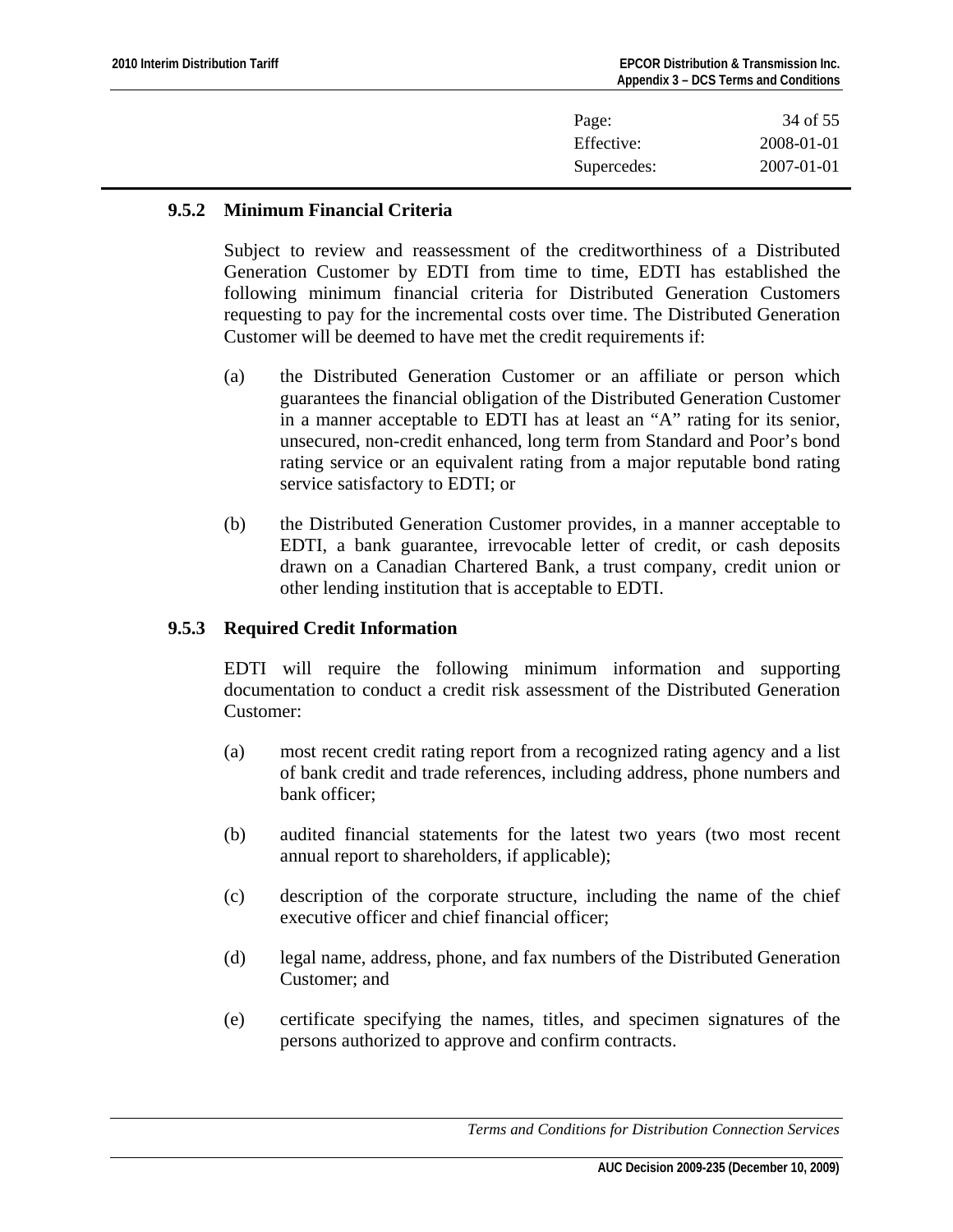<span id="page-34-0"></span>

| Page:       | 35 of 55   |
|-------------|------------|
| Effective:  | 2008-01-01 |
| Supercedes: | 2007-01-01 |

#### **9.5.4 Costs**

All costs associated with obtaining financial security and meeting prudential requirements are the responsibility of the Distributed Generation Customer.

# **ARTICLE 10 - METERS**

#### **10.1 Installation of Meters**

## **10.1.1 Provision and Ownership**

EDTI shall provide, install, and seal one or more meters for the purpose of measuring the Energy delivered to a Customer by way of a Service Connection. Time of use or interval meters and associated communication equipment shall be installed for a Customer who has a connected load exceeding 150 kVA. Each meter shall remain the sole property of EDTI.

# **10.1.2 Responsibility of Customer**

Each Customer shall provide and install a Canadian Standards Association approved meter receptacle or other Canadian Standards Association approved facilities suitable for the installation of EDTI's meter or metering equipment.

#### **10.2 Location**

Meter locations shall be approved by EDTI based on type of service and convenience of access to the meter. Where a meter is installed on a Customer-owned pole, the pole shall be provided and maintained by the Customer as required by the *Canadian Electrical Code* and any applicable legislation.

#### **10.3 Access to Meters**

EDTI may, at any reasonable time, read, inspect, remove and test a meter installed on property owned or controlled by the Customer.

Upon written request to EDTI, the Customer may access pulse data directly from its interval meter. The Customer Connection Guide, as amended from time to time, sets out the method in which costs are to be recovered.

# **10.4 Meter Testing**

At the request of a Customer, EDTI shall arrange for on-site meter verification and if necessary, shall arrange for a meter to be tested by an official designated for that purpose by Measurement Canada or accredited agency as may, from time to time, be designated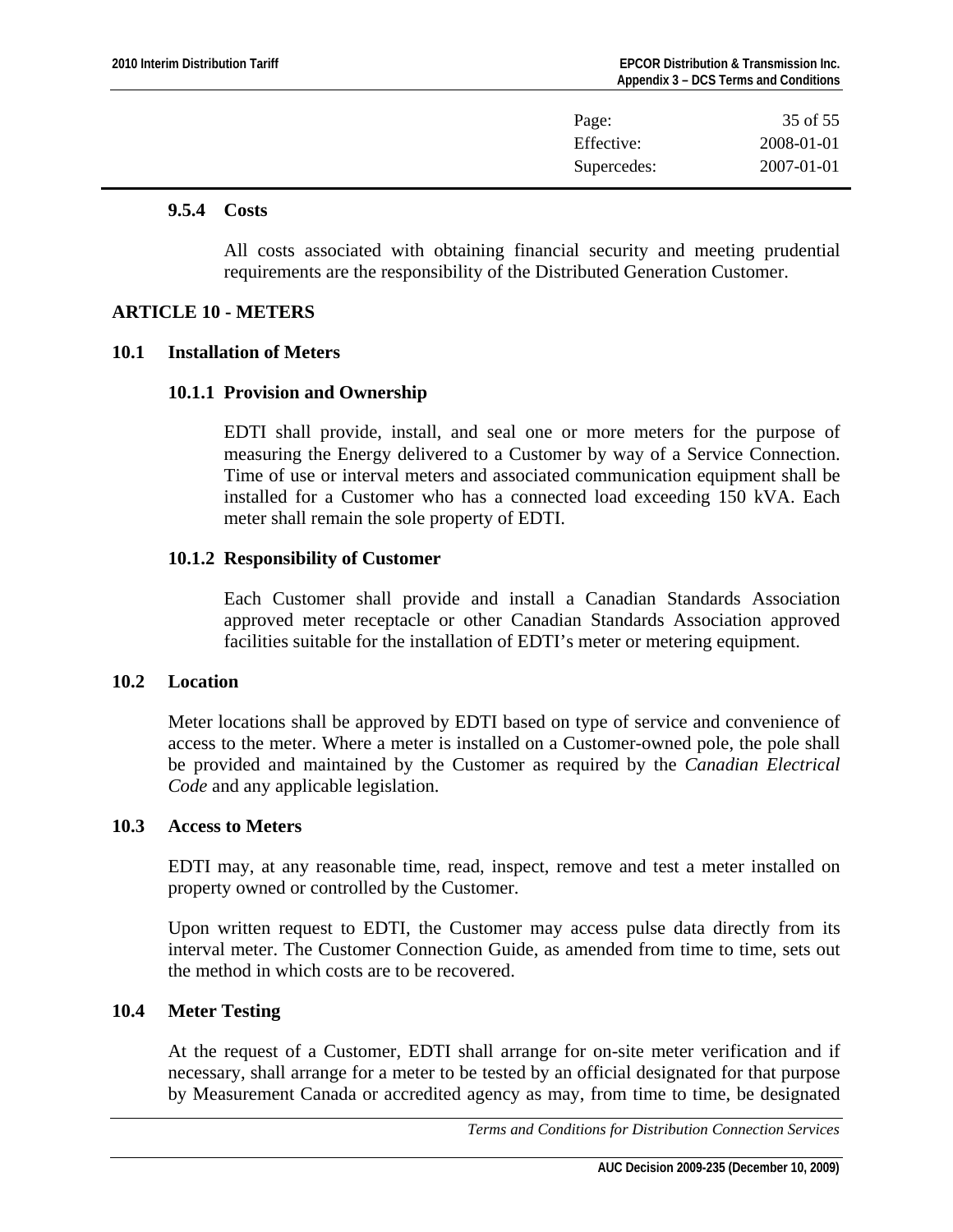| Page:       | 36 of 55         |
|-------------|------------------|
| Effective:  | 2008-01-01       |
| Supercedes: | $2007 - 01 - 01$ |

<span id="page-35-0"></span>for this purpose. EDTI charges a fee as set forth in the Fee Schedule. If the meter is inaccurate, EDTI will refund the fee and make appropriate adjustments to the applicable bills. If the meter is found to be accurate, EDTI will keep the fee to cover the cost of testing the meter.

## **10.5 Energy or Demand Diversion**

If under any circumstances, a person other than an EDTI employee, agent or contractor, prevents a meter from accurately recording the total demand or energy supplied, EDTI may disconnect the service, or take other appropriate actions to ensure access to accurate meter data.

EDTI may then estimate the demand and amount of energy supplied but not registered at the Point of Service. The Customer shall pay the cost of the estimated demand and energy consumption plus all costs related to the investigation and resolution of the diversion.

# **10.6 Changes to Metering Equipment**

Should a Customer request new metering equipment beyond the basic service, EDTI shall provide, install, test and maintain the required metering equipment. The metering equipment must be requested in writing by the Customer and meet EDTI's requirements. The Customer shall bear the cost of providing and installing the metering equipment, and ongoing operating costs. The costs for upgrading to an interval meter is as set forth in the Fee Schedule. For changes to metering equipment on primary distribution voltage levels, the cost of providing and installing such metering equipment and the ongoing operating costs, will be determined on a case by case basis.

The metering equipment shall become the property of EDTI and will be maintained by EDTI. EDTI shall complete installation of the metering equipment within thirty (30) days of delivery from the supplier. EDTI shall bill the Customer prior to installation and the Customer shall prepay the cost of installation at least fifteen (15) Business Days prior to proposed installation date. If payment is not received by fifteen (15) Business Days prior to the proposed installation date, EDTI shall have no obligation to proceed with the installation.

Should EDTI have installed an interval meter, including at the request of the Customer, EDTI will, at the request of the Customer, change the interval meter to a demand meter provided that the Customer's usage has been below 150 kVA for a period of more than 12 consecutive months or the request is made in connection with a physical reconfiguration of the Customer's service. The Customer shall bear the cost of changing the metering equipment.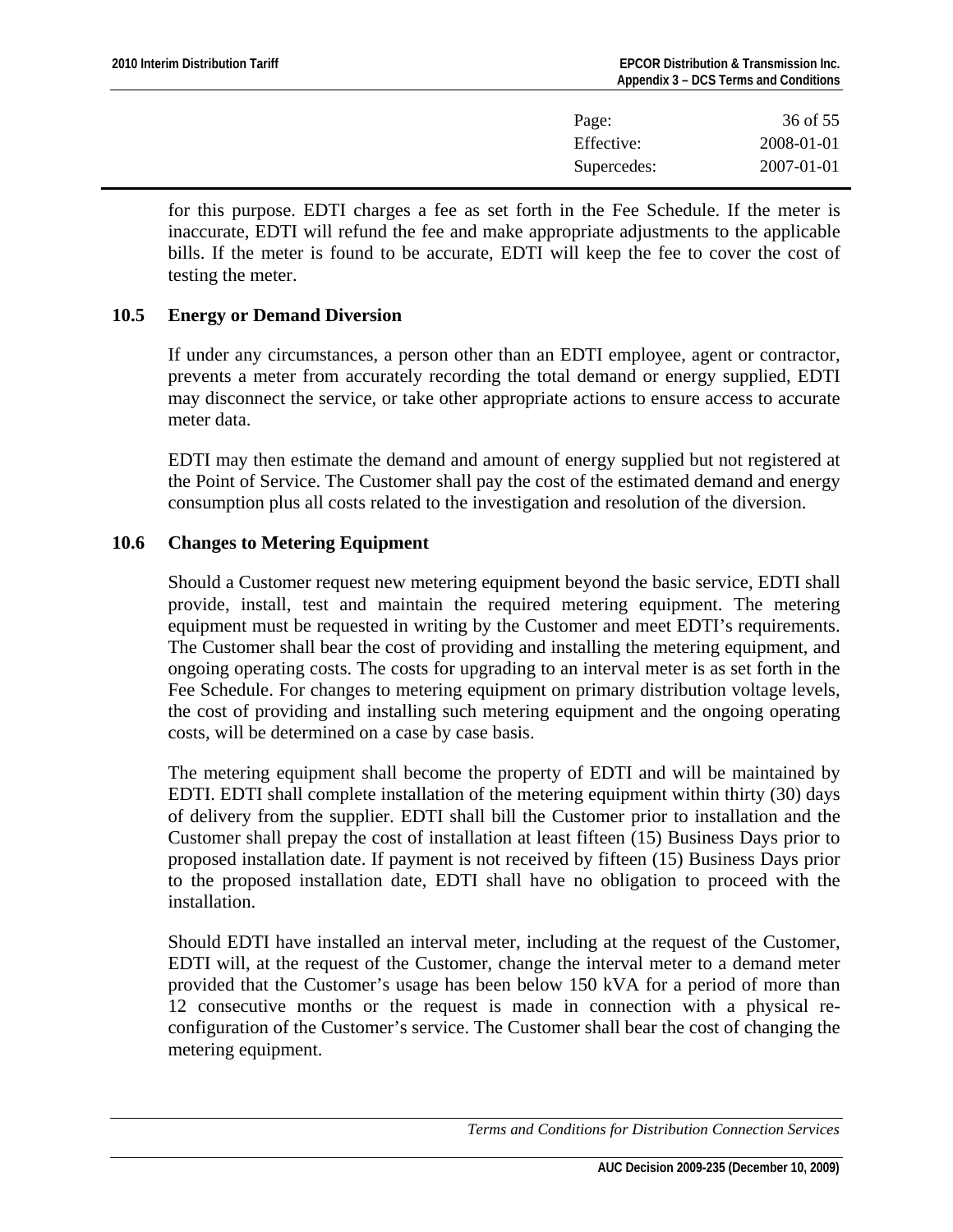| 37 of 55   |
|------------|
| 2008-01-01 |
| 2007-01-01 |
|            |

<span id="page-36-0"></span>Upon request by the Customer, EDTI may provide other metering services, above standard metering service, in its discretion, acting reasonably, and may charge separate fees for such service.

## **ARTICLE 11 - CHANGE IN SERVICE**

#### **11.1 Changes to Service Requirements**

A Customer shall give to EDTI reasonable prior written notice of any change in requirements at a Point of Service, including any change in Load to enable EDTI to determine whether or not it can accommodate such revised service without changes to its Facilities. Regardless of whether alterations are required to existing Facilities, if the Customer's Forecast Peak Demand increases, a new Electric Service Agreement must be executed based on the new Forecast Peak Demand.A Retailer, or any other person acting on behalf of a Customer, who provides EDTI with verifiable authorization from the Customer may give such notice to EDTI on the Customer's behalf. If EDTI receives such notice from a Retailer or other person, EDTI may at its option require such notice directly from the Customer.

The Customer shall not change its requirement for at a Point of Service without EDTI's written permission. The Customer shall be responsible for all damage caused to EDTI's electric distribution system as the result of the Customer changing its requirements for a Service Connection without EDTI's permission.

#### **11.2 Changes to EDTI Facilities**

If EDTI determines it must modify its Facilities to accommodate a change in a Customer's requirements for a Service Connection, a Customer Distribution Contribution may apply and such contribution will be determined as provided in Section 7.2. A new Electric Service Agreement must be executed to reflect the additional investment made by EDTI.

#### **11.3 Impact of Changes on Customer's Electric Service Agreement**

#### **11.3.1 Increases**

Notwithstanding any other provisions in the Terms and Conditions, a new Electric Service Agreement with a revised Contracted Minimum Demand value is required before the Customer may increase its service requirements for a Service Connection.

For a Customer which has provided a Distribution Contribution under section 7.2, EDTI will calculate a contribution refund based on the increase in the Contracted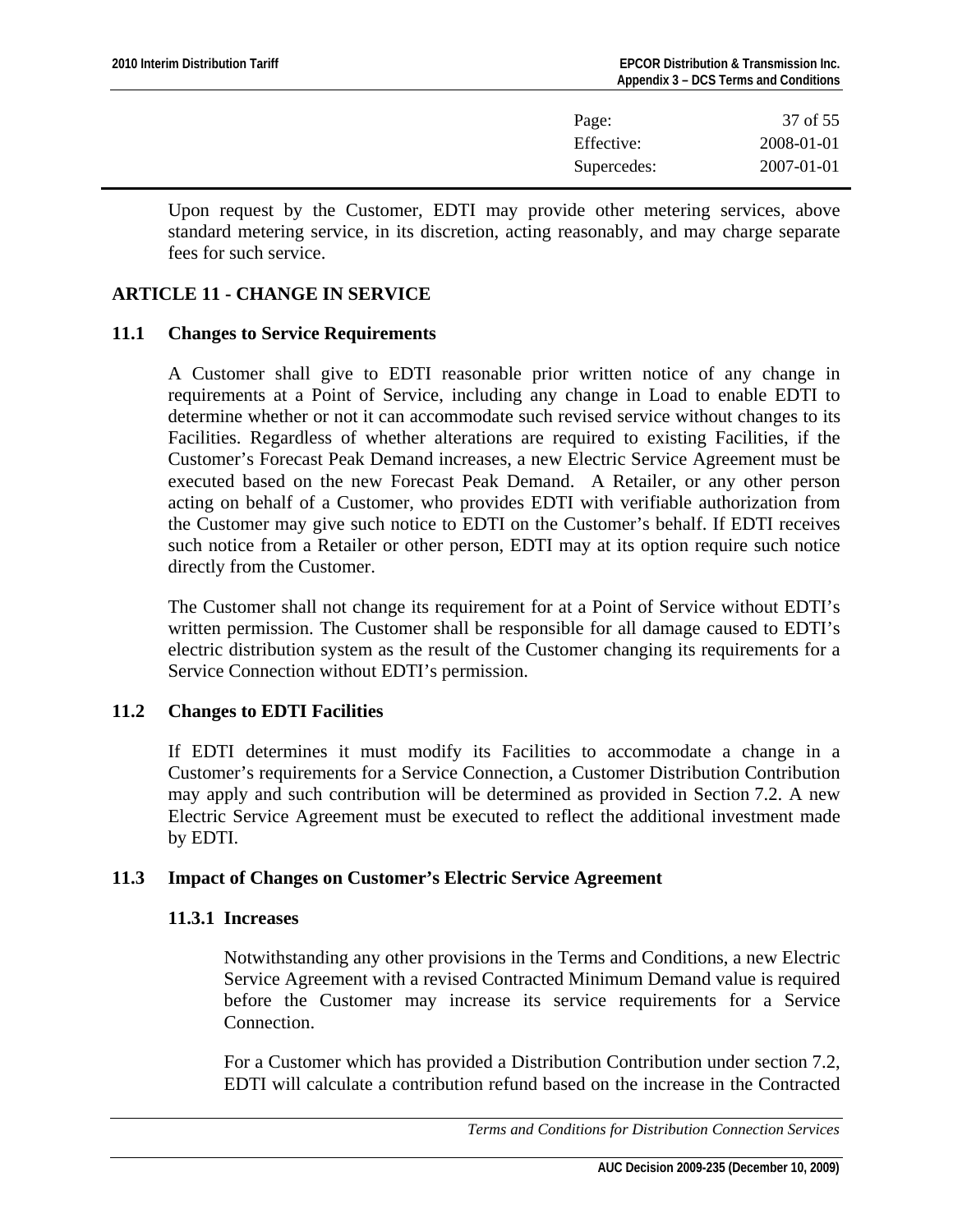| Page:       | 38 of 55   |
|-------------|------------|
| Effective:  | 2008-01-01 |
| Supercedes: | 2007-01-01 |

<span id="page-37-0"></span>Minimum Demand. The refund will not exceed the amount of the prior Customer Distribution Contribution.

A Customer will only be entitled to a refund if the Customer's Contracted Minimum Demand is increased within the initial term of the Electric Service Agreement.

## **11.3.2 Decreases**

If a Customer's Forecast Peak Demand decreases, the Customer's Contracted Minimum Demand shall not be reduced.

## **11.4 Changes to System Access Costs**

If EDTI must modify its arrangements with the ISO to accommodate a change in Customer's service requirements, the Customer pays for all costs attributable to such modification, including, but not limited to, additional contributions required from EDTI by the ISO. The attributable costs are determined as described in the section "Determination of EDTI Transmission Costs and Transmission Contributions".

# **ARTICLE 12 - SERVICE DISCONNECTION AND RECONNECTION**

#### **12.1 Disconnection by Customer**

#### **12.1.1 Temporary Disconnection**

Upon the request of the Customer, EDTI shall temporarily disconnect any Service Connection provided:

- (a) the Customer agrees to pay any charges made to EDTI by the ISO that will not be recovered as a direct result of the Customer's idle service;
- (b) upon the request to restore service the Customer will be responsible for and pay any applicable charges outlined under section 12.3; and
- (c) if the Service Connection remains disconnected for more than twelve (12) months, it will be considered permanently disconnected and Section 12.1.2 will apply.

#### **12.1.2 Discontinuance of Distribution Access Service and Permanent Disconnection**

Customers arrange for termination of Distribution Access Service through their Retailer of Record.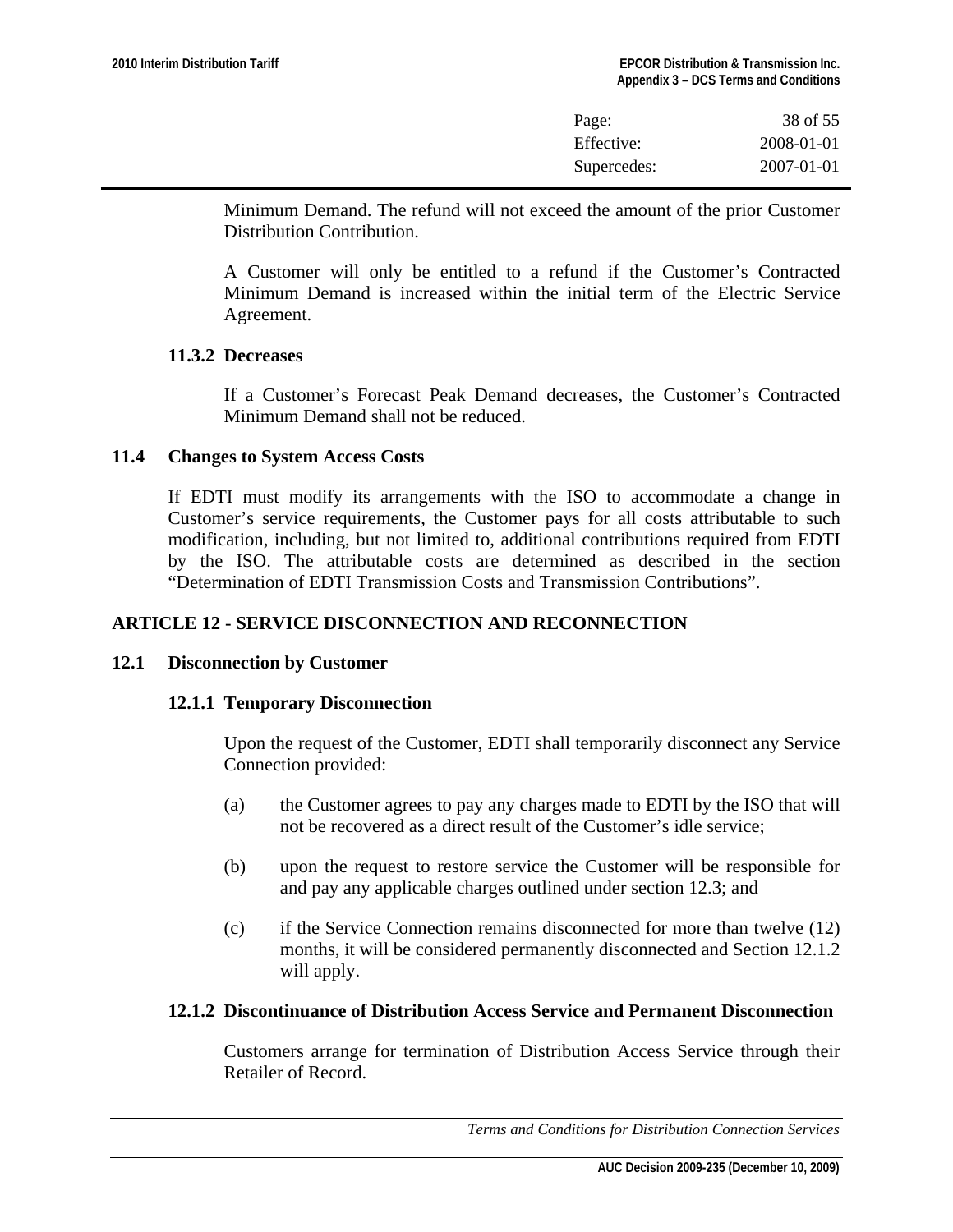| Page:       | 39 of 55   |
|-------------|------------|
| Effective:  | 2008-01-01 |
| Supercedes: | 2007-01-01 |

<span id="page-38-0"></span>If the Customer requests that the Service Connection be permanently disconnected, the Customer billing for that service will be finalized. At the discretion of EDTI, the Facilities provided by EDTI will be removed.

If within three (3) years of permanent disconnection the Customer requests the Service Connection be restored, the Customer must pay all the costs associated with the original disconnection, removal of the Facilities and restoration of service.

## **12.2 Disconnection by EDTI**

## **12.2.1 Disconnection without Notice**

If EDTI believes there is any actual or threatened danger to life or property, or in any other circumstances, the nature of which, in EDTI's sole judgement requires such action, EDTI has the right to withhold connection or to disconnect a Customer's Service Connection without prior notice to the Customer. More specifically, and without limitation of the foregoing, EDTI may exercise this right in the event that:

- (a) in the opinion of EDTI, the Customer has permitted the Customer's facilities to become hazardous, the Customer's facilities fail to comply with applicable statutes, standards and codes and/or EDTI requirements, or if the use of the Service Connection may cause damage to any other Service Connection or facilities;
- (b) to the knowledge of EDTI, or in its sole judgement, the Customer's facilities are unsafe or defective or will become unsafe or defective imminently. In this event, the Service Connection may not be restored until the Customer facilities are approved by the appropriate authority. EDTI shall provide written notice to the Customer within a reasonable time of the reason for the disconnection under this subsection and the actions required for reconnection;
- (c) on account of theft by the Customer of any EDTI Facilities;
- (d) if any tampering with any service conductors, seals or any other Facilities of EDTI or any meters, whether or not provided by EDTI is discovered; or
- (e) if the Customer changes its requirements for a Service Connection or Distribution Tariff Services without the permission of EDTI.

If the disconnection is a result of a safety violation, EDTI will reconnect the service when the safety problem is resolved and when the Customer has provided,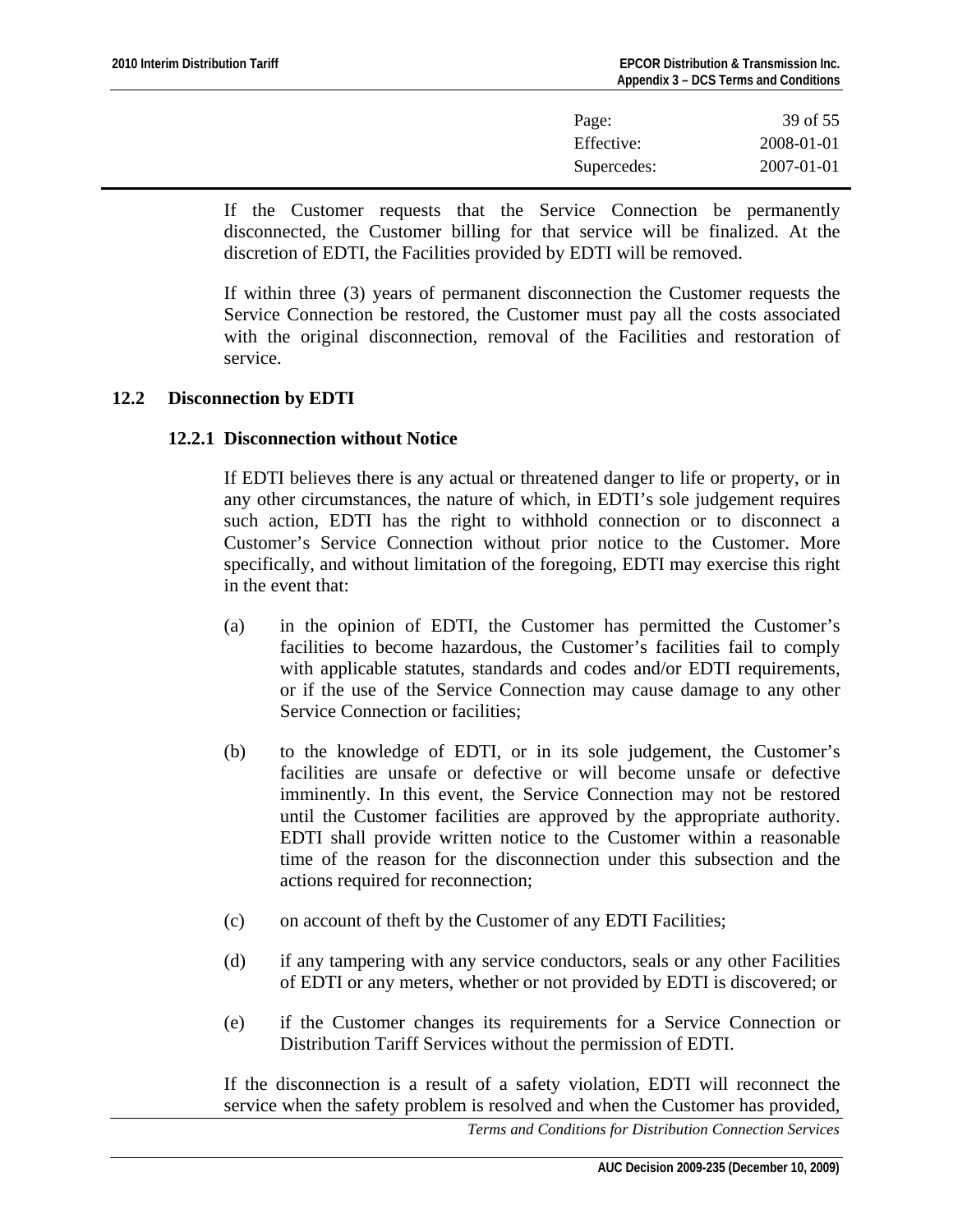| Page:       | 40 of 55   |
|-------------|------------|
| Effective:  | 2008-01-01 |
| Supercedes: | 2007-01-01 |

<span id="page-39-0"></span>or paid EDTI's costs of providing, such devices or equipment as may be necessary to resolve such safety problem and to prevent such damage, interference or disturbance.

#### **12.2.2 Disconnection with Notice**

EDTI may withhold connection or may disconnect a Customer's Service Connection (without prejudice to any of EDTI's other remedies) after providing forty-eight (48) hours advance notice to the Customer, as applicable, in the following circumstances:

- (a) if the Customer neglects or refuses to pay when due any amounts required to be paid under these Terms and Conditions (which amount is not the subject of a good faith dispute); provided that a residential rate classification Customer will not be disconnected for non-payment at any time during the period from October 15 to April 15 or at any other time when the temperature is forecast to be below 0 degrees Celsius in the 24 hour period immediately following the propose disconnection;
- (b) as required by law;
- (c) subject to Section 12.2.2(a), if the Customer is in violation of any of these Terms and Conditions or any of the terms of an Electric Services Agreement with EDTI;
- (d) any other similar circumstances to those described above that EDTI determines, in its sole discretion, acting reasonably, require the withholding or disconnecting of service upon forty-eight (48) hours notice.

EDTI also reserves the right to install a load-limiting device to restrict the capability of the Service Connection.

#### **12.3 Reconnect Service**

This Section applies to reconnection or restoration of service to a Customer whose service was previously restricted by a load-limiting device or discontinued (whether at the request of the Customer or not).

Before reconnecting or restoring service, the Customer shall pay:

- (a) any amount owing to EDTI including written off accounts; and
- (b) a reconnection charge that will billed to the Customer's Retailer.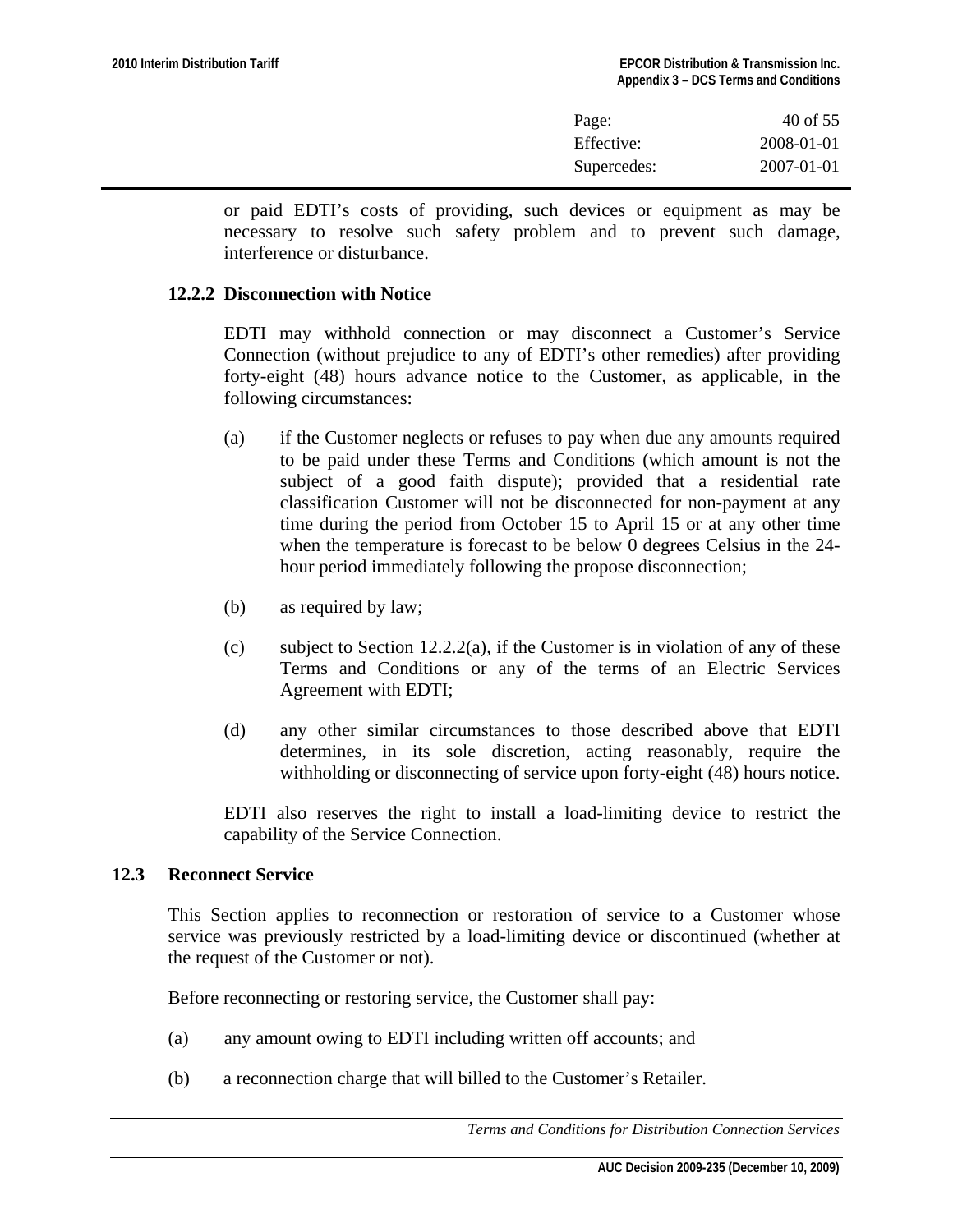| Page:       | 41 of 55         |
|-------------|------------------|
| Effective:  | 2008-01-01       |
| Supercedes: | $2007 - 01 - 01$ |

#### <span id="page-40-0"></span>**12.4 Removal of Facilities**

Upon termination of service, EDTI shall be entitled to remove any of its Facilities located upon the property of the Customer and to enter upon the Customer's property for that purpose.

# **ARTICLE 13 - CONTRACT EXIT PROVISIONS**

A Customer's Electric Service Agreement remains in effect, subject to the right of either EDTI or the Customer to terminate such agreement upon thirty (30) days written prior notice being given to the other party.

Upon receipt of such notice, EDTI shall read the Customer's meter within a reasonable time, and, shall use all reasonable efforts to read the Customer's meter at the time requested by the Customer. A Customer shall pay for all service provided up to the time of such reading.

# **13.1 Distribution Related Exit Charge**

When a Customer with an Electric Service Agreement no longer requires service from EDTI, and it is within the initial term of the Electric Service Agreement, in addition to any other applicable requirements under these Terms and Conditions, the Customer may be required to pay a "Distribution Related Exit Charge".

The Distribution Related Exit Charge is:

- (a) the present value of future revenue streams associated with the existing Facilities being removed; plus
- (b) the estimated salvage costs; plus
- (c) any outstanding amounts attributable to the Customer with respect to, but not limited to, any deferral accounts and Commission approved riders and charges arising from services supplied by EDTI prior to the termination of service; less
- (d) the estimated salvage value.

Distribution Customer Exit Charge provisions apply for the service life of EDTI's investment, as established at the time of investment.

# **13.2 Transmission Related Exit Charge**

When a Customer no longer requires service from EDTI, in addition to any other applicable requirements under these Terms and Conditions, the Customer may be required to pay a "Transmission Related Exit Charge".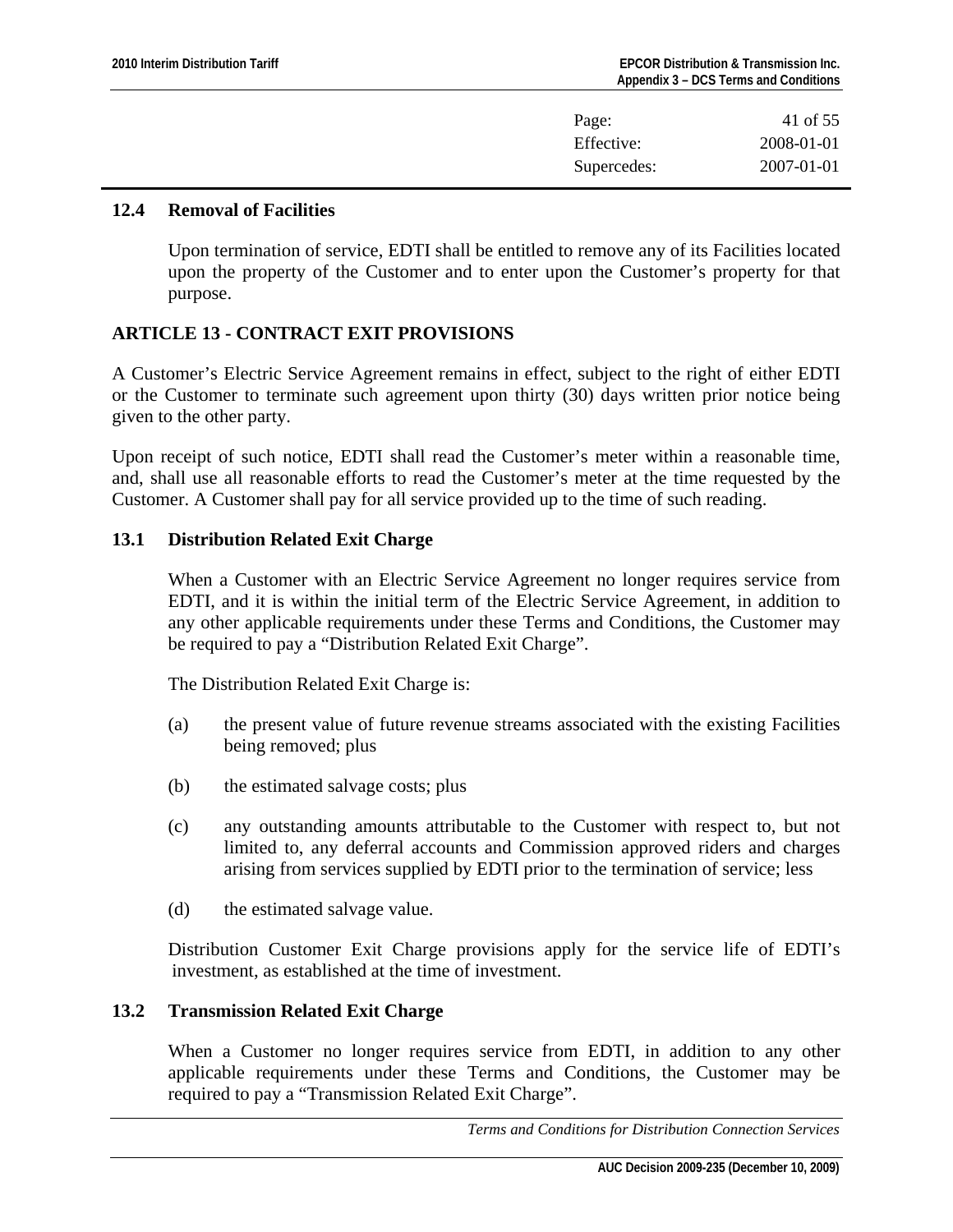| Page:       | 42 of 55         |
|-------------|------------------|
| Effective:  | 2008-01-01       |
| Supercedes: | $2007 - 01 - 01$ |

<span id="page-41-0"></span>The Transmission Related Exit Charge is:

- (a) any costs charged to EDTI by the ISO that are attributable to the Customer's termination of service; and
- (b) any ongoing costs that EDTI will be required to pay the ISO, that will not be recovered as a result of the Customer's termination of service.

# **ARTICLE 14 - LIABILITY AND INDEMNITY**

# **14.1 EDTI Liability**

Notwithstanding any other provision of these Terms and Conditions or any provision of any agreement between EDTI and a Customer relating to the provision of Distribution Tariff Services (an "EDTI Agreement") EDTI, its directors, officers, agents, employees and representatives ("EDTI Parties") shall not be liable to the Customer, its directors, officers, agents, employees and representatives ("Customer Parties") for any loss, injury, damage, expense, charge, cost or liability of any kind suffered or incurred by the Customer Parties, or any of them, whether of a direct, indirect, special or consequential nature, howsoever or whensoever caused, and whether in any way caused by or resulting from the acts or omissions of the EDTI Parties, or any of them, except for direct property damages incurred by the Customer as a direct result of a breach of these Terms and Conditions or applicable EDTI Agreement or other act or omission by an EDTI Party, which breach or other act or omission is caused by the negligence or wilful act or omission of harm of such EDTI Party. Any liability under this Section will be limited to an amount in proportion to the degree to which the EDTI Party acting negligently or wilfully is determined to be at fault. For the purpose of the foregoing and without otherwise restricting the generality thereof, "direct property damage" shall not include loss of revenue, loss of profits, loss of earnings, loss of production, loss of contract, cost of purchased or replacement capacity and energy, cost of capital, and loss of use of any facilities or property, or any other similar damage or loss whatsoever.

# **14.2 Release**

Subject to Section 14.1 above, none of the EDTI Parties (as defined above) will be liable to any of the Customer Parties (as defined above) for any damages, costs, expenses, injuries, losses, or liabilities suffered or incurred by the Customer Parties or any of them, howsoever and whensoever caused, and each Customer Party hereby forever releases each of the EDTI Parties from any liability or obligation in respect thereof.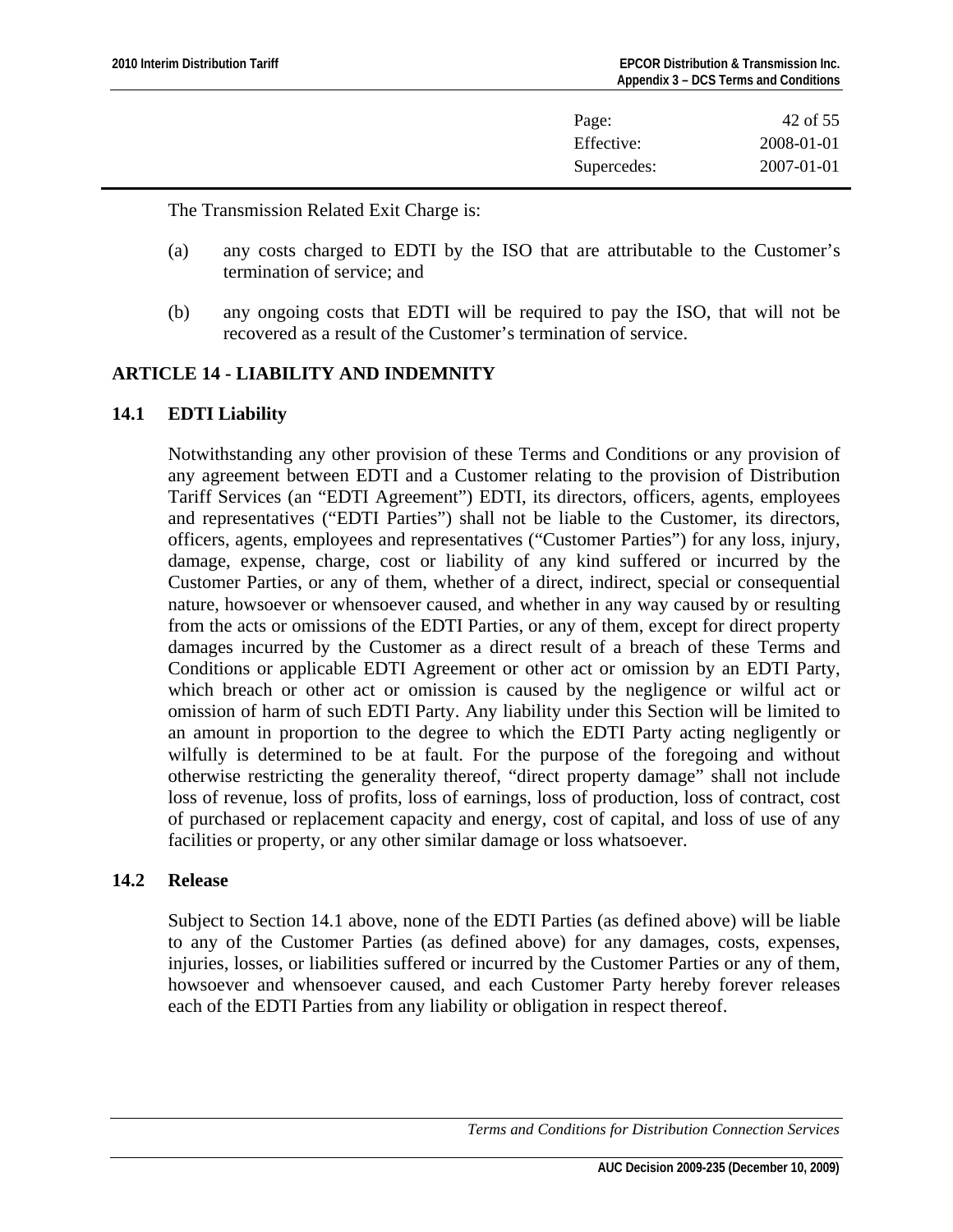| Page:       | 43 of 55         |
|-------------|------------------|
| Effective:  | 2008-01-01       |
| Supercedes: | $2007 - 01 - 01$ |

## <span id="page-42-0"></span>**14.3 EDTI Not Liable to Customer**

For greater certainty and without limitation to the foregoing in Sections 14.1 and 14.2, EDTI Parties (as defined above) shall not be liable to a Customer for any damages of any kind (except to the extent EDTI is liable for such damages in accordance with Section 14.1):

- (a) caused by or arising from any EDTI Party's conduct in compliance with, or as permitted by, these Terms and Conditions, the Terms and Conditions for Distribution Access Service, a Distribution Services Agreement between EDTI and a Retailer or any legal or regulatory requirements related to service provided to Retailers;
- (b) caused to the Customer and arising from any failure of a Retailer to comply with the Terms and Conditions for Distribution Access Service, any agreement with EDTI relating to Distribution Tariff Services or for any damages caused by or arising from equipment installed or actions taken by a Retailer;
- (c) caused by or arising from a Retailer's failure to perform any commitment to the Customer, including but not limited to the Retailer's obligation, including its obligation under Part 8 of the Act, to provide Retail Electricity Services including Distribution Tariff Services to the Customer; or
- (d) caused by or resulting from any acts, omissions or representations made by a Retailer in connection with soliciting Customers for Distribution Access Service or performing any of the Retailer's functions in providing Retail Electricity Services including Distribution Tariff Services to Customers.

#### **14.4 Customer Liability**

In addition to any other liability provisions set out in the Terms and Conditions or any provision in an EDTI Agreement, a Customer Party (as defined above) shall be liable for any damages, costs, expenses, injuries, losses, or liabilities suffered or incurred by EDTI Parties (as defined above), whether of a direct or indirect nature, caused by or arising from any acts or omissions of an Customer Party that result in a breach ("Breach") of these Terms and Conditions or the applicable EDTI Agreement, or any negligent or wilful acts or omissions of harm of a Customer Party outside of a Breach. Any liability under this section will be limited to an amount in proportion to the degree to which the Customer Party is at fault.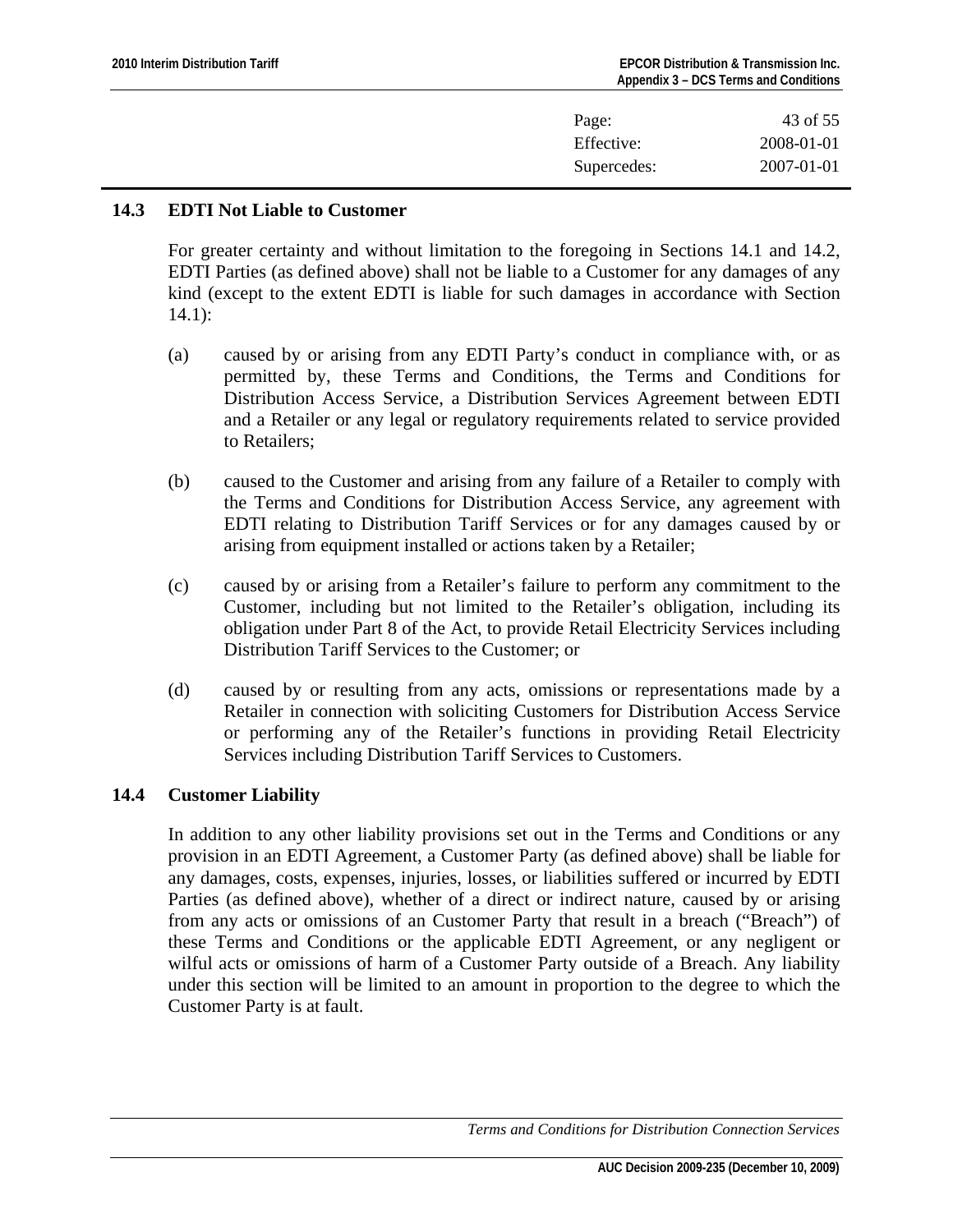<span id="page-43-0"></span>

| Page:       | 44 of 55   |
|-------------|------------|
| Effective:  | 2008-01-01 |
| Supercedes: | 2007-01-01 |

## **14.5 Force Majeure**

# **14.5.1 Force Majeure Relief**

If an event or circumstance of Force Majeure occurs that affects EDTI's ability to provide a Service Connection or other interconnection to its electric distribution system or Distribution Tariff Services, EDTI's obligations and responsibilities hereunder and under any agreement relating to Service Connections or other interconnections to its electric distribution system or the provision of Distribution Tariff Services, so far as they are affected by the Force Majeure or the consequences thereof, shall be suspended until such Force Majeure or the consequences thereof are remedied and for such period thereafter as may reasonably be required to restore the Distribution Tariff Services. The Minimum Charge, if applicable, will continue to be payable during the period in which EDTI claims relief by reason of Force Majeure.

# **14.5.2 Notice**

EDTI shall promptly give the relevant party notice of the Force Majeure including full particulars hereof and shall promptly give the relevant party notice when the Force Majeure ceases to prevent performance of EDTI's obligations.

# **14.5.3 Obligation to Remedy**

EDTI shall promptly remedy the cause and effect of the Force Majeure insofar as it is reasonably able to do so.

# **14.5.4 Strikes and Lockouts**

Notwithstanding any other provision of these Terms and Conditions, the settlement of any strike, lockout or other industrial disturbance shall be wholly in the discretion of EDTI and EDTI may settle such strike, lockout or industrial disturbance at such time and on such terms and conditions as it may deem appropriate. No failure or delay in settling such strike, lockout or industrial disturbance shall constitute a cause or event within the control of EDTI or deprive EDTI of the benefits of this Section 14.5.

# **ARTICLE 15 - ADDITIONAL PROVISIONS RELATING TO SERVICES**

#### **15.1 Ownership of Facilities**

EDTI remains the owner of all Facilities necessary to provide Distribution Access Service to the Customers, unless an agreement between EDTI and a Customer specifically provides otherwise.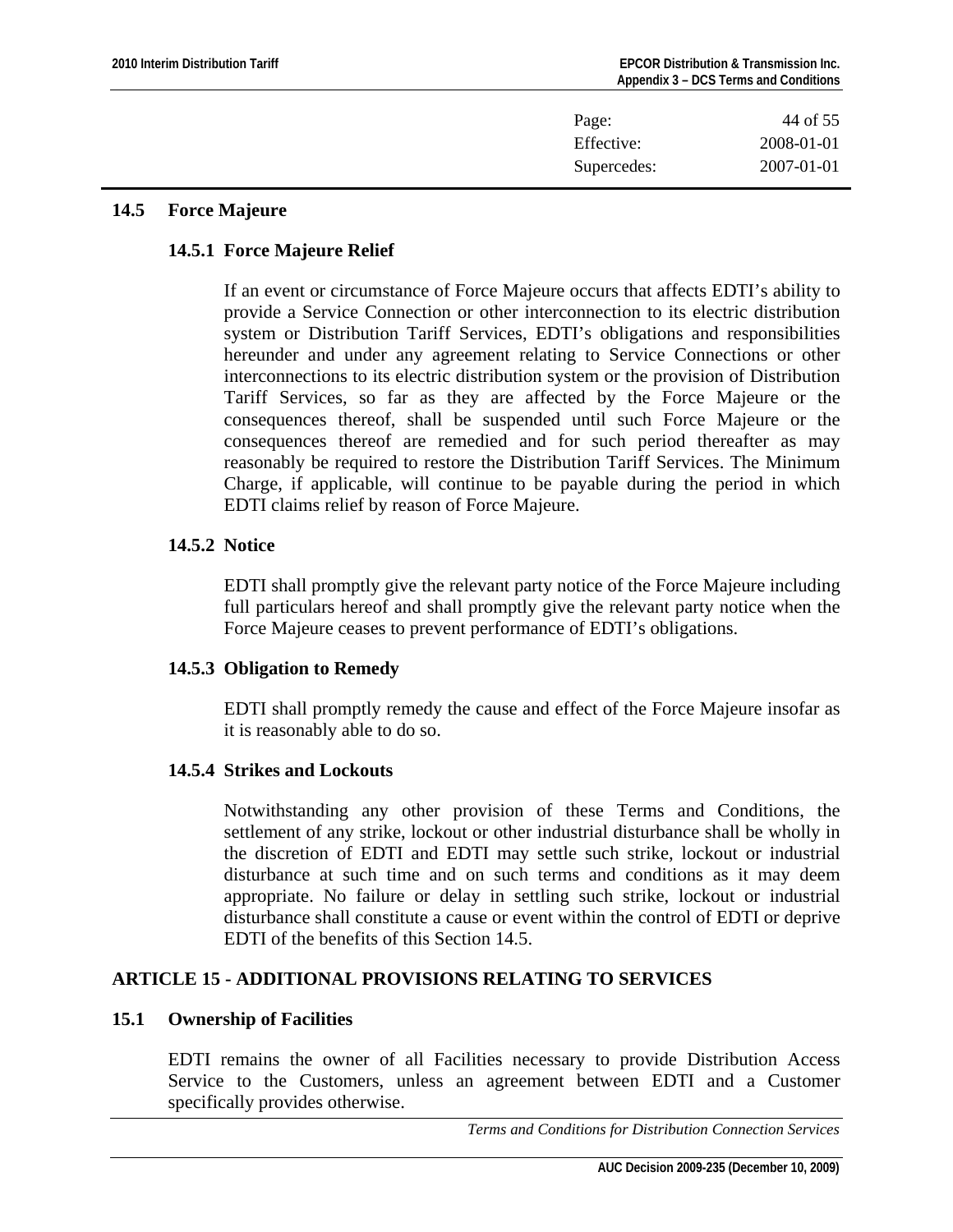| Page:       | 45 of 55   |
|-------------|------------|
| Effective:  | 2008-01-01 |
| Supercedes: | 2007-01-01 |

<span id="page-44-0"></span>Payment made by Customers for costs incurred by EDTI in installing Facilities does not entitle Customers to ownership of any such Facilities, unless an agreement between EDTI and a Customer specifically provides otherwise.

## **15.2 Distribution Access Service Obtained from Retailer**

EDTI will not initiate or continue Distribution Access Service at a Point of Service unless the Customer is enrolled to obtain Distribution Access Service. It is the Customer's responsibility to make arrangements with a Retailer to obtain Retail Electricity Services, including enrolment for Distribution Access Service.

## **15.3 Proper Use of Services**

The Customers assume full responsibility for the proper use of the Service Connection and Distribution Tariff Services provided by EDTI and for the condition, suitability and safety of any and all wires, cables, devices or appurtenances energized by energy on the Customer's premises or on premises owned or controlled by the Customer that are not the Customer's property. The Customer shall be liable for any loss, damage, expense, charge, cost or other liability of any kind, whether to EDTI, its agents or employees, EDTI property or otherwise, arising directly or indirectly by reason of: (i) the routine presence in or use of energy over the wires, cables, devices or other Facilities owned or controlled by the Customer; (ii) the Customer's improper or negligent use of energy or electric wires, cables, devices or other facilities; or (iii) the negligent acts or omissions or wilful acts or omissions of the Customer or any person permitted on the Customer's property.

#### **15.4 Independent System Operation or Transmission Facility Owner Requirements**

The Customers acknowledge and agree that EDTI is bound by all operating instructions, policies and procedures of the ISO and transmission facility owners which are needed to maintain the integrity of the Interconnected Electric System. The Customers acknowledge and agree that they will cooperate with EDTI so that EDTI will be in compliance with all such operating instructions, policies and procedures which include, but are not limited to, those operating instructions, policies and procedures pertaining to minimum and maximum generation emergencies, and supply voltage reduction or full interruption of Customer load by either manual or automatic means.

# **15.5 Compliance with Applicable Legal Authorities**

EDTI and the Customers are subject to, and shall comply with, all existing or future applicable federal, provincial and local laws, all applicable existing or future orders or other actions of the ISO or of governmental authorities having applicable jurisdiction. EDTI will not violate, directly or indirectly, or become a party to a violation of any applicable requirement of the ISO or any applicable federal, provincial or local statute,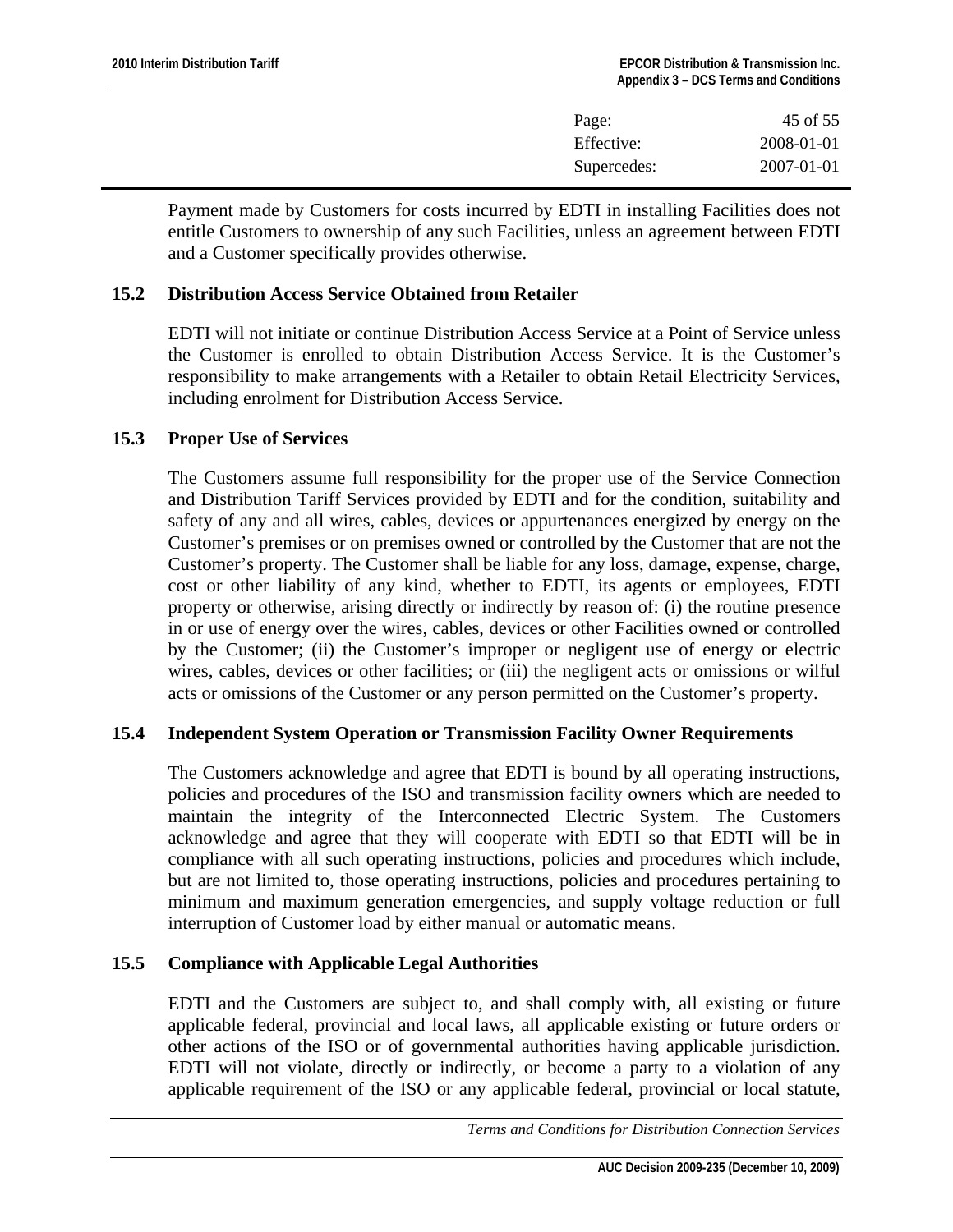| Page:       | 46 of 55         |
|-------------|------------------|
| Effective:  | 2008-01-01       |
| Supercedes: | $2007 - 01 - 01$ |

<span id="page-45-0"></span>regulation, bylaw, rule or order in order to provide a Service Connection or Distribution Tariff Services to the Customers. EDTI's obligation to provide a Service Connection or Distribution Tariff Services is subject to the condition that all requisite governmental and regulatory approvals for the provision of the Service Connection or Distribution Tariff Services will have been obtained and will be maintained in force during such period of service.

## **15.6 Interference with EDTI's Property**

No one other than an employee or authorized agent of EDTI shall be permitted to remove, operate, or maintain meters, electric equipment and other Facilities owned by EDTI. The Customers shall not interfere with or alter the meter, seals, or other Facilities or permit the same to be done by any person other than the authorized agents or employees of EDTI.

## **15.7 Service Interruption**

While EDTI takes all reasonable efforts to guard against interruptions, it does not guarantee uninterrupted service. Without liability of any kind to EDTI, EDTI shall have the right to disconnect or otherwise curtail, interrupt or reduce Distribution Access Service to Customers whenever EDTI reasonably determines, or when EDTI is directed by the ISO, that such a disconnection, curtailment, interruption or reduction is:

- (a) necessary to facilitate construction, installation, maintenance, repair, replacement or inspection of any of EDTI's Facilities;
- (b) to maintain the safety and reliability of EDTI's electric distribution system; or,
- (c) due to any other reason including dangerous or hazardous circumstances including emergencies, forced outages, potential overloading of EDTI's electric distribution system or Force Majeure.

#### **15.8 No Assignment**

A Customer shall not assign any of its rights or obligations under these Terms and Conditions or any other agreement with EDTI relating to a Service Connection or Distribution Tariff Services without obtaining any necessary regulatory approvals and EDTI's approval where required in such agreement. No assignment shall relieve the Customer of any of its obligations under these Terms and Conditions until such obligations have been assumed by the assignee and EDTI has agreed to the novation. Any assignment in violation of this section shall be void.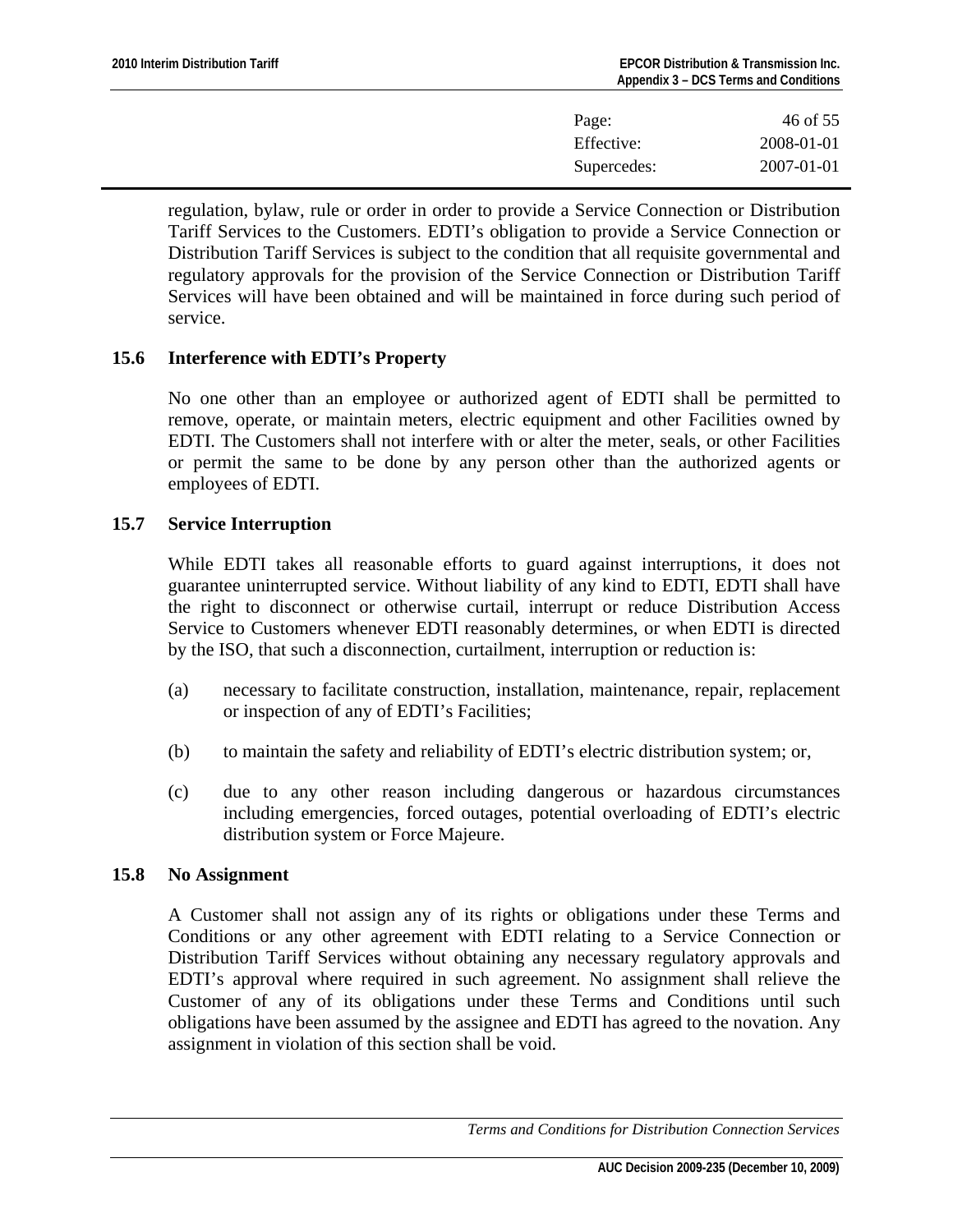<span id="page-46-0"></span>

| Page:       | 47 of 55   |
|-------------|------------|
| Effective:  | 2008-01-01 |
| Supercedes: | 2007-01-01 |
|             |            |

## **15.9 No Waiver**

The failure of EDTI or a Customer to insist on any one or more instances upon strict performance of any provisions of these Terms and Conditions or any other agreement between EDTI and the Customer relating to a Service Connection or Distribution Tariff Services, or to take advantage of any of its rights hereunder or thereunder, shall not be construed as a waiver of any such provisions or the relinquishment of any such right or any other right hereunder, which shall remain in full force and effect. No term or condition of these Terms and Conditions or any other agreement between EDTI and a Customer relating to a Service Connections or Distribution Tariff Services shall be deemed to have been waived and no breach excused unless such waiver or consent to excuse is in writing and signed by the party claimed to have waived or consented to excuse.

# **15.10 Law**

These Terms and Conditions and any other agreement between EDTI and a Customer relating to a Service Connection or Distribution Tariff Services shall be governed by the laws of the Province of Alberta and the federal laws of Canada applicable in the Province of Alberta, without regard to principles of conflicts of law. Any lawsuit arising in connection with these Terms and Conditions or any other agreement relating to a Service Connection or Distribution Tariff Services shall be brought in the courts of the Province of Alberta.

# **15.11 Request Under Section 101 (2) of the Act**

In accordance with Section 101(2) of the Act, a Transmission Direct-Connect Customer may, with the prior approval of EDTI, enter into an arrangement directly with the Independent System Operator for the provision of System Access Service. Should EDTI grant such approval, EDTI reserves the right to bill the Customer directly for all Local Access Fees and Commission approved riders and charges arising from services provided by EDTI prior to the Customer receiving System Access Service directly from the Independent System Operator pursuant to such arrangement.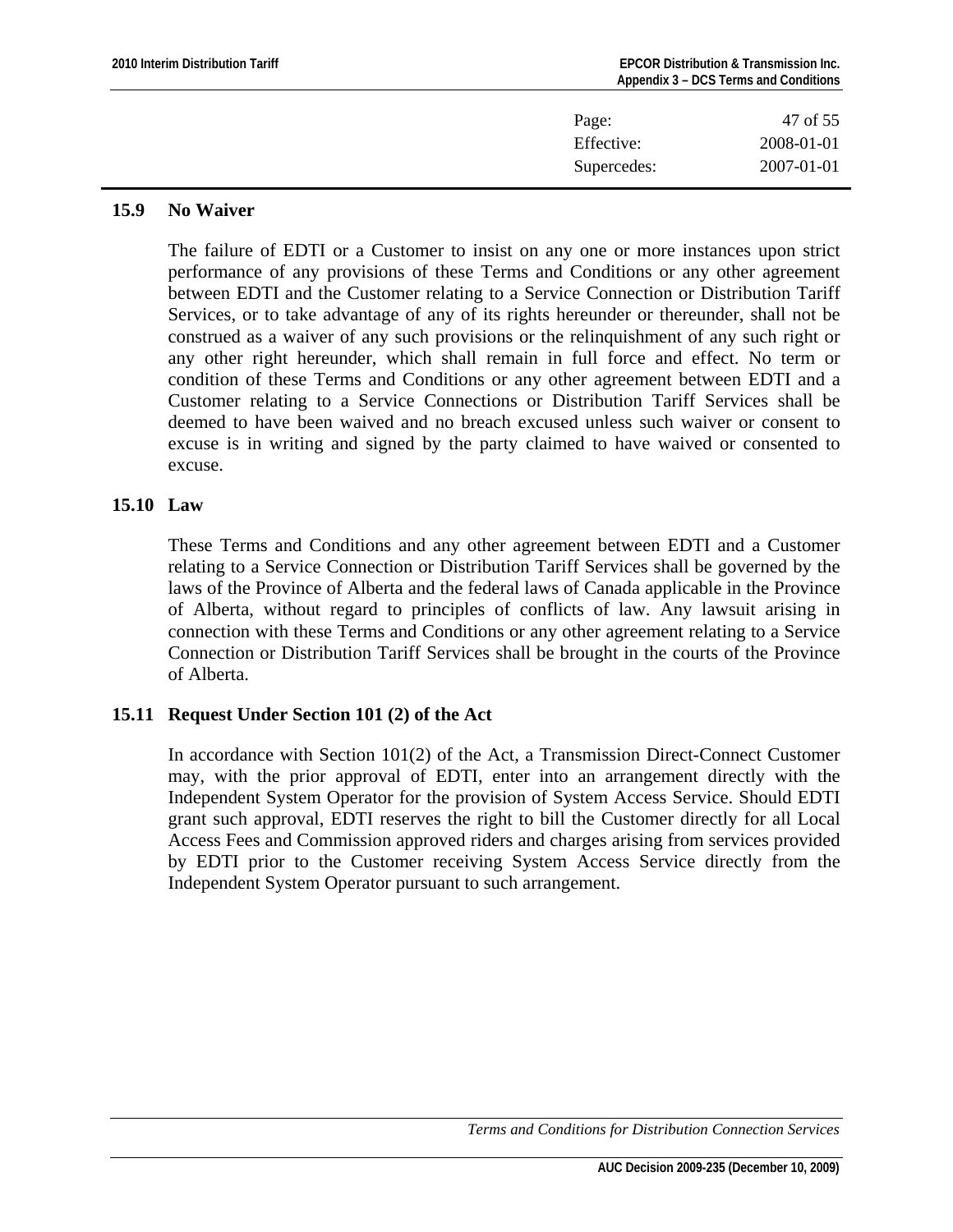| Page:       | 48 of 55   |
|-------------|------------|
| Effective:  | 2008-01-01 |
| Supercedes: | 2007-01-01 |

# **SCHEDULE A — AVAILABLE EDTI INVESTMENT**

#### <span id="page-47-0"></span>**1. Maximum Investment**

The maximum investment that EDTI will make in new services or expansions for Residential, General Service and Industrial Customer classes is as follows:

- (a) Residential Customers:
	- for new (raw land) underground development areas, EDTI will provide a contribution of \$1050 for each lot;
	- for single family residential, rural acreage and farm in a previously unserviced area to be serviced with overhead power, EDTI will install singlephase overhead primary lines on public roadways up to an existing lot within the boundary of the City of Edmonton at no charge and will provide a contribution of up to \$700 for the transformer installation and the Service Connection;
	- for multiple family residential, in a previously serviced area, EDTI will provide a contribution of \$450 for each Service Connection.
- (b) General Service and Industrial Customers
	- \$225 per kVA of Contracted Minimum Demand for the Service Connection for the first 2,500 kVA and \$100 per kVA thereafter.
	- for a raw land industrial subdivision adjacent to an existing subdivision with three-phase service, EDTI will extend the overhead three-phase primary service on public roadways at no charge.
- (c) Underground Industrial Developments (raw land)
	- Upon completion of the underground servicing of an industrial area, EDTI will provide a rebate determined as 80% of the total installed cost of the underground distribution facilities installed to service raw industrial land. This cost will be calculated by EDTI based on EDTI's costs, as determined and published by EDTI from time to time, for the types of cables and switching cubicles installed, and for such activities as trenching and terminations.

#### **2. Eligibility for Investment**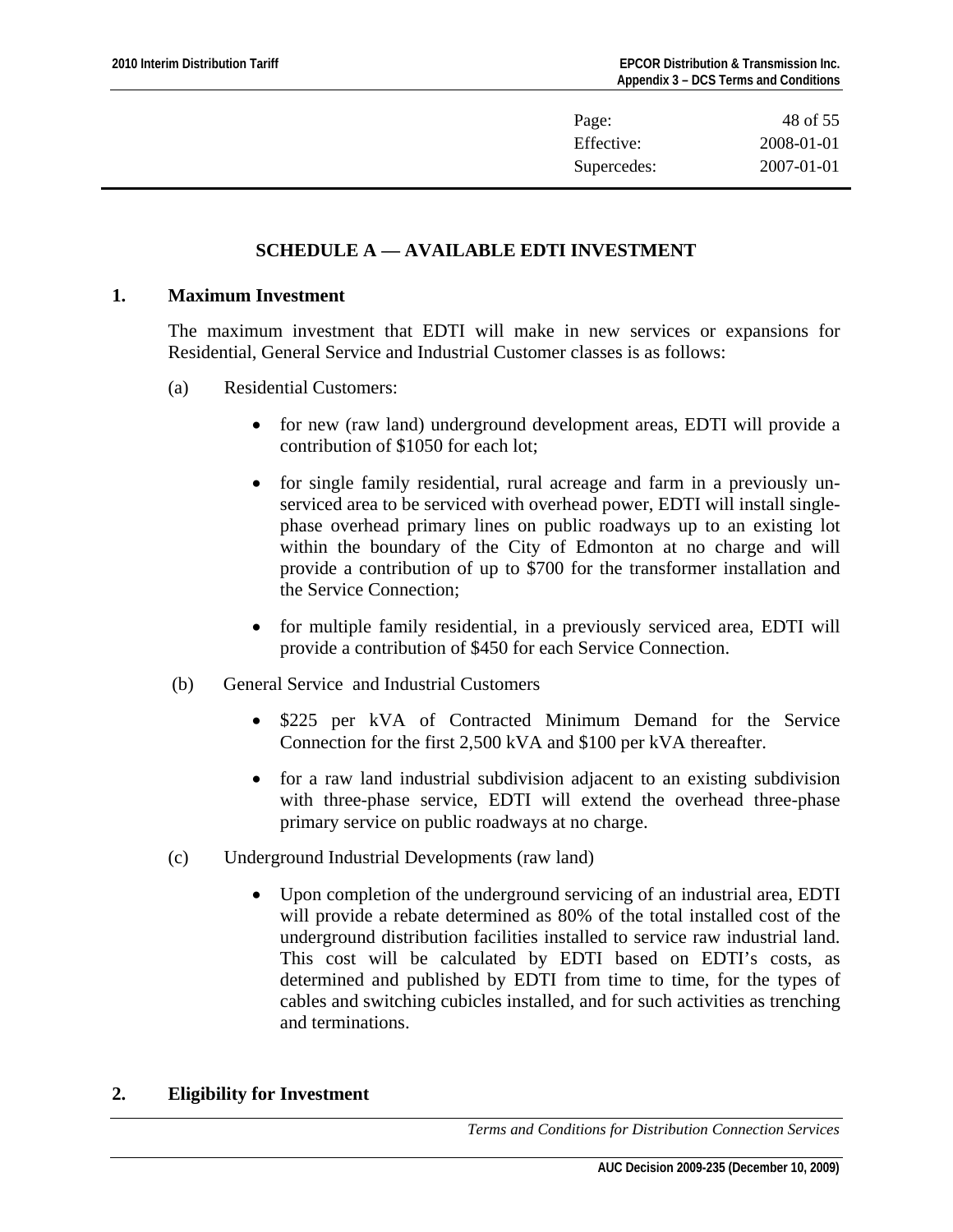| Page:       | 49 of 55   |
|-------------|------------|
| Effective:  | 2008-01-01 |
| Supercedes: | 2007-01-01 |

- (a) The following Facilities are eligible for investment:
	- distribution three-phase and single-phase extensions;
	- transformers (or a share of a transformer, if the transformer is shared by more than one Customer e.g. rural acreages);
	- standby feeder where required by EDTI;
	- primary cable to EPCOR Transformer on property (excluding Multi-Family Sites)
- (b) The following Facilities are not eligible for investment:
	- transformer pad and civil works on private property;
	- standby feeders not required by EDTI;
	- secondary underground services in aerial distribution areas.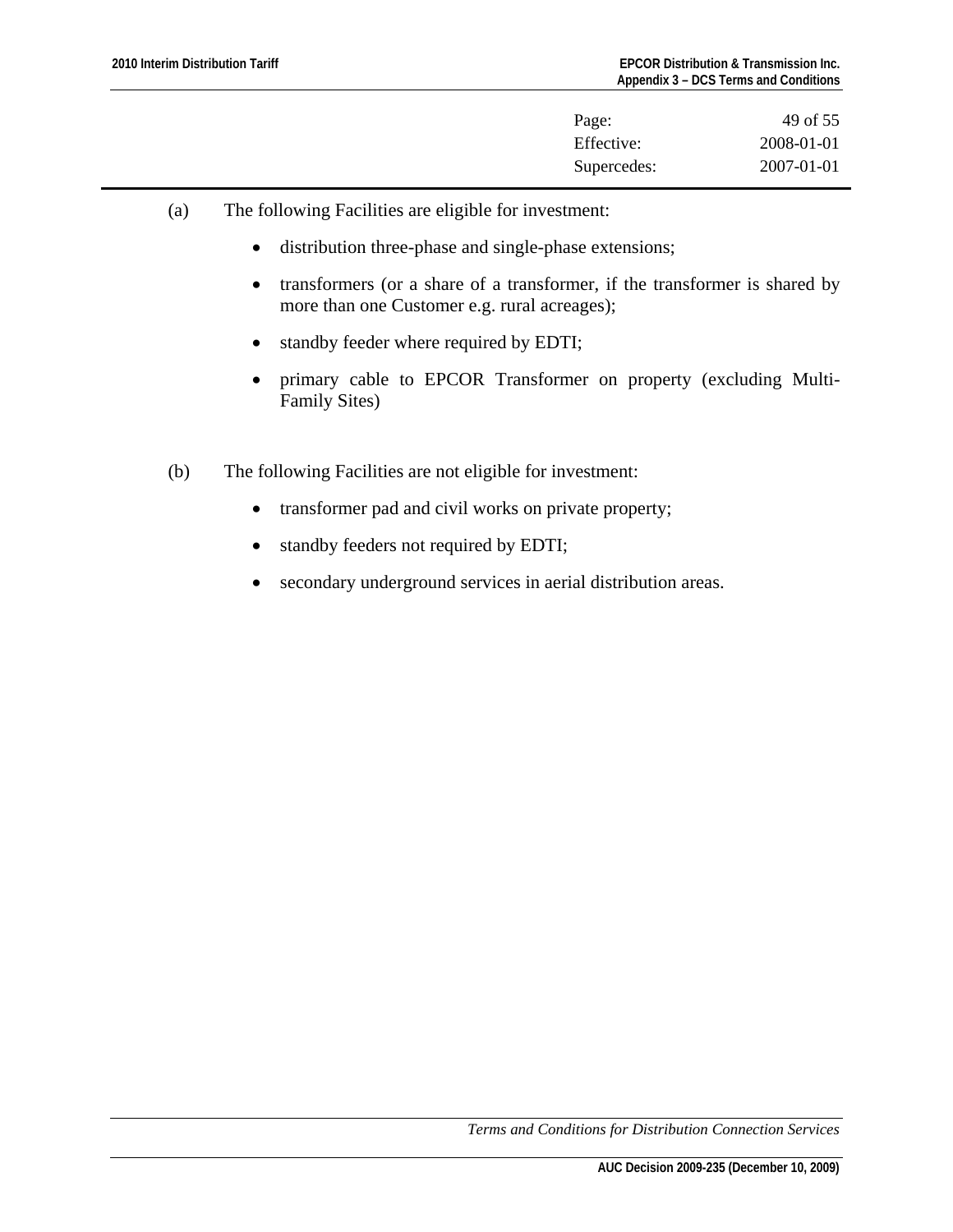| Page:       | 50 of 55         |
|-------------|------------------|
| Effective:  | 2008-01-01       |
| Supercedes: | $2007 - 01 - 01$ |

# <span id="page-49-0"></span>**SCHEDULE B — Electric Service Agreement**

# **for Distribution Connection Services**

This Agreement dated for reference as of the 1 day of 1, 20

**Between:** 

**(Customer Name)**  (Address) (hereinafter called the "Customer")

*- and -* 

# **EPCOR Distribution & Transmission Inc**.,

a body corporate with its head office in the City of Edmonton in the Province of Alberta (hereinafter called "EDTI")

**REFERENCE IS MADE TO THE EDTI TERMS AND CONDITIONS FOR DISTRIBUTION CONNECTION SERVICES (THE "TERMS AND CONDITIONS"), AS AMENDED FROM TIME TO TIME, PREPARED BY EDTI AND APPROVED BY THE ALBERTA UTILITIES COMMISSION ("AUC") IN ACCORDANCE WITH THE** *ELECTRIC UTILITIES ACT* **(ALBERTA). THIS ELECTRIC SERVICE AGREEMENT IS SUBJECT TO THE TERMS AND CONDITIONS AND SUCH TERMS AND CONDITIONS ARE INCORPORATED HEREIN BY REFERENCE IN THEIR ENTIRETY (THIS AGREEMENT TOGETHER WITH THE TERMS AND CONDITIONS ARE REFERRED TO HEREIN AS THE "AGREEMENT"). THE MOST CURRENT FORM OF THE TERMS AND CONDITIONS ARE POSTED ON EDTI'S WEBSITE AT: <http://www.epcor.ca/customers/electricity+retailers/dt+access+tariffs>**

**CAPITALIZED TERMS USED BUT NOT DEFINED IN THIS ELECTRIC SERVICE AGREEMENT HAVE THE MEANINGS SET FORTH IN THE TERMS AND CONDITIONS.** 

\_\_\_\_\_\_\_\_\_\_\_\_\_\_\_\_\_\_\_

In consideration of the respective promises, covenants and agreements of the parties herein contained and for other good and valuable consideration (the receipt and sufficiency of which are hereby acknowledged by each party), the parties agree as follows: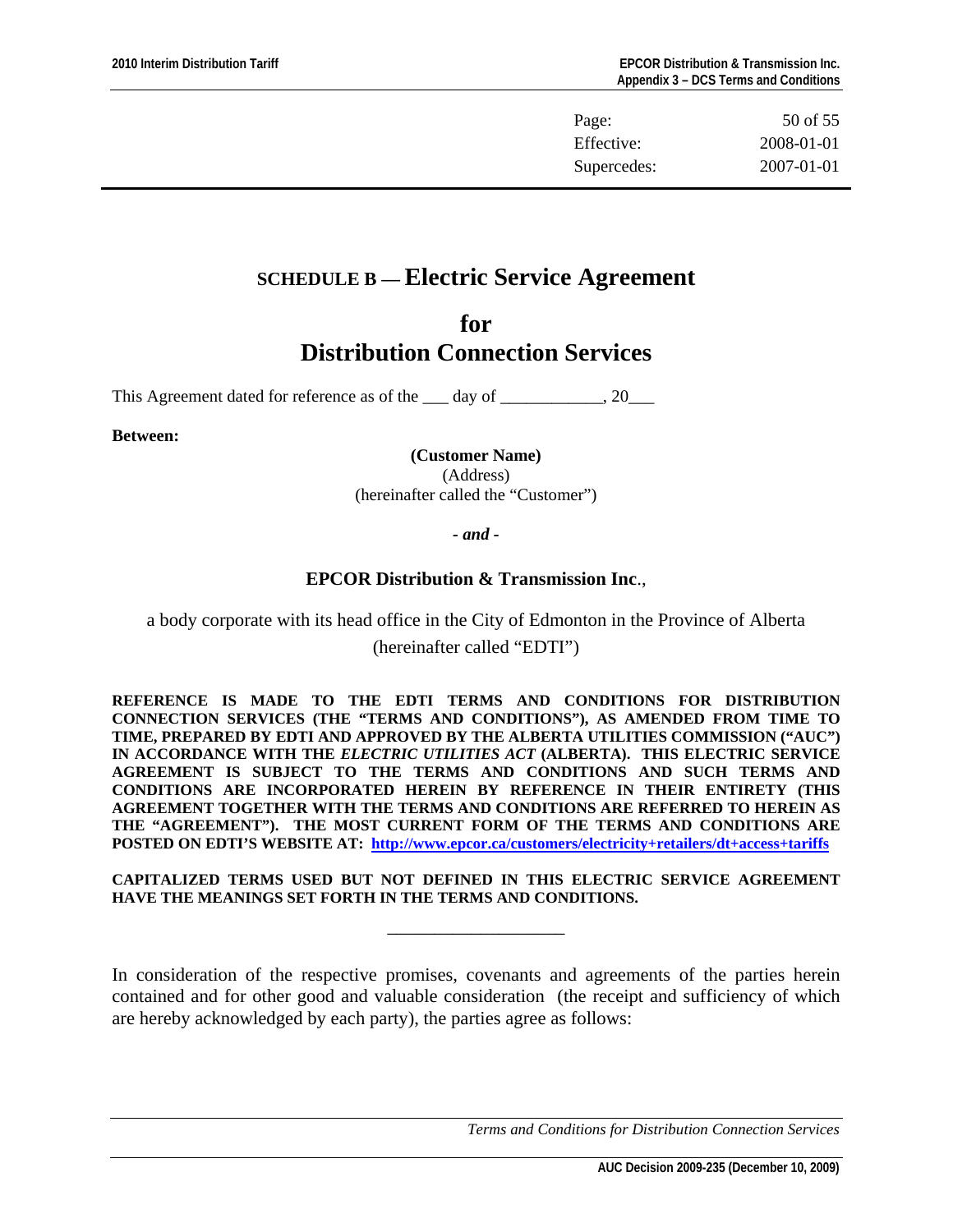| Page:       | 51 of 55         |
|-------------|------------------|
| Effective:  | 2008-01-01       |
| Supercedes: | $2007 - 01 - 01$ |

- 1. **Service.** The Customer agrees to obtain from EDTI and EDTI agrees to provide to the Customer Distribution Access Service in relation to the Service Connection specified below (the "Service") in accordance with the provisions of this Agreement.
- 2. **Parameters.** The Customer and EDTI agree to the following parameters for the provision of the Service:

| a.      | <b>Location of Service Connection:</b>       |          |
|---------|----------------------------------------------|----------|
| b.      | <b>Contract Term:</b>                        | 15 years |
| c.      | <b>EDTI</b> Investment                       |          |
| d.      | Customer Contribution (plus application GST) |          |
| e.      | Forecast Peak Demand:                        |          |
| f.      | <b>Contracted Minimum Demand:</b>            |          |
| g.      | Main Feeder                                  |          |
| h.      | Standby Feeder if applicable                 |          |
| i.      | <b>Applicable Distribution Tariff</b>        |          |
| $\cdot$ | Special charges (Facilities Charge, etc.)    |          |
| k.      | <b>Special Arrangements</b>                  |          |
| 1.      | Service Configuration                        |          |
|         |                                              |          |

- 3. **Term.** This Agreement shall become effective on the In-service Date, and thereafter shall remain in effect until terminated by either party hereto in accordance with Article 13 of the Terms and Conditions. Termination of this Agreement shall be subject to the Distribution Related Exit Charge as outlined in Section 13.1 of the Terms and Conditions. Notwithstanding anything to the contrary contained herein, this Agreement shall not become effective and is not binding until accepted by EDTI.
- 4. **Fees and Payment.** The Customer agrees to pay for the Service in accordance with the Terms and Conditions. Fees and charges payable by the Customer will be determined based on the greater of the actual Demand or the Contracted Minimum Demand.
- 5. **Forecast Peak Demand.** The Customer shall under no circumstances exceed the Forecast Peak Demand and shall provide one (1) year prior written notice to EDTI of any increase in the Forecast Peak Demand. The Customer acknowledges and agrees that failure by the Customer to adhere to this provision may cause serious damage to EDTI's Facilities for which the Customer will be responsible.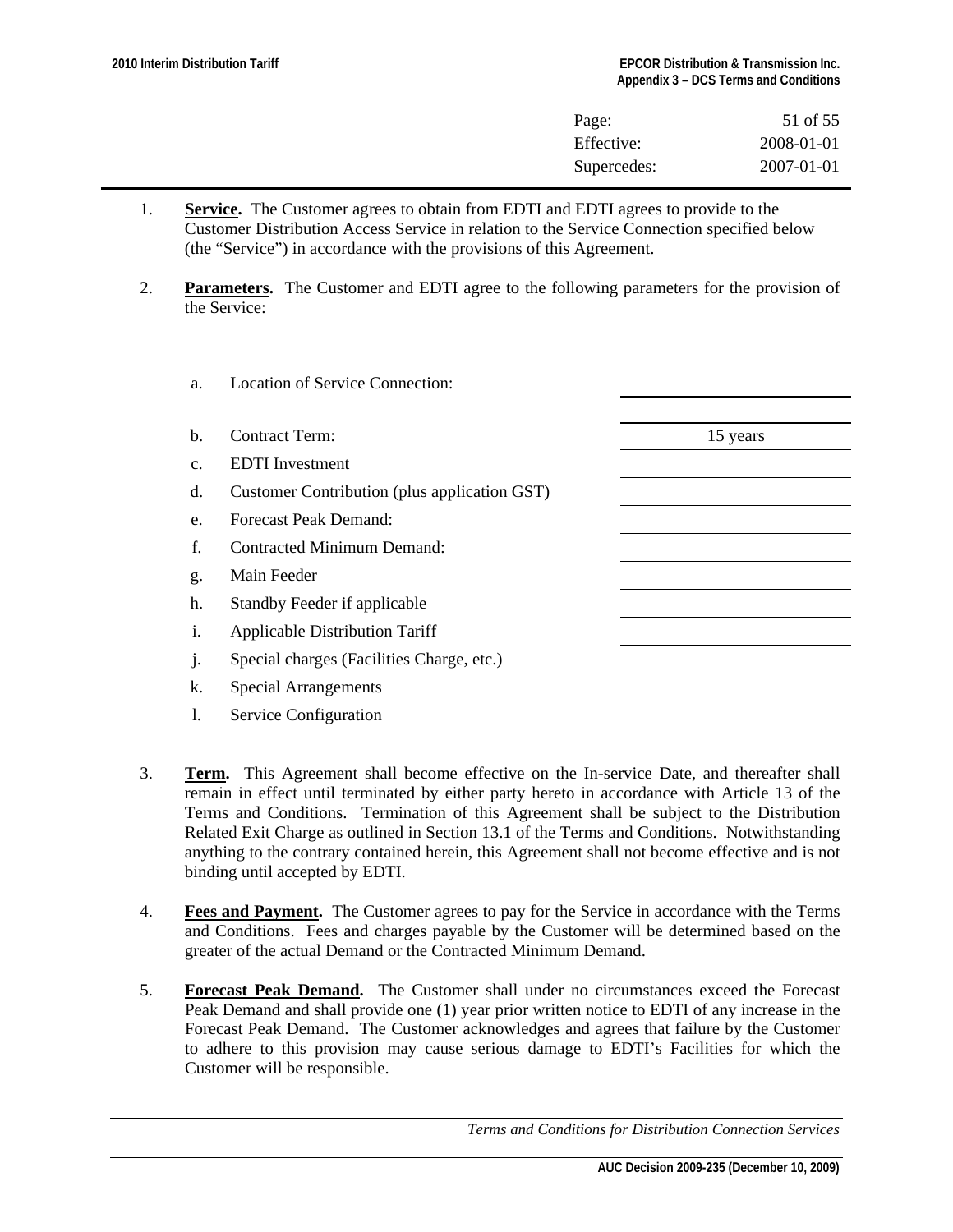| Page:       | 52 of 55         |
|-------------|------------------|
| Effective:  | 2008-01-01       |
| Supercedes: | $2007 - 01 - 01$ |

- 6. **Use Restricted.** The Service provided hereunder is provided for the Customer's use only at the location specified above and the Customer shall not permit any other person to use such Service
- 7. **Customer Acknowledgements.** The Customer acknowledges and agrees that:
	- a. it has reviewed and understands this Agreement, including the Terms and Conditions, and agrees to be bound by them in all transactions with EDTI;
	- b. the Terms and Conditions may change from time to time, and that a copy of the Terms and Conditions is on file at the offices of EDTI and available on-line at the website of EDTI noted above;
	- c. no Person, whether an employee or agent of EDTI or otherwise, can agree to change, alter, vary or waive any provision of the Terms and Conditions without the express approval of the EUB;
	- d. it has been offered a copy of EDTI's Customer Connection Guide and is aware of the policies and business practices of EDTI detailed therein and that the Customer Connection Guide can also be accessed on-line at http://www.epcor.ca/customers
- 8. **EDTI Facilities.** Notwithstanding any Customer Contribution, the Customer shall not acquire any ownership interest in any EDTI Facilities.
- 9. **Limited Liability.** EDTI's liability for injuries and/or damage to persons or property is limited by the Terms and Conditions.
- 10. **Regulatory Authority.** This Agreement is subject to all applicable legislation, including the *Electric Utilities Act* (Alberta) and the regulations made thereunder, and all applicable orders, rulings, regulations and decisions of the EUB or any other regulatory authority having jurisdiction over EDTI or the matters addressed herein.
- 11. **Assignment / Enurement.** The Customer may not assign this Agreement without the prior written consent of EDTI. This Agreement shall enure to the benefit of and be binding and enforceable by the parties hereto and their respective executors, administrators, successors and permitted assigns.
- 12. **Severability.** If any provision of this Agreement, or the application thereof, is to any extent held invalid or unenforceable, the remainder of this Agreement and the application thereof, other than those provisions which have been held invalid or unenforceable, shall not be affected and shall continue in full force and effect and shall be enforceable to the fullest extent permitted by law or in equity.
- 13. **Headings.** The division of this Agreement into sections and subsections and the insertion of headings are for convenience of reference only and shall not affect the construction or interpretation of this Agreement.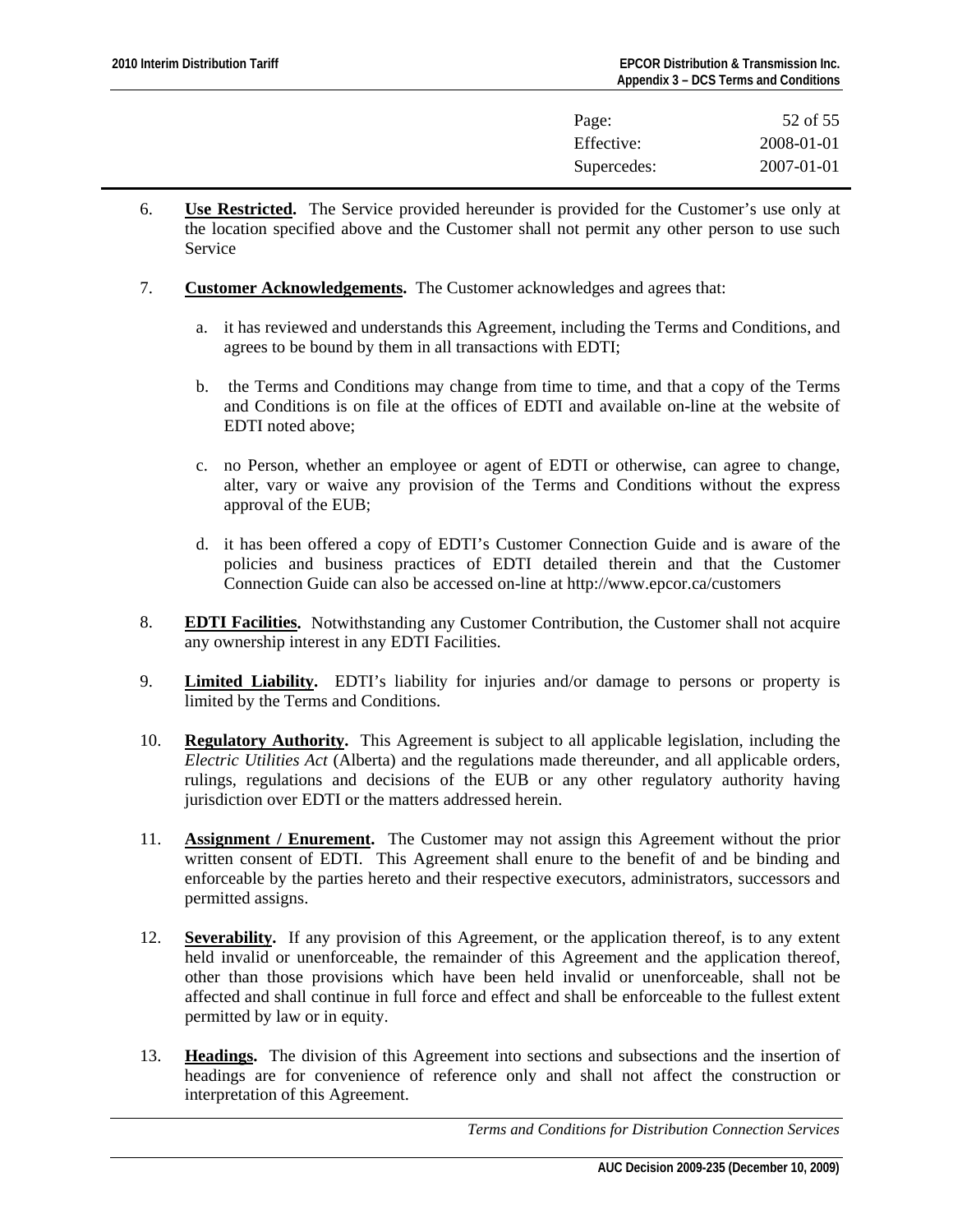| Page:       | 53 of 55   |
|-------------|------------|
| Effective:  | 2008-01-01 |
| Supercedes: | 2007-01-01 |

- 14. **Entire Agreement / Modification.** This Agreement, including the Terms and Conditions as amended from time to time, constitutes the entire agreement between the parties and supersedes all prior agreements between the Customer and EDTI for provision of the Service. Except for modifications of the Terms and Conditions, which may be made in accordance with the provisions thereof, no modification or alternation of this Agreement shall be binding on either party unless reduced to writing and signed by the parties hereto.
- 15. **Notice.** All notices required pursuant to this Agreement shall be in writing and shall be given personally, by facsimile or by prepaid registered mail addressed to the party for which the notice is intended to its address designated below or to such other address as may be substituted by notice given in accordance with this provision.

 **EPCOR Distribution & Transmission Inc**. 10065 – Jasper Avenue Edmonton, Alberta  **T5J 3B1**

| <b>Contact Name:</b>                     |                                        | President, EPCOR Distribution & Transmission Inc.<br>(Guy Bridgeman) |                                                                    |  |
|------------------------------------------|----------------------------------------|----------------------------------------------------------------------|--------------------------------------------------------------------|--|
| <b>Alternate Contact Name:</b><br>Byron) |                                        |                                                                      | Senior Manager, EPCOR Distribution & Transmission Inc. (John       |  |
| <b>Telephone No.:</b><br><b>Fax No.:</b> | $(780)412 - 7822$<br>$(780)412 - 7916$ |                                                                      | <b>Alternate:</b> (780)412-3662<br><b>Alternate:</b> (780)412-3250 |  |

*Customer Name*  **(Address)** 

| Alternate: |
|------------|
| Alternate: |
|            |

IN WITNESS WHEREOF the parties have executed this Agreement as of the day first above mentioned.

| <b>[customer Name]</b> | <b>EPCOR Distribution &amp; Transmission Inc.</b> |  |
|------------------------|---------------------------------------------------|--|
| Per:                   | Per:                                              |  |
| Name:                  | Name:                                             |  |
| <b>Title:</b>          | Title:                                            |  |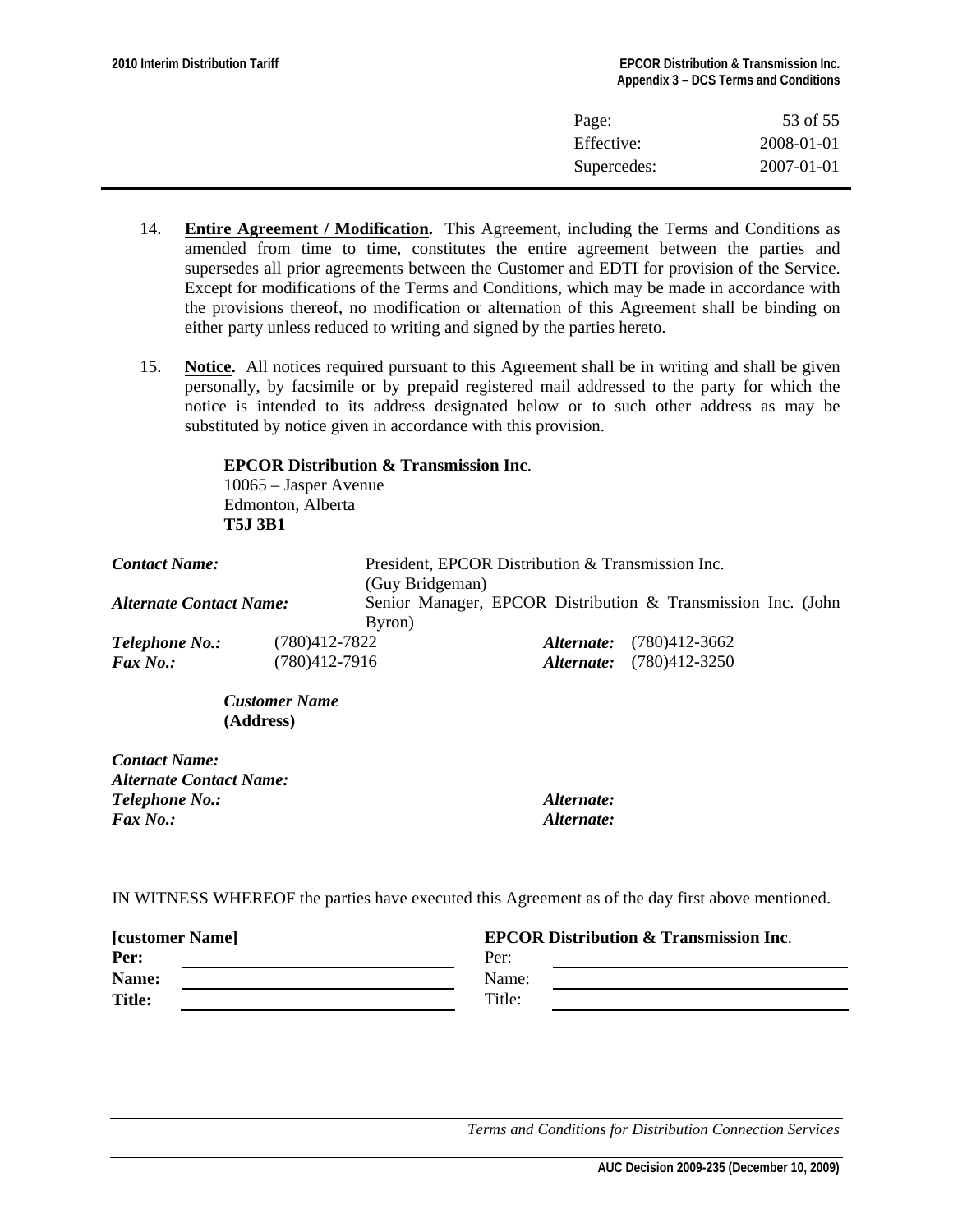| Page:       | 54 of 55         |
|-------------|------------------|
| Effective:  | 2008-01-01       |
| Supercedes: | $2007 - 01 - 01$ |

## **SCHEDULE C — Agreement for Distribution Connection Service**

<span id="page-53-0"></span>EPCOR Distribution & Transmission Inc. 10065 Jasper Avenue Edmonton, Alberta T5J 3B1

#### **Re: Agreement for Distribution Connection Service**

|                                                                        |            | (the "Customer") |
|------------------------------------------------------------------------|------------|------------------|
| Site<br>Address:<br>"Site")                                            |            | (the             |
| Main Contact Name:<br>Telephone No.:<br><b>Alternate Contact Name:</b> | Alternate: | Fax: No:         |
| Telephone No.:                                                         | Alternate: | Fax: No:         |

Thank you for your request that EPCOR Distribution & Transmission Inc. ("EDTI") connect your Site to EDTI's electric distribution system.

EDTI connects sites and provides distribution access service pursuant to its Distribution Tariff, which includes the Terms and Conditions for Distribution Connection Services (the "DCS Terms and Conditions"), Distribution Tariff Policies, Rate Schedules and Fee Schedule as revised from time to time and approved by the Alberta Utilities Commission ("AUC") under the *Electric Utilities Act* (Alberta). This Electric Service Agreement is subject to those documents, and both EDTI and the Customer are bound by the provisions of those documents. Those documents in their most current form are posted on EDTI's website at:

#### **[NTD: INSERT ADDRESSES]**

The Customer agrees to obtain from EDTI, and EDTI agrees to provide to the Customer, Distribution Connection Service in relation to the Site in accordance with the provisions of this Agreement.

The Forecast Peak Demand for the Site will be

This Agreement may be terminated by EDTI or the Customer in accordance with section 13 of the DCS Terms and Conditions. Termination of this Agreement will be subject to the Exit Charges as outlined in Section 13 of the DCS Terms and Conditions. For the purposes of section 13.1 of the DCS Terms and Conditions, the initial term of this Agreement will be 15 years from the In-Service Date (the date on which the Customer specifies service is to be available or the date the service is actually available, whichever is later). The Customer may not assign this Agreement without the prior written consent of EDTI.

EDTI requires that [CUSTOMER NAME] indicate its understanding and acceptance of the contents of this Agreement by signing in the appropriate space below. [CUSTOMER NAME] represents that the person signing this Agreement on [CUSTOMER NAME]'s behalf is properly authorized to do so.

EPCOR Distribution & Transmission Inc.